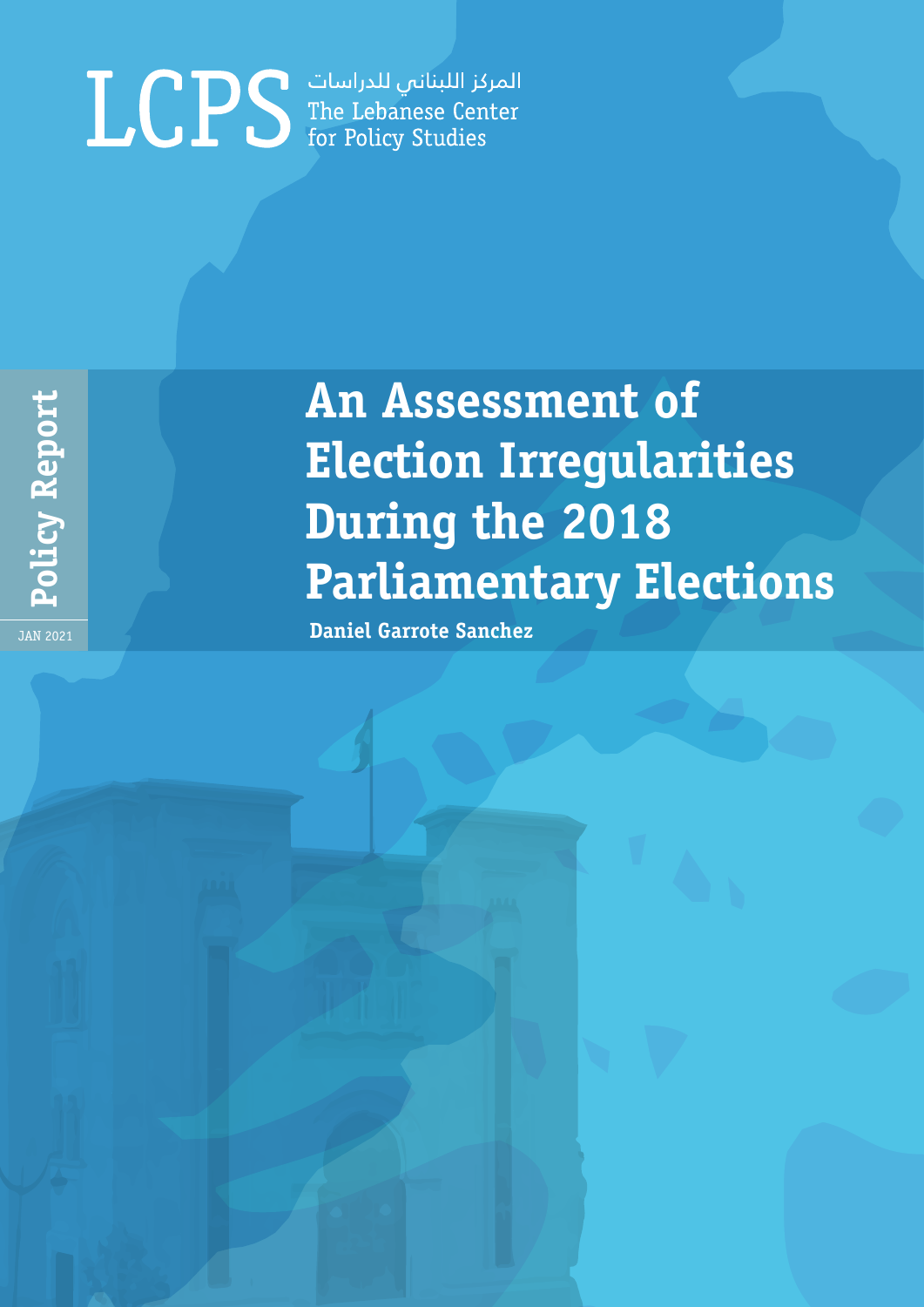Founded in 1989, the Lebanese Center for Policy Studies is a Beirut-based independent, non-partisan think tank whose mission is to produce and advocate policies that improve good governance in fields such as oil and gas, economic development, public finance, and decentralization.

This report is published in partnership with HIVOS through the Women Empowered for Leadership (WE4L) programme, funded by the Netherlands Foreign Ministry FLOW fund.



Copyright © 2020. The Lebanese Center for Policy Studies Designed by Polypod Executed by Zéna Khairallah

Sadat Tower, Tenth Flour P.O.B 55-215, Leon Street, Ras Beirut, Lebanon

T+ +961 1 79 93 01 F: +961 1 79 93 02 info@lcps-lebanon.org www.lcps-lebanon.org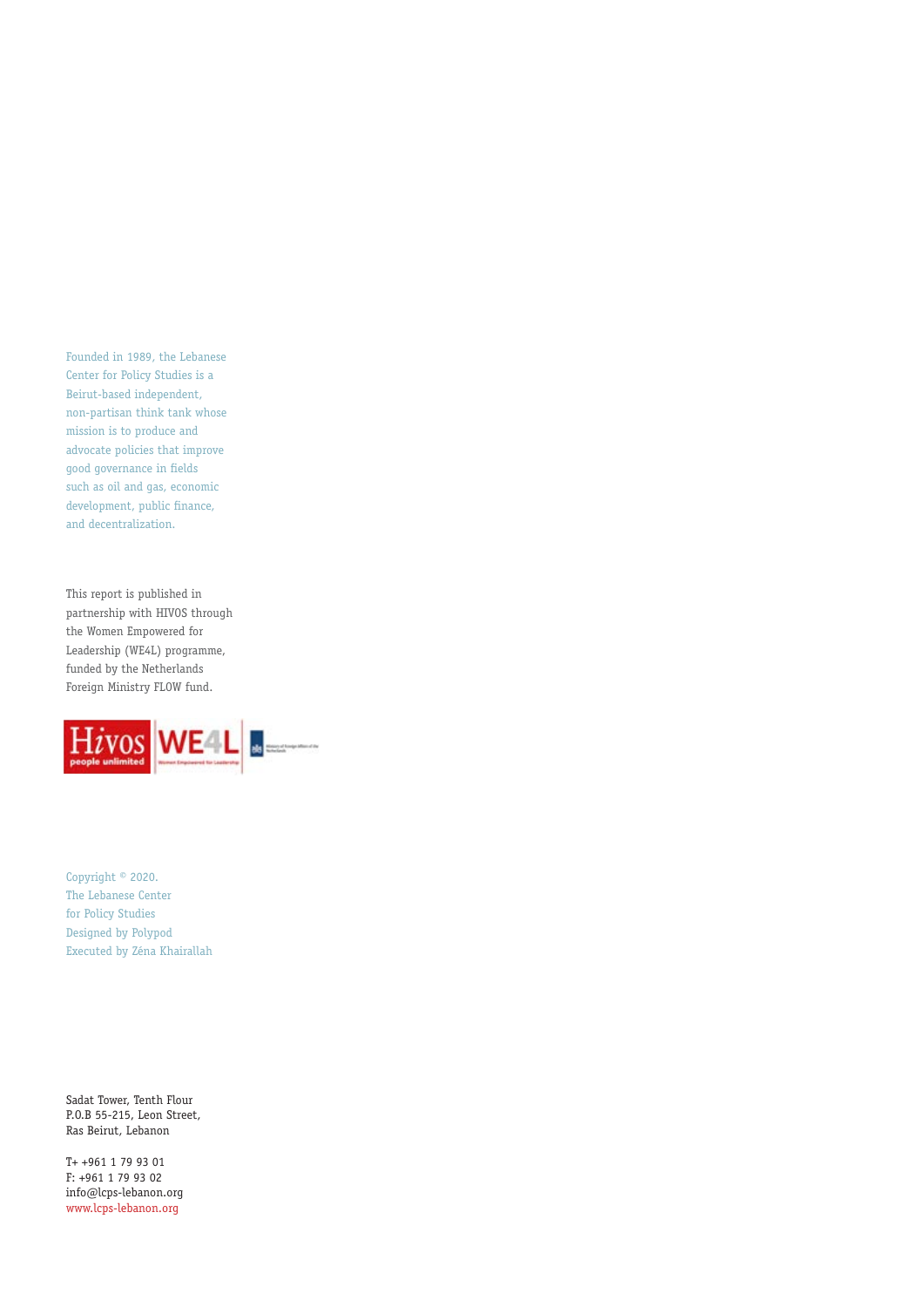# **An Assessment of Election Irregularities During the 2018 Parliamentary Elections**

# **Daniel Garrote Sanchez**

Daniel Garrote Sanchez contributed to this project while being a senior researcher at the Lebanese Center for Policy Studies. He currently works as a labor market consultant at the World Bank. His areas of work include economic migration, labor markets and the task content of jobs, conflict and forced displacement, and development of lagging regions. Prior to joining LCPS, he served as a labor migration consultant for the World Bank and the Ministry of Labor of Saudi Arabia. He also worked for six years as an economic researcher at the Central Bank of Spain covering a range of macroeconomic topics such as fiscal policy, labor markets, and deleveraging. Garrote Sanchez holds a master's degree in Public Administration and International Development from the Harvard Kennedy School of Government.

# **Executive Summary**

Lebanon held parliamentary elections in May 2018, the first time in nine years due to political stalemate. These were the first elections since the new electoral law was passed in June 2017, with the hope that it would reinvigorate the democratic process. In spite of the changes in the law, the 2018 elections were conducted amid nationwide allegations of fraud and irregularities committed by various political parties and candidates. Overall, the Lebanese Association for Democratic Elections recorded more than 7,000 violations on election day. Election irregularities can take different forms and can occur in different phases of the election process, through voter rigging, by putting pressure on the voter, or through vote rigging, by manipulating the vote itself. This report presents a thorough attempt to assess the presence of irregularities in the 2018 parliamentary elections. The overall results cast doubts about the fairness of the elections. We estimate that close to half of the population was subjected to vote buying that translated into higher turnout benefiting traditional political parties. We also find suggestive evidence of ballot stuffing and fraud in the counting and aggregation process. Different lists and parties are associated with different irregularities, although the main results highlight that traditional parties tend to engage in various forms of fraudulent actions while independent lists and civil society movements suffer the consequences with more tamed electoral outcomes.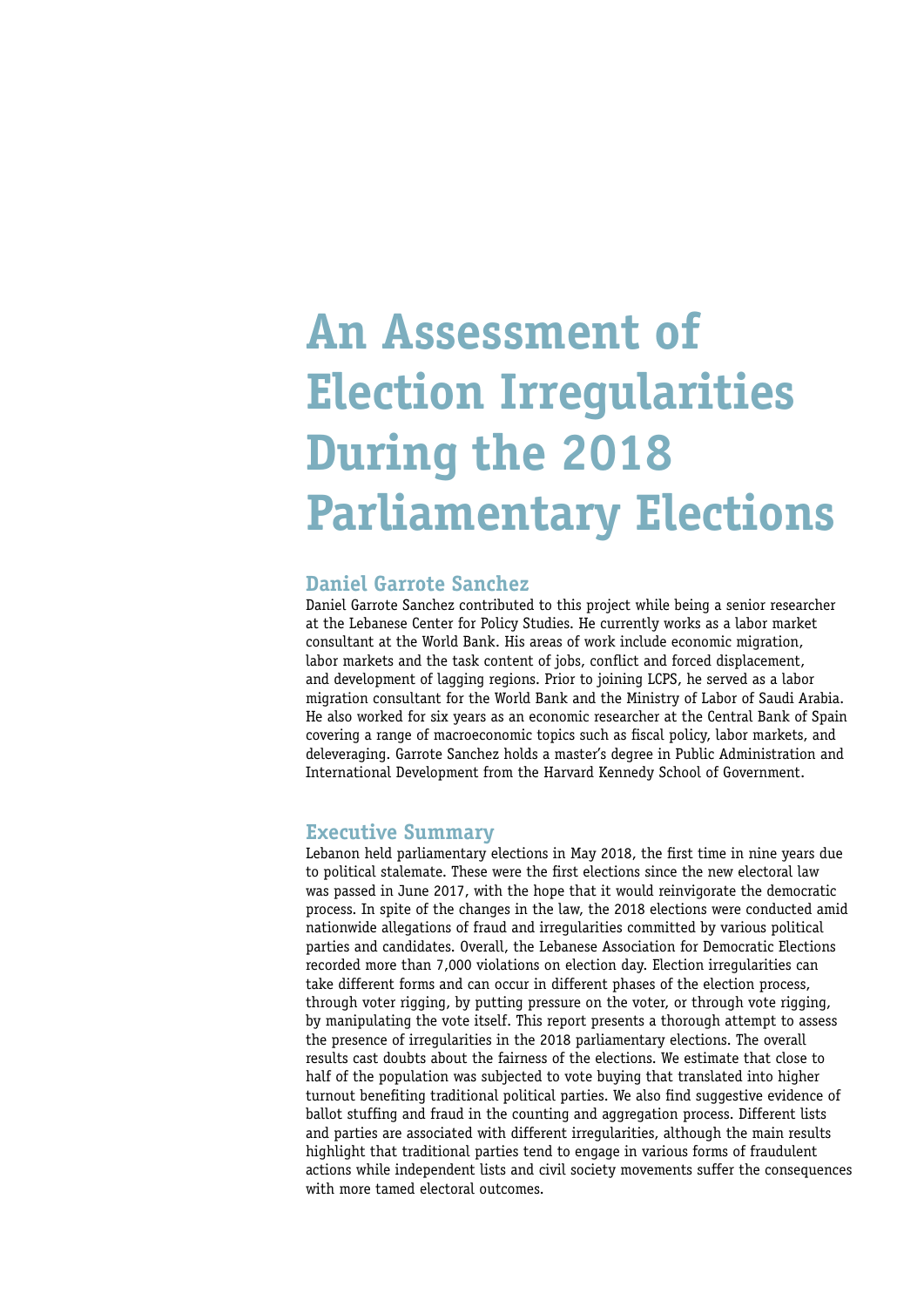1

For a thorough analysis of the 2009 general elections, see: Corstange, D. 2012. 'Vote Trafficking in Lebanon.' *International Journal of Middle East Studies*, 44(3): 483-505.

#### 2

European Unions. 2018. 'European Union Election Observation Mission to the Republic of Lebanon 2018.'

#### 3

Rizkallah, A. May 11, 2018. 'What Can We Learn from Lebanon's Elections?' *Washington Post*.

#### **Introduction I**

In May 2018 Lebanon held national elections for the first time in nine years due to the political stalemate. These elections were also the first ones to take place with the new electoral law that passed in June 2017, which provided some hopes of reinvigorating the democratic process. The new law included multi-member proportional representation instead of the traditional majoritarian system, allowed Lebanese overseas to vote, and introduced pre-printed ballots to reduce potential vote trafficking. All these measures were stepping stones perceived to increase the chances of independent non-traditional parties to obtain seats in Parliament, although no major changes were introduced in order to curb the sectarian political system.

In spite of these changes, the 2018 elections were conducted amid allegations of fraud and irregularities committed by various political parties and candidates, similar to the 2009 elections.<sup>1</sup> The international delegation of European Union observers assessed the elections as overall positive, but at the same time recognized that 'observers received a few credible reports of allegations of vote buying'.2 Overall, the Lebanese Association for Democratic Elections recorded more than 7,000 violations on election day.3 The alleged violations were reported throughout the electoral campaigns and during election day, and include the use of violence or intimidation of voters and the distribution of handouts in exchange of votes.

Irregularities can take different forms and can occur in different phases of the election process. Prior to the day of the election, politicians and their intermediaries can engage in vote trafficking, other clientelistic transactions, or overt pressures on voters that shape the electoral behavior. During election day, there can also be coercions on voters either to vote or not to vote. All these irregularities fall under the umbrella of 'voter rigging,' as they put direct pressure on the voter. Irregularities can also occur after voters cast their ballot, in particular during the counting of votes. During this process, parties can add fake ballots ('ballot stuffing'), subtract some ballots ('ballot disappearance'), or they can change the number of votes when counting them. These irregularities are called 'vote rigging', as there is no interaction with the voter, and instead the fraud occurs by directly changing the will expressed in the ballots.

This report presents a thorough attempt to assess the presence of irregularities in the 2018 parliamentary elections in Lebanon, making use of both post-election survey data and electoral data obtained from the Ministry of Labor. The second section analyzes the extent of vote buying based on the Lebanon Public Opinion survey that was run in October 2018 by Statistics Lebanon in consultation with the Lebanese Center for Policy Studies. In the third section, we use administrative data on the elections at the polling station level to assess the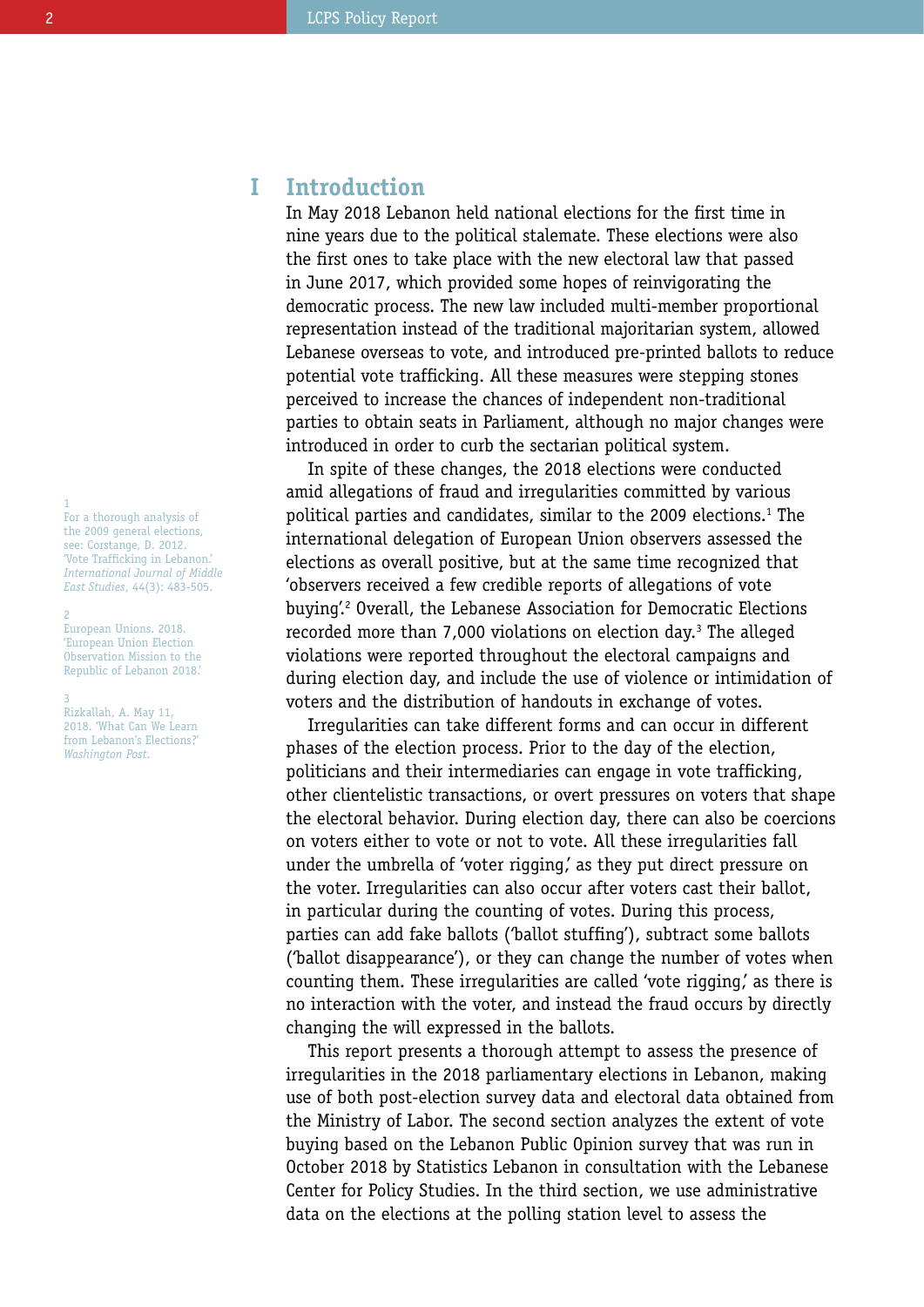presence of voter rigging, using cues on patterns of turnout by size of the polling station, as well as correlations between turnout and the share of votes for different lists. Finally, we use statistical tests in section four to estimate whether there was fraud and manipulation of votes ('vote rigging').

The overall results cast doubts about the fairness of the elections. We estimate that close to half of the population was subjected to vote buying that translated into higher turnout. This occurred more predominantly in small and homogeneous polling stations where politicians and brokers could better monitor voters' actions. In turn, instances of abnormally higher turnout led to a higher share of votes for incumbent parties in each district, thus benefiting the traditional parties in power. Interestingly, these patterns were observed more clearly in non-politically competitive districts where specific parties accumulated a larger control. Beyond voter rigging, we also find suggestive evidence of ballot stuffing and fraud in the counting and aggregation process. Across parties, we observe that different lists are associated with different irregularities, although the main results highlight that traditional parties tend to engage in various forms of fraudulent actions while independent lists and civil society movements suffer the consequences with more tamed electoral outcomes.

# **Direct Evidence of Vote Buying Through a II Household Survey**

Vote buying has been a constant feature of the Lebanese elections as in many other developing countries. The parliamentary elections of May 2018 were no exception, with several allegations and anecdotal evidence of vote buving before and during election day.<sup>4</sup>

While in certain instances vote buying, as a form of clientelism, has been acknowledged to take the role of redistributive policies in the absence or under-provision of social services, it has been shown that it can undermine democracy and economic development. Vote buying shifts the balance of power and allows politicians to reward or penalize voters for their electoral behavior instead having voters holding politicians accountable.5 Furthermore, instead of just filling a vacuum, vote buying can become a substitute for public service goods, where politicians allocate funds to private transfers while lowering the provision of public goods,<sup>6</sup> which in turn reduces accountability of politicians and decreases competition.

There are different methods to assess the presence and severity of vote buying, ranging from pre- and post-elections surveys of citizens, to more indirect statistical analysis of administrative data on the electoral outcomes. In this section, we use the Lebanon Public Opinion Survey (LPOS) to estimate the extent of vote buying in the

# Anderson, F. May 7, 2018. 'Observers Note Access, Vote

Buying Issues at Polling Stations.' *The Daily Star*.

#### 5

4

Atallah, S. and Z. El-Helou. 2018. 'Lebanese Elections: Clientelism as a Strategy to Garner Votes.' Lebanese Center for Policy Studies.

6

Stokes, S. C. 2007. 'Political Clientelism.' In *The Oxford Handbook of Political Science*; Keefer, P., and R. Vlaicu. 2008. 'Democracy, Credibility, and Clientelism.' *Journal of Law, Economics, and Organization*, 24: 371-406; or Hanusch, M., P. Keefer, and R. Vlaicu. 2016. 'Vote Buying or Campaign Promises? Electoral Strategies When Party Credibility is Limited.' IDB-WP-691, Inter-American Development Bank (IDB), Washington, DC.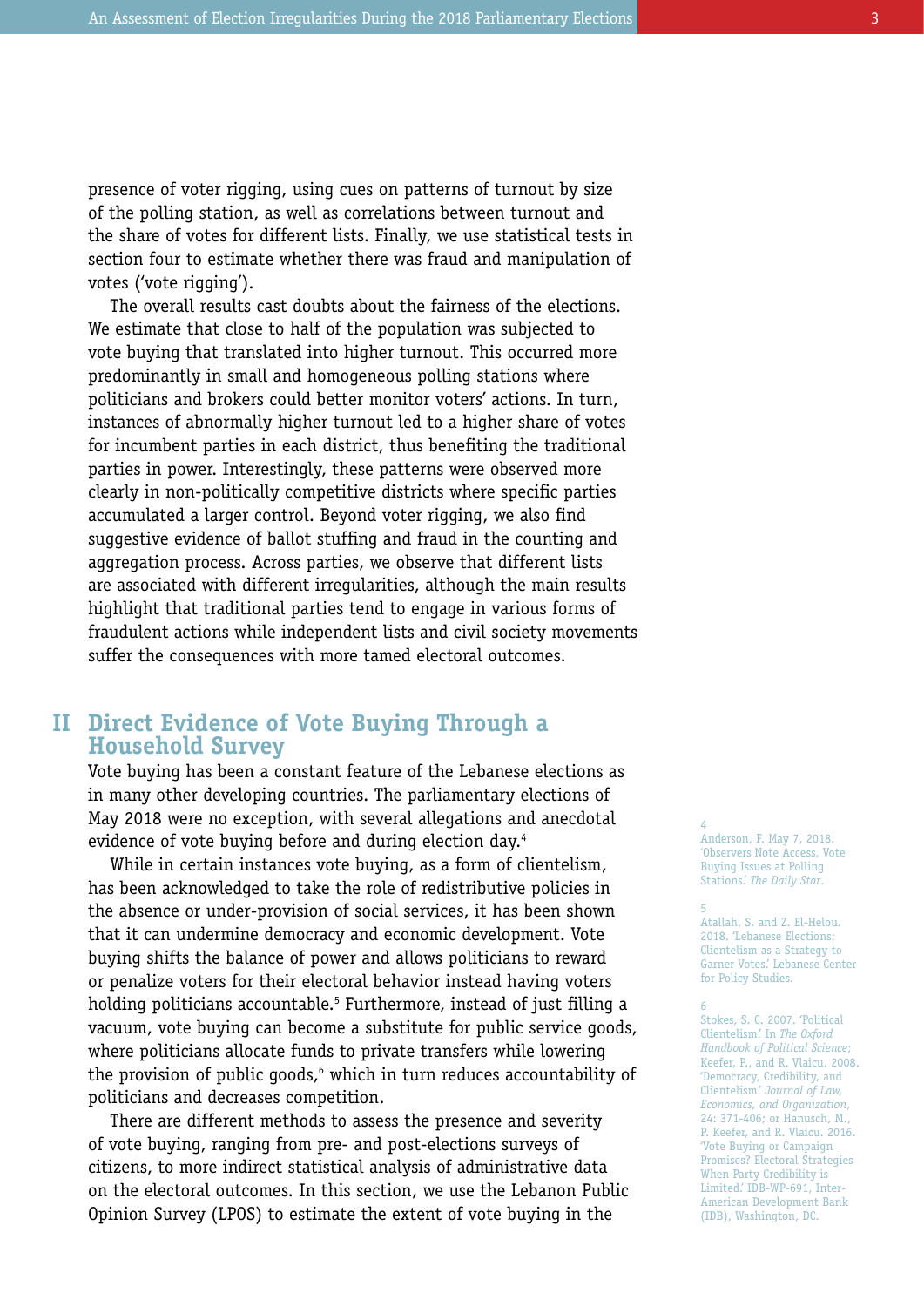7 See for example: Hicken, A. 2011. 'Clientelism.' *Annual Review of Political Science*, 14: 289–310; Schaffer, F. and A. Schedler. 2007. 'What Is Vote Buying?' In *Elections for Sale: The Causes and Consequences of Vote Buying*, ed. by F. Schaffer, Boulder, Colorado: Lynn Rienner; or Nichter, S. 2008. 'Vote Buying or Turnout Buying? Machine Politics and the Secret Ballot.' *American Political Science Review*, 102: 19-31.

#### 8

Robinson, J. A. and T. Verdier. 2013. 'The Political Economy of Clientelism.' *Scandinavian Journal of Economics*, 115(2): 260–291.

#### $\overline{9}$

Nichter. 'Vote Buying or Turnout Buying? Machine Politics and the Secret Ballot.'

 $10$ Ibid.

#### 11

Stokes, S. C. 2005. 'Perverse Accountability: A Formal Model of Machine Politics with Evidence from Argentina.' *American Political Science Review*, 99(3): 315-325.

#### 12

Corstange. 'Vote Trafficking in Lebanon<sup>'</sup>

#### 13

See for example: Cox, G. W. and J. M. Kousser. 1981. 'Turnout and Rural Corruption: New York as a Test Case', *American Journal of Political Science*, 25: 646- 63; and Stokes. 'Perverse Accountability: A Formal Model of Machine Politics with Evidence from Argentina.'

#### 14

For example, Nichter. 'Vote Buying or Turnout Buying? Machine Politics and the Secret Ballot' provides empirical evidence in the context of the Argentinian elections in favor of the prevalence of turnout buying. 2018 elections and to assess the profile and characteristics of the citizens who received handouts to shape their vote. The LPOS was conducted by Statistics Lebanon in consultation with the Lebanese Center for Policy Studies in October 2018. The survey targeted 1,200 respondents equally divided between genders and is representative of the confessional and regional distribution of Lebanese citizens.

# Defining Vote Buying and Its Different Forms

Vote buying can be defined as the process by which politicians directly or, more frequently, through mediators or brokers, offer handouts or gifts in the form of cash or in-kind goods or services in order to persuade constituents to vote in a certain manner, mobilize on election day, or abstain from voting.7 However, as voting is—in principle—secret, voters may accept the handouts and then not follow through the initial commitment of voting (or not voting) in the way agreed with the politicians or brokers. This problem of imperfect enforcement, and of the contract between the parties, may lead to lower levels of transactions than the ones the parties would desire to have if they were able to provide fully credible commitments.<sup>8</sup>

The vast political science literature on the topic shows that the general term 'vote buying' covers in reality different types of exchanges that target different constituents and require various levels of monitoring of voters' behavior. In a seminal paper, Nichter (2008) provides a key distinction between 'vote buying' and 'turnout buying'.9 The former is understood as offering benefits in exchange for vote choices (e.g. a broker can offer cash handouts in exchange of a voter to go to the poll and cast a ballot for a particular candidate or party for whom s/he works). In contrast, 'turnout buying' refers to parties offering rewards in exchange of mobilizing voters to vote, regardless of who they vote for. The logic of turnout buying lies in the fact that parties are often unable to fully monitor voters' choices given the secrecy of the ballot. In order to work in their favor, parties target 'turnout buying' to weakly committed supporters, who are party sympathizers that hesitate whether to vote or not. It is a way to mobilize the passive constituents.<sup>10</sup> In contrast, 'vote buying' is harder to enforce and targets weakly committed opponents' supporters and offers rewards to persuade them to switch their vote choice (e.g. voting for one party instead of the one they were inclined to vote). $11$ This type of transaction is also called 'switch buying'.<sup>12</sup> A third strategy consists of 'abstention buying,' which targets weakly committed opponents' supporters by paying them to stay home rather than casting their ballot.<sup>13</sup> All these strategies can coexist in an election, although there is usually one that prevails depending on the context.<sup>14</sup>

The phenomenon of vote buying<sup>15</sup> in Lebanon can be understood as being part of a broader system of patronage and clientelism, through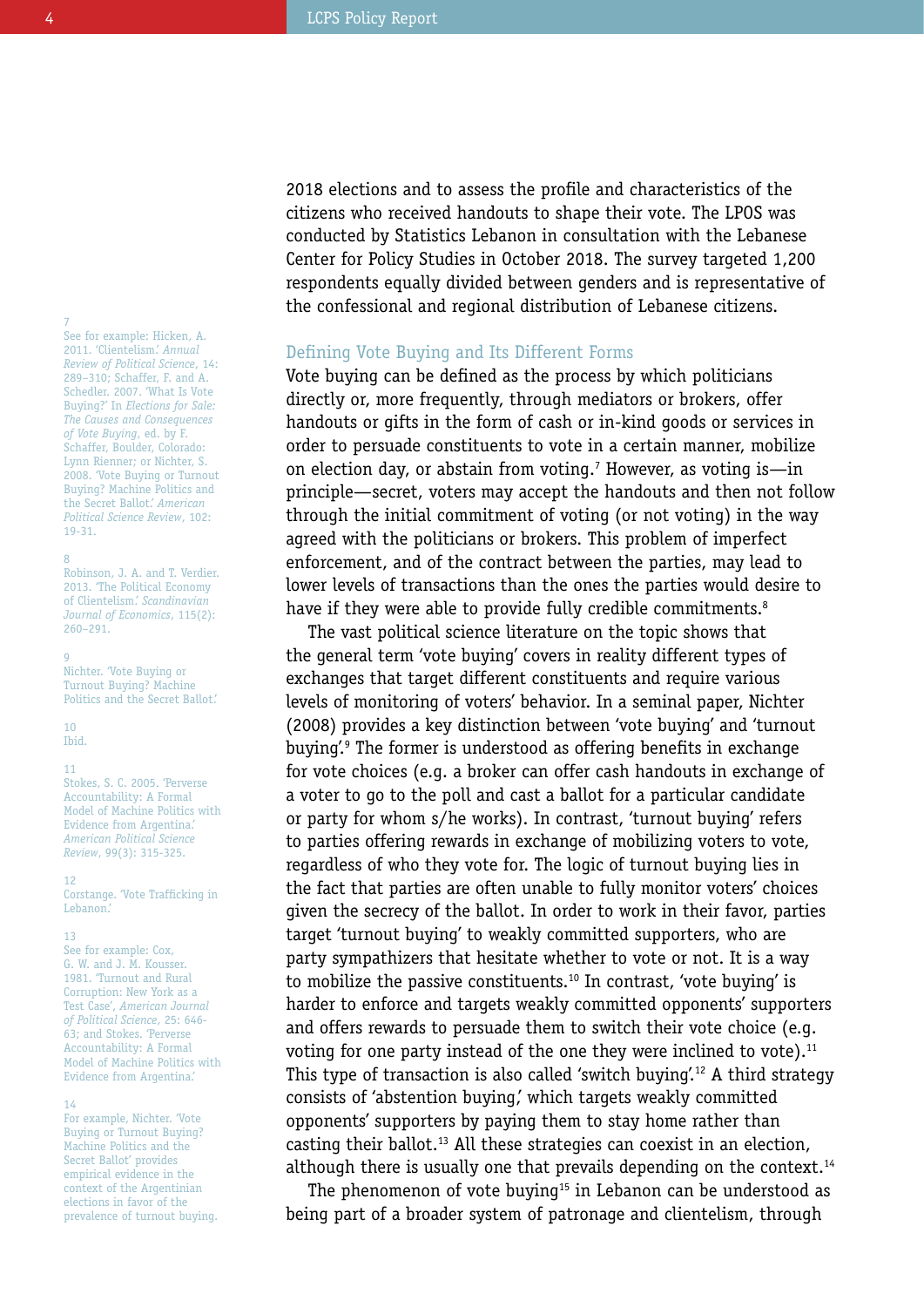which politicians provide discretionary private or local public goods or privileges to particular groups of citizens, in exchange for their votes and support. Therefore, short-term vote buying transactions often coexist with other forms of longer-term clientelistic relations which result in a social obligation of voting for patrons.<sup>16</sup> Moreover, elections can reinforce the patron-client relationship by regularizing payment transactions.17 There is evidence that in countries where non-programmatic political parties dominate, as it is the case in Lebanon where sectarian cleavages trump programs, vote buying is more prevalent.<sup>18</sup>

# The Extent of Vote Buying in the 2018 Parliamentary Elections

According to the 2018 LPOS survey results, about 20% of Lebanese acknowledge having received a handout before the elections in exchange for their votes. To put this into perspective, we can compare the rate of self-reported vote buying with other elections both in Lebanon and across the Arab world. Muhtadi (2019) collected results from different surveys on vote buying in developing countries' democracies.19 In order to facilitate the comparison, the author restricts the sample for surveys where they ask a similar direct question on whether the respondent received payments or gifts in exchange for their votes. Figure 1 summarizes the results for a subset of elections held in other Arab countries. The extent of vote buying in the 2018 Lebanese elections is as large as in some countries like Egypt or Morocco, but significantly lower than in Tunisia or Algeria. Compared to the overall average in elections in developing countries, vote buying in Lebanon seems to be more frequent (20% compared to 14%). In Lebanon, Corstange (2012) estimated that the presence of self-reported vote buying in the elections of 2009 stood at 26% which, if taken at face value, would suggest a slight decline between 2009 and 2018.<sup>20</sup>



Figure 1 **Average self-reported vote buying in different elections in the Arab world**

Sources **LPOS (2018) for the 2018 Lebanese elections, Corstange (2012) for the 2009 Lebanese elections, and Muhtadi (2019) for the other elections.** 

#### 15

Referred to in the broad sense including not just vote buying, but also turnout buying and abstention buying.

#### 16

Cammet, M., D. Kruszewska, and S. Atallah. May 5, 2018. 'What Lebanon's Elections Can Teach Us about the Importance of Religion.' *Washington Post*.

#### 17

Magaloni, B. 2006. *Voting for Autocracy*. New York: Cambridge University Press, 19; and Corstange. 'Vote Trafficking in Lebanon.'

#### 18

Kitschelt, H. 2000 'Linkages Between Citizens and Politicians in Democratic Polities.' *Comparative Political Studies*, 33: 845-879.

# 19

Muhtadi B. 2019*.* 'The Prevalence of Vote Buying in Indonesia: Building an Index.' In *Vote Buying in Indonesia.*  Palgrave Macmillan, Singapore.

20 Corstange. 'Vote Trafficking in Lebanon.'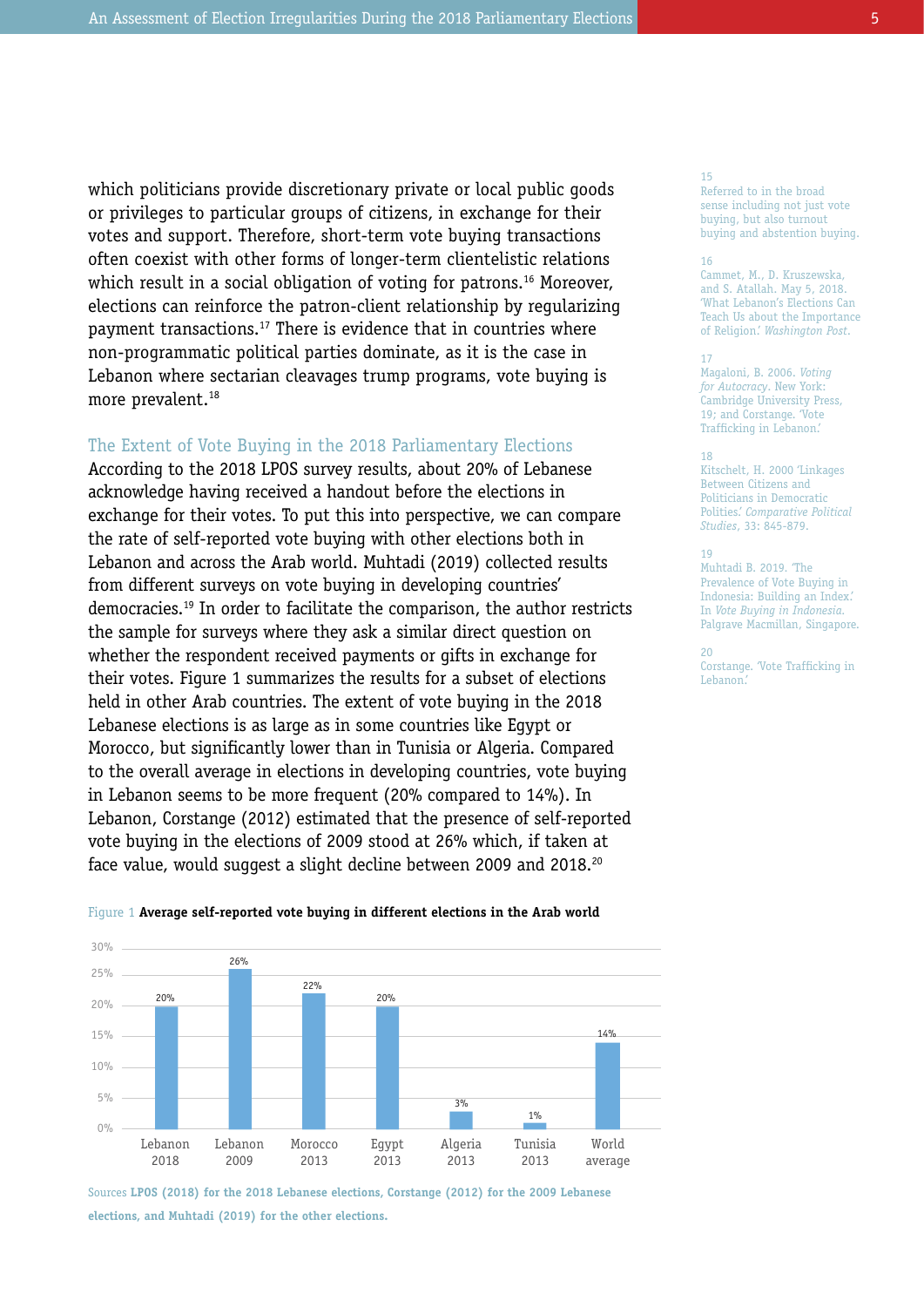21

22

Bradburn, N., S. Sudman, E. Blair, and C. Stocking. 1978 'Question Threat and Response Bias.' *Public Opinion Quarterly*, 42(2): 221–34.

Brusco, V., M. Nazareno, and S.C. Stokes. 2004. 'Vote buying in Argentina.' *Latin American Research Review*, 39(2): 66-88.

legal or illegal—as it is the case with vote buying, suffer from what social scientists call 'social desirability' biases.<sup>21</sup> In other words, some respondents try to present themselves in more favorable terms and avoid responding to sensitive questions truthfully when they have engaged in a negative or stigmatized behavior.

However, surveys that ask about these kinds of behaviors—whether

In order to mitigate this problem, Brusco, Nazareno, and Stokes (2004) rely on more indirect questions such as asking about the presence of vote buying in the neighborhood instead of directly asking whether the respondent received a handout or not.<sup>22</sup> They suggest that the true level of vote buying may fall in the range bounded by the individual and the neighborhood questions. According to the 2018 LPOS survey, when respondents are asked about the presence of vote buying in the neighborhood instead of their direct implication, we estimate that the presence of vote buying reached 40% in the 2018 elections which doubles the rate obtained through the individual measure. Part of this gap can be driven by the fact that even if a small fraction of a neighborhood is offered a handout, a larger number of its residents can observe these few transactions. Since many neighbors can see one neighbor receiving a handout, most would say they saw this type of corruption in their neighborhood. On top of this, the gap between individual and neighborhood assessment of vote buying indicates the biases against self-reporting this stigmatized behavior.

Gonzalez-Ocantos et al. (2012) provide some evidence that the neighborhood questions to approximate vote buying, even if they reduce the bias, might still underestimate vote buying, at least in the context of the Nicaraguan local elections of 2008, and propose instead to have respondents list experiments where surveyors are divided into a control and a treatment group and are asked about the number of campaign activities that they observed. On top of the number of response options that the control group has, the treatment group has one additional question about vote buying. This way, the question does not ask respondents to reveal to the interviewer the presence of vote buying, but is rather indirectly obtained by subtracting the mean number of options selected by the control group from the one obtained in the treatment group, inducing true responses.<sup>23</sup> In the same vein, Corstange (2012) uses a list experiment and shows that when asked indirectly, vote buying in the 2009 Lebanese elections reached 55%, compared to 26% when asked directly.<sup>24</sup> Unfortunately, it was not possible to use list experiments with the LPOS survey to better estimate the true extent of vote buying in the 2018 Lebanese elections. Still, if we consider that evidence shows that the neighborhood variable still provides a lower bound, and that the comparison of the direct measure shows a larger proportion of vote

23

Gonzalez-Ocantos, E., C. De Jonge, C. Meléndez, J. Osorio, and D. Nickerson. 2012. 'Vote Buying and Social Desirability Bias: Experimental Evidence from Nicaragua.' *American Journal of Political Science*, 56 (1): 202-217.

#### 24 Corstange. 'Vote Trafficking in Lebanon.'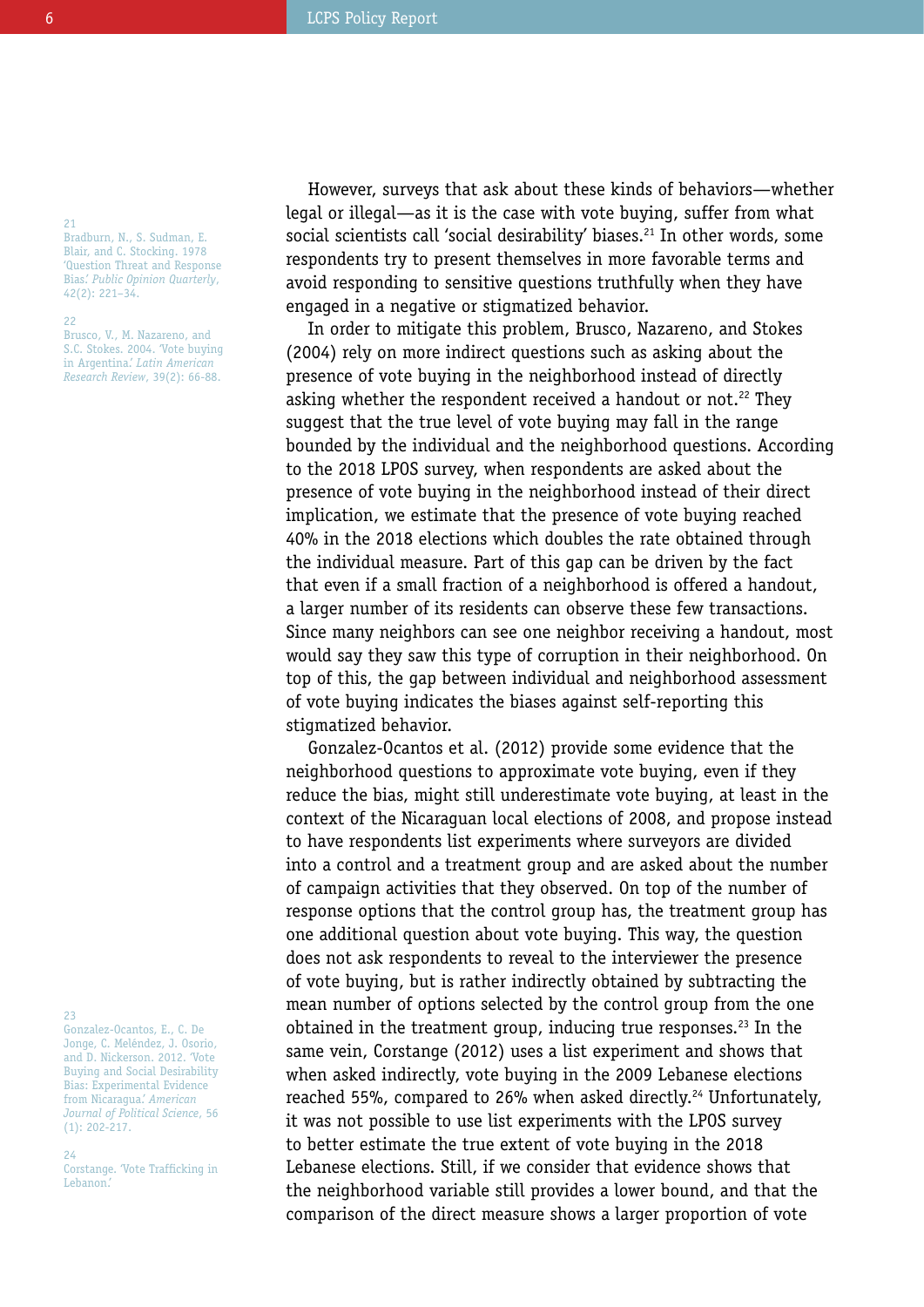buying in 2009 than in 2018, we can approximate the true extent of vote buying in the 2018 elections to be in the range between 40% and 55%. These results are indicative of the notable presence of vote buying in the electoral process in Lebanon.

# Who Do Political Parties and Brokers Target When Buying Votes?

In order for vote trafficking to work, citizens have to credibly commit to the agreement and politicians have to be able to monitor or infer their electoral behavior and be able to credibly threaten to punish those who do not stick to their agreements.25 The capacity to punish is much higher in regions where long-term clientelistic relations are prevalent, as it is the case in Lebanon. Furthermore, the Lebanese electoral system facilitates politicians' and middlemen's monitoring of voters' actions, even though changes in the electoral law were made to reduce it, such as banning the option to bring pre-printed ballots that were usually distributed by parties and had salient visual differences for easy monitoring. Still, voters have to vote in their village of origin, and are divided in many instances by sect and gender. This allows politicians to more easily infer their constituents' voting patterns.

Besides this monitoring system, political parties target voters who would be more likely to be induced to vote in certain ways by monetary incentives. The literature on the determinants of vote buying has mostly focused on socio-economic characteristics of those targeted by the political machinery.<sup>26</sup> For example, Stokes et al. (2013) and Dixit and Londregan (1996) find that vote buying tends to be more prevalent among low-income people for whom small economic transactions can be more effective for mobilizing their electoral support given their larger marginal utility of income.<sup>27</sup>

In the LPOS, income levels can be inferred by a self-reported question on the subjective level of economic means.<sup>28</sup> When splitting the sample by income levels, results show that low-income individuals in Lebanon were more likely to report receiving handouts in exchange of their vote or observing vote buying in their neighborhood in the run up to the 2018 general elections compared to wealthier voters (figure 2).

#### 25 Ibid.

# 26

Stokes. 'Perverse Accountability: A Formal Model of Machine Politics with Evidence from Argentina'; and Brusco, Nazareno, and Stokes. 'Vote buying in Argentina.'

#### 27

Stokes, S. C., T. Dunning, M. Nazareno, and V. Brusco. 2013. *Brokers, Voters, and Clientelism: The Puzzle of Distributive Politics*. New York, NY: Cambridge University Press; and Dixit, A., and J. Londregan. 1996. 'The Determinants of Success of Special Interests in Redistributive Politics.' *The Journal of Politics*, 58: 1132- 55.

#### 28

The options were: 1) I have trouble feeding myself and my family and buying even the most essential things for survival; 2) I have enough means for survival, but I do not have enough money to buy extra things; 3) I am able to afford things like new clothes and eating at restaurants but not often; 4) I am able to afford things like new clothes and eating out and also support other members of my family who are not able to do these things.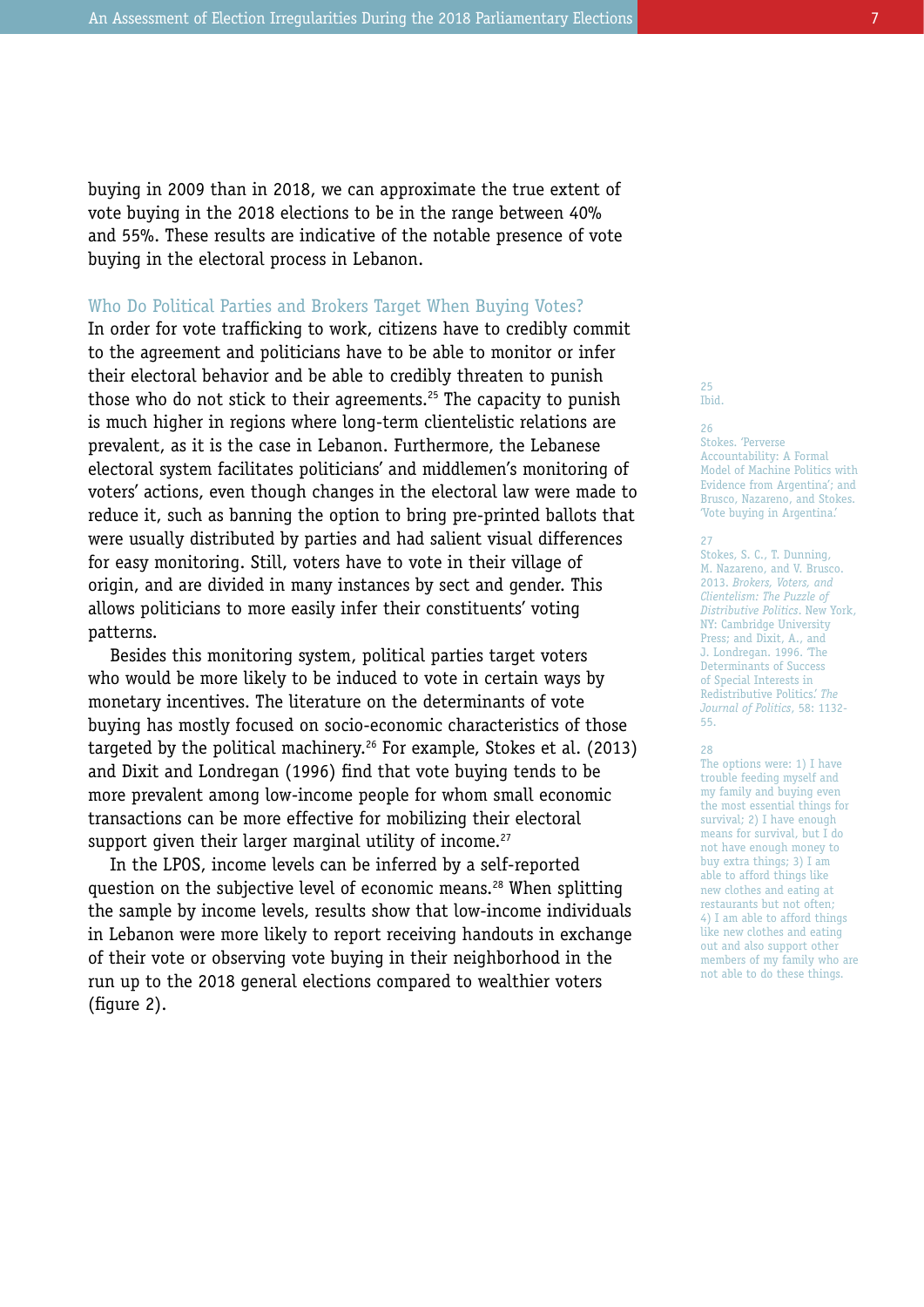

#### Figure 2 **Prevalence of vote buying by income levels**

#### Source **LPOS (2018).**

Note **95% confidence intervals are included in order to assess whether differences are statistically significant or not.**

Beyond income levels, previous research has shown which types of voters are more likely to be targeted with respect to their level of attachment to a party. As previously mentioned, parties can target weakly committed supporters to make sure they vote ('turnout buying'), swing voters to make sure they vote for their party ('vote buying'), or weakly committed supporters of other parties to prevent them from casting their ballot ('abstention buying'). They wouldn't be targeting strong supporters, who would vote for the party anyway even without receiving payment and thus the transactions would not induce a change in behavior. According to Corstange (2012), there is anecdotal evidence that political parties engaged in all the three types of transactions in the 2009 Lebanese general elections.<sup>29</sup>

The 2018 LPOS survey sheds light on the type of voter that political machineries target. In line with the 'turnout buying,' voters that did not vote in the 2009 elections were significantly less likely to report having received handouts in the run up to the 2018 elections compared to those who did vote in 2009 (figure 3). While 21% of Lebanese who voted in 2009 reported having received handouts before the 2018 elections, only 12% of those who did not cast a ballot in 2009, and were within legal voting age, reported so. The bulk of vote buying in 2018 went to party supporters ('loyal voters') that had already voted for the party in the past election (about half of

29 Corstange. 'Vote Trafficking in Lebanon.'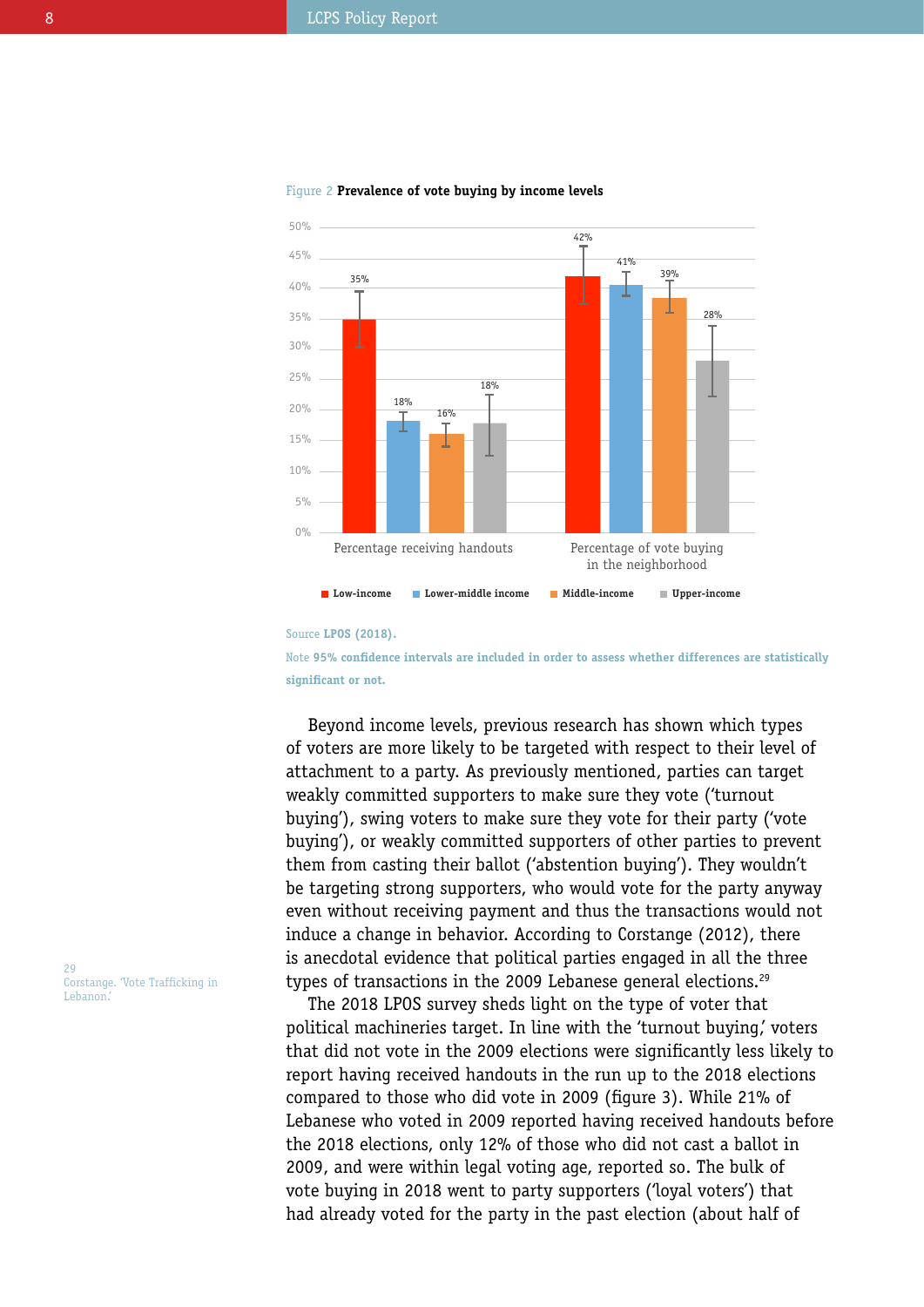the cases) (figure 3.b). This finding supports the prevalence of the 'turnout buying' model over the 'vote buying' model. The second major targeted group were first-time voters (21-29 years old) in an effort from parties to politically engage with this new group of voters who, in general, felt more disenfranchised and disconnected from politics and had a lower turnout rate than the older population.<sup>30</sup> Only 4% of vote buying were received by swing voters—those who voted for different parties in both elections. This accounts for the difficulty and economic cost of convincing supporters of a party to change their vote, and even if they did so, for the challenges in monitoring swing voters and determine whether they voted and for whom.

### See Garrote-Sanchez and Mourad (2019) for evidence on lower participation of Lebanese youth in the 2018 elections.

30

# Figure 3 **Vote buying in the 2018 elections by type of voter**



a

# **Percentage of vote buying in 2018 divided according to having voted in 2009 or not**

#### **Share of vote buying in the 2018 elections** b

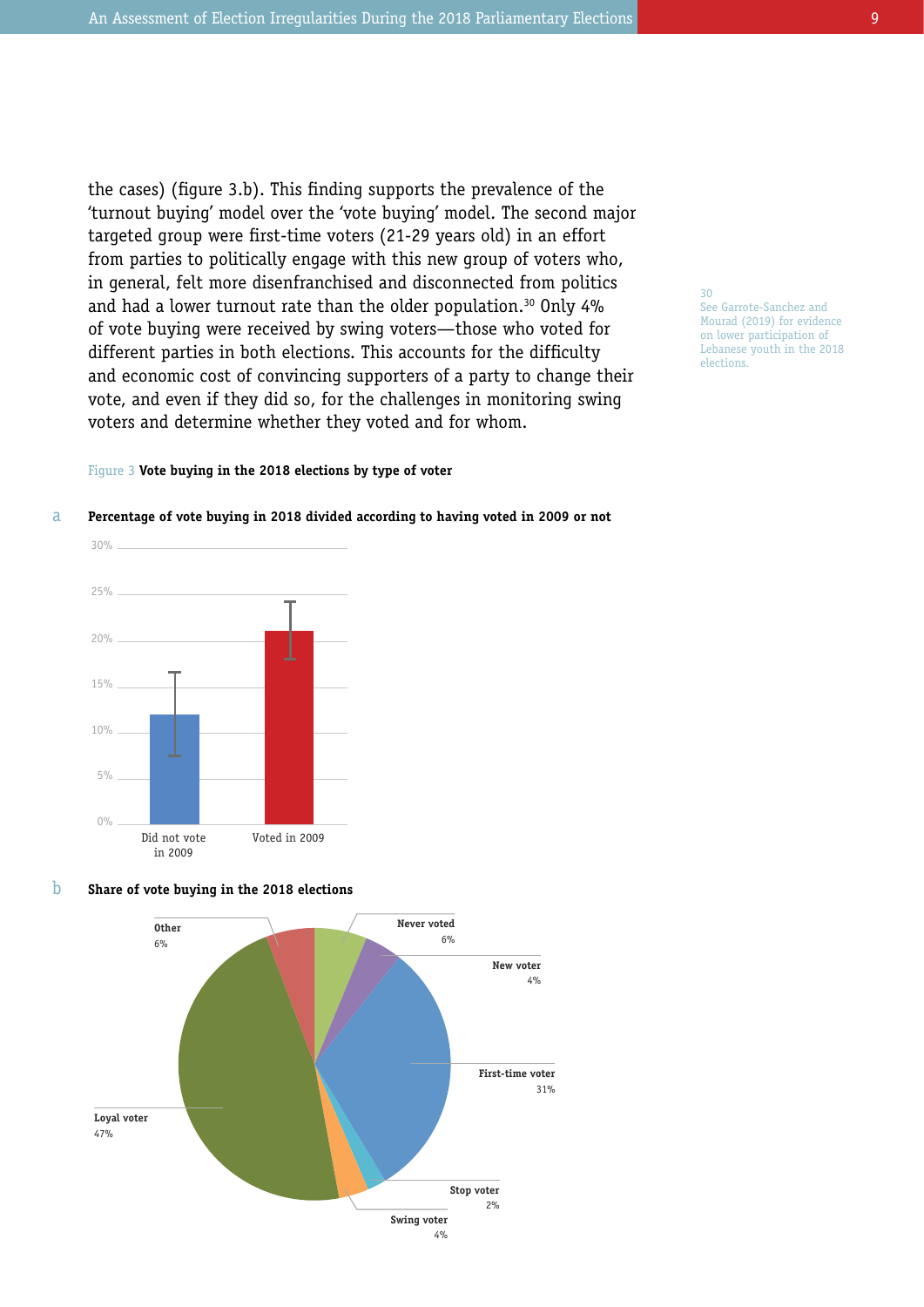Source **LPOS (2018).**

Notes **95% confidence intervals are reported to assess whether the differences are statistically significant. 'Never voted' are those within the legal age to vote that neither voted in 2009 nor in 2018; 'New voter' are those that did not vote in 2009 although they were of legal age and who voted in 2018; 'First-time voters' are 21-29 years old so were legally able to vote in 2018 but not in 2009; 'Stop voters' are those who voted in 2009 but not in 2018; 'Swing voters' are those who voted for a different party in 2009 and 2018; 'Loyal voters' are those who voted for the same party in both elections.**

Parties focus on voters who have inclinations to vote for them but are just weakly committed to vote, so an economic incentive can solidify their decision to go to the polling booth and vote. The concentration of vote buying among supporters suggests that members affiliated to political parties are significantly more likely to recognize having received gifts in exchange of their vote (figure 4). This could just be a report bias, as members of political parties might feel less stigmatized when recognizing vote buying. However, the same gap is observed when using the more indirect measure of vote buying in their neighborhoods, which provides further robustness to the argument of political parties targeting supporters.

Another important trait of individuals more likely to be targeted by political parties is the sense of reciprocity.<sup>31</sup> Finan and Schechter (2012) examined why vote buying is sustained since, once the handout is delivered, brokers and politicians at most have imperfect information on voters' actions. They argue that those transactions are maintained at least in part due to individuals' feelings of 'intrinsic reciprocity,' as voters who are offered gifts experience satisfaction in reciprocating and favoring those politicians who helped them. However, those reciprocity traits are different across individuals. Based on an experiment, Finan and Schechter show that middlemen are significantly more likely to target reciprocal individuals, which is possible in the context of small or cohesive groups where everyone know each other well.<sup>32</sup>

Given the division along sectarian lines and the extent of longterm clientelistic transactions, Lebanon has the potential to offer those conditions for politicians to know who to target accordingly. The LPOS survey asked respondents whether receiving a handout would entail any sense of moral obligation to reciprocate toward the politicians behind the handout. The survey showed that if individuals felt that handouts carried a moral obligation toward the politician, this increased the likelihood of receiving a handout by about 70% in both measures of vote buying (figure 4).<sup>33</sup> This provides suggestive evidence of politicians being able to target voters who show traits of intrinsic reciprocity, which partially compensates the inability to fully monitor voters' electoral behaviors.

31 Finan, F., and L. Schechter. 2012. 'Vote-Buying and Reciprocity.' *Econometrica*, 80 (2): 863-881.

32 Ibid.

33 It increases from 16% to 27% in the individual direct question and from 32% to 55% in the indirect neighborhood question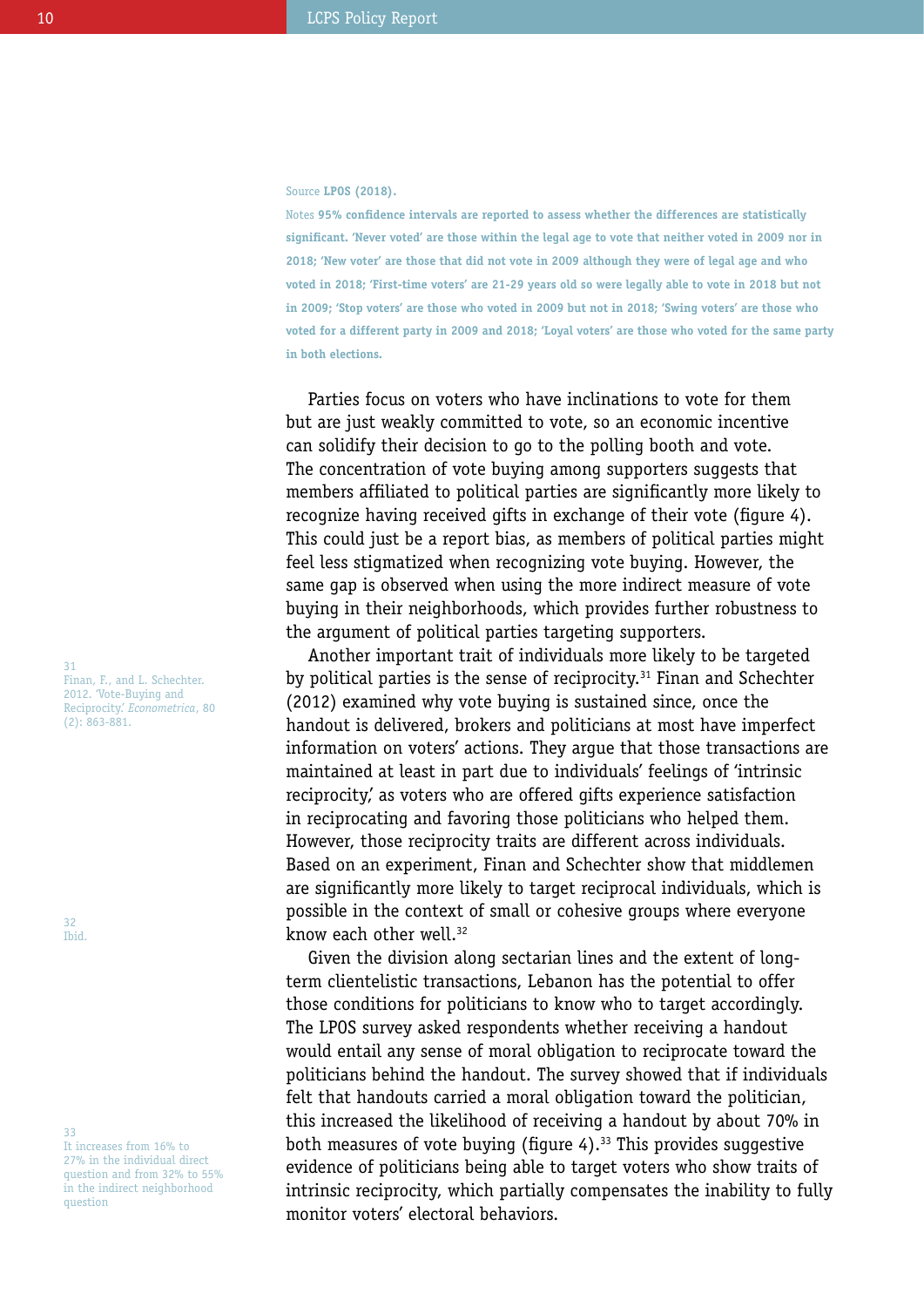

# Figure 4 **Prevalence of vote buying by membership status in political parties and traits of reciprocity**

Source **LPOS (2018).**

Note **95% confidence intervals are included in order to assess whether differences are statistically significant or not.**

Based on a multivariate regression analysis, we can study the main characteristics that make voters a target of vote buying once controlling for other factors. Annex 1 provides the results of which types of voters were more likely to report having received a handout based on a series of individual and regional characteristics.<sup>34</sup> While we observe some differences by sect, mainly lower levels of reported vote buying among Maronite or Druze compared to Sunnis, Corstange (2012) shows that the higher reported vote buying among the Sunni community is not matched with a real higher prevalence of this phenomenon, but rather it is due to a higher willingness to admit it.35 In line with the descriptive analysis above, there are four main characteristics or behaviors of voters that make them more likely to receive a handout. Voters that are poor, those who voted in the past elections, those associated with political parties (and are party supporters), and voters who have reciprocity traits are the focus of the vote buying machinery, as politicians assess that their handouts are more likely to consolidate and leverage their vote.

#### 34

These are: Age, gender, marital status, education levels, status in the labor market, income situation, region of residence, sect, level of sectarian identity, political networks and membership in political parties, traits of reciprocity, or whether they voted in the 2009 elections or not. The dependent variable is the direct measure of whether a person received a handout or not, although using the indirect measure of vote buying in the neighborhood does not significantly change the results. Given the dependent variable is a dummy taking either value 1 (if received a handout) or 0 (if not received any handout), we use logit models.

#### 35

Corstange. 'Vote Trafficking in Lebanon.'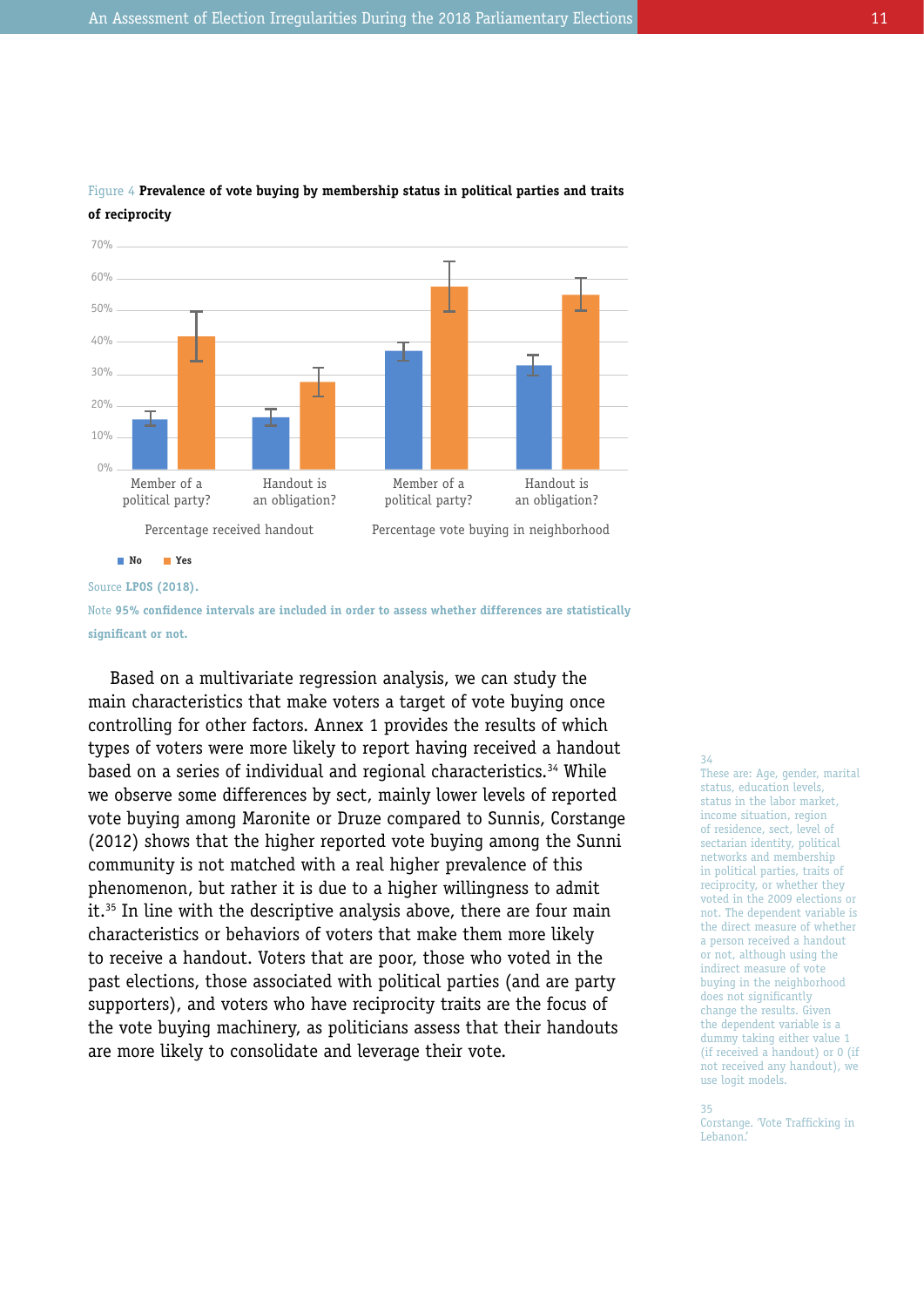# 36

Larreguy, H., J. Marshall, and P. Querubin. 2016. 'Parties, Brokers, and Voter Mobilization: How Turnout Buying Depends Upon the Party's Capacity to Monitor Brokers.' *American Political Science Review*, 110(1): 160- 179.

#### 37

The former have, on average, a significantly larger size of polling stations.

#### 38

Rueda, M. R. 2017. 'Small Aggregates, Big Manipulation: Vote Buying Enforcement and Collective Monitoring.' *American Journal of Political Science*, 61(1): 163–177.

# **Indirect Measures of Voter Rigging and Vote III Buying**

Assessing the extent of vote trafficking in elections is a difficult endeavor given the illegal nature of the transaction that is often finalized behind closed doors. In the previous section we used a nationally representative survey of citizens to infer the presence of vote buying in the 2018 Lebanese general elections, and highlighted how widespread the phenomenon is, while pointing toward the limitations of those estimates based on survey data.

Another branch of the literature on vote buying has used administrative data on the election results to infer the presence of irregularities related to voter rigging and persuasion before or during the election day. In general, studies rely on different characteristics of voting centers that shape the ability of politicians and their intermediaries (middlemen and brokers) to monitor voters' behavior. In a recent paper on elections in Mexico, Larreguy et al. (2016) observe higher turnout rates and share of vote for the two main parties (PRI and PAN) in voting centers where politicians and brokers have a better monitoring capacity.<sup>36</sup> In order to assess the monitoring capacity of a polling station, they rely on exogenous variations in the number of polling stations per electoral precinct as a result of an electoral rule requiring the creation of a new polling station for every 750 registered voters. Comparing those precincts just below the cutoff with those above it.<sup>37</sup> they find that smaller polling stations facilitate the capacity of brokers and politicians to monitor voters as they can infer more information about voting patterns and, as a result, are more likely to engage in vote buying exchanges before the elections. It is important to note that, while they do not observe irregularities and vote trafficking directly, they use cues of how aggregate voting behaviors differ when otherwise similar polling stations only differ by their size. The observed patterns of higher turnout and votes for the leading parties suggests the presence of vote buying. In the context of Colombian elections, Rueda (2017) also showed that precincts and polling stations with fewer registered voters are more prone to vote trafficking using monitors' and citizens' reports of electoral manipulation and survey data.<sup>38</sup>

Therefore, vote trafficking is more likely to happen when politicians and middlemen can better infer voters' choices, which tend to occur in smaller and more homogeneous polling stations where constituents are more easily identifiable. By the own nature of its electoral system's structure, Lebanon is well suited to allow vote trafficking to flourish, as voters are usually divided in polling stations according to their confession and gender and are required to vote in their village of origin.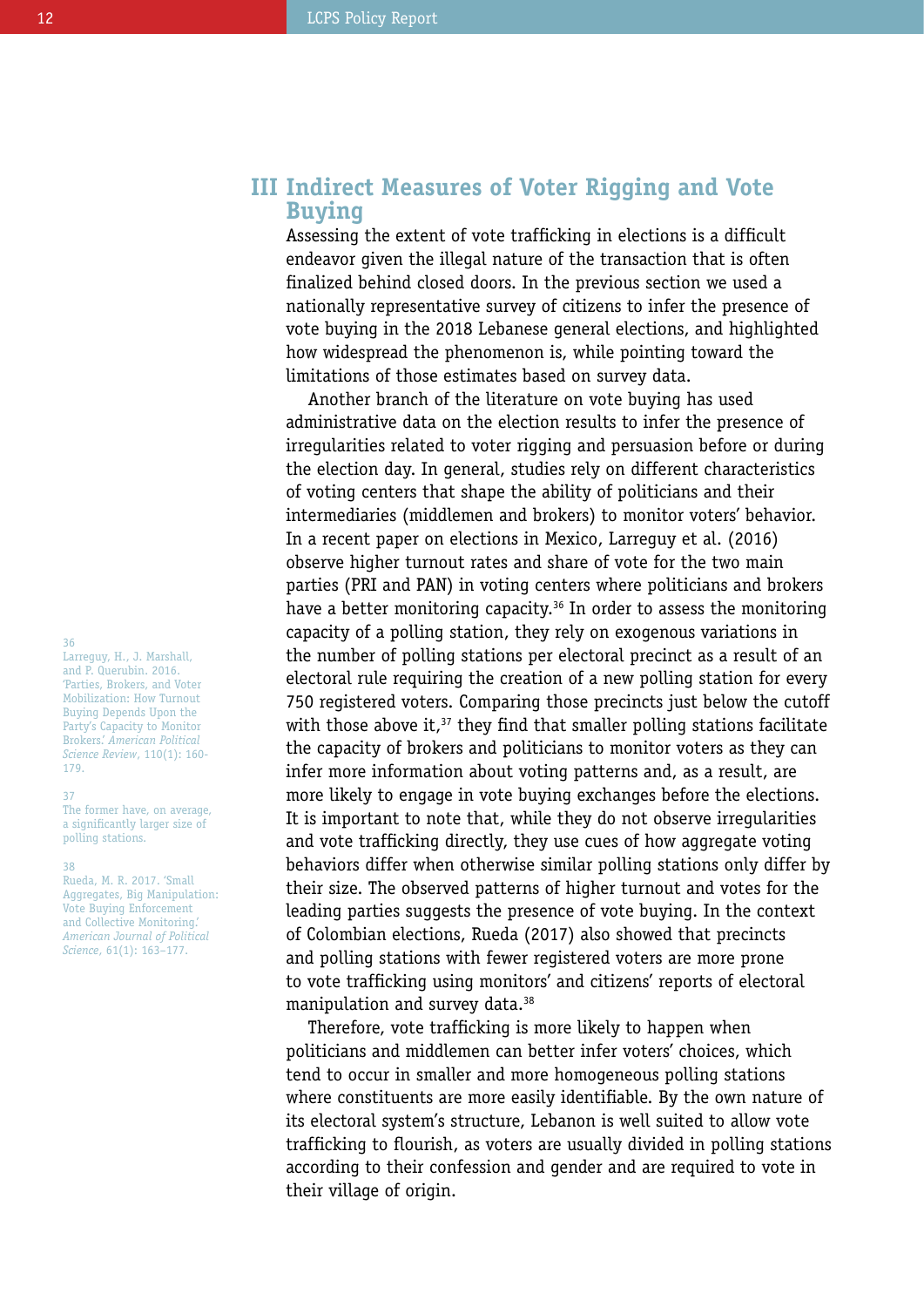# Analyzing the Relation Between the Size of Polling Stations and Electoral Outcomes in Lebanon

In the 2018 Lebanese elections, there were a total of 6,781 polling stations<sup>39</sup> with an average size of 547 voters, accounting for the more than 3.7 million domestic registered voters. However, there was a large variation in the size of polling stations across and within electoral districts. Figure 5.a shows the cumulative distribution of polling stations by size, that is, the percentage of voting centers with the maximum number of registered voters in them—recorded in the x-axis. For example, about 10% had 400 or fewer registered voters, while close to half of the centers serviced between 500 and 600 voters. These differences were partly driven by the variations between electoral district (figure 5.b), ranging from an average above 600 voters in North 2 (Tripoli, Minnieh, and Dannieh) and Beirut 2, to 465 in Mount Lebanon 1 (Keserwan and Jbeil) and 475 in North 3 (Batroun, Bcharre, Koura, and Zgharta).

According to the article 85 of the 2017 Parliamentary Elections' Law, 'The electoral constituency shall be divided by virtue of a decision of the [Interior] Minister to several polling centers that contain several polling stations.' While giving the authority to the Ministry of Interior to decide how to divide electoral districts into polling centers, the article provides some guidelines: 'Every village containing between 100 and 400 voters shall have one polling station. More than 400 voters may be assigned to one polling station if so required for ensuring the integrity of the electoral process, provided that the number of voters per polling station does not exceed 600 voters'. Therefore, the law sets a limit on the maximum size of a polling station to 600 voters. However, we observe that about one third of polling stations in the country contained more than 600 voters (figure 5.a).

39 This number does not include the centers that received the votes from the Lebanese diaspora overseas.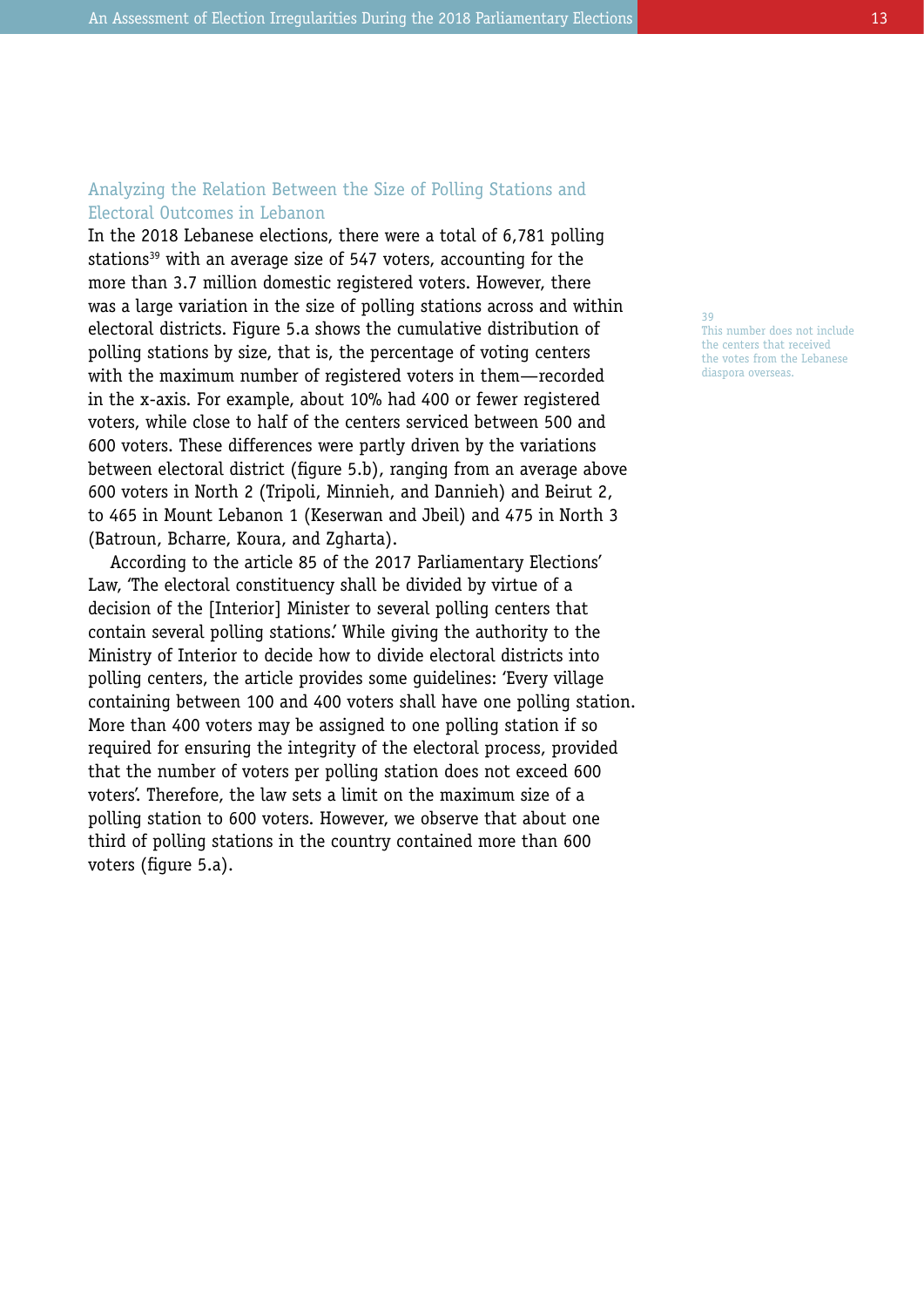# Figure 5 **Distribution of polling stations by size**



#### **Cumulative distribution of polling stations** a





Source **Own calculations based on the Ministry of Interior 2018 national elections data.** Note **This analysis excludes centers that collected votes from voters in the diaspora.**

Figure 6.b shows the correlation between the size of a polling station and the average turnout as well as the 95% confidence intervals to assess the statistical significance. In the most frequent size of polling stations (in the range of 400 to 600 registered voters), turnout rates remained relatively constant below 50%, in line with the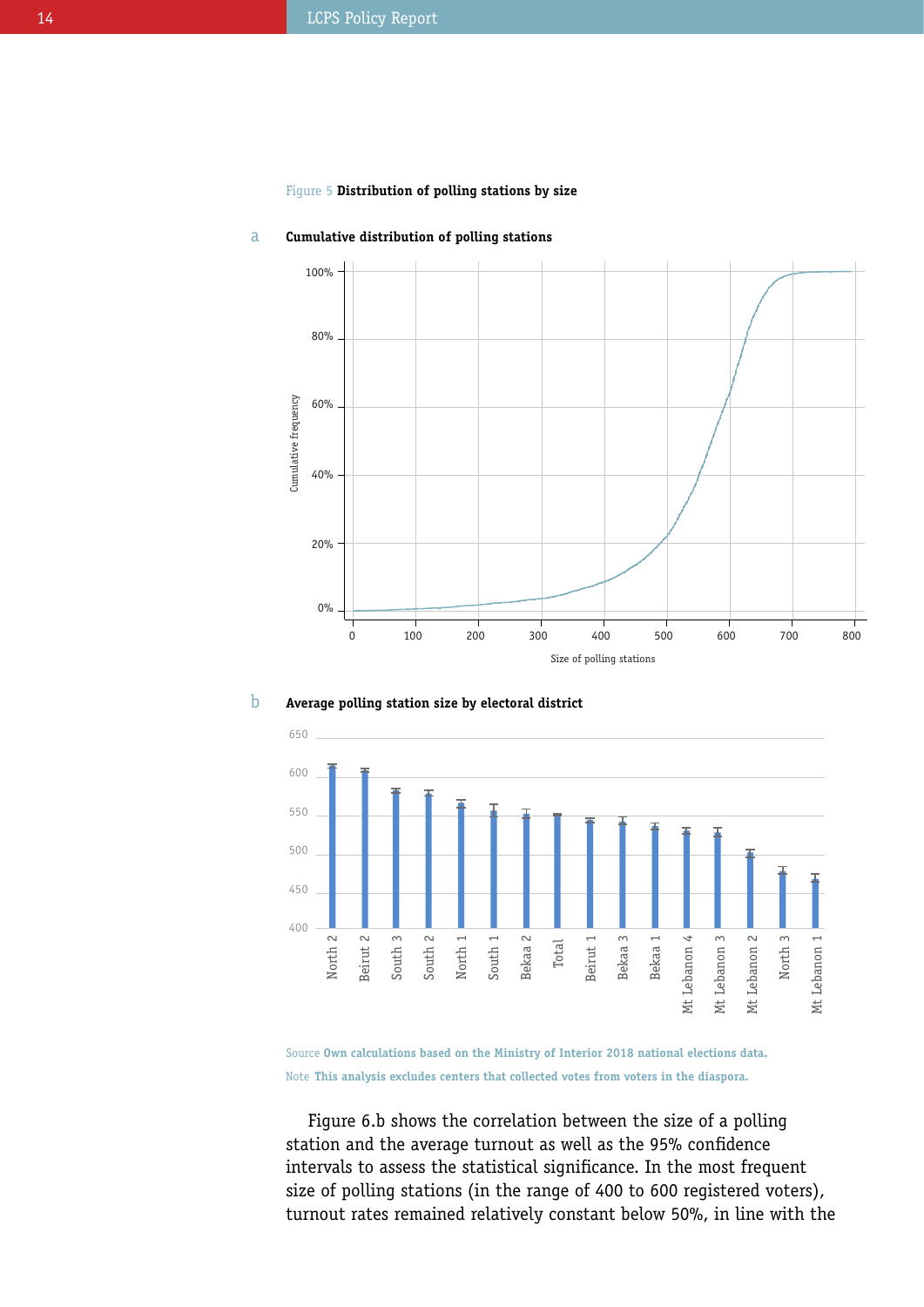national average. However, among polling stations with a size of less than 400 voters, turnout rapidly increases, hitting the 70% mark in small polling stations of about 100 voters. The presence of abnormally higher turnout rates in small voting centers provides initial evidence of turnout buying or other pressures on voters to vote given the higher capacity to monitor whether voters cast their ballots.

Nevertheless, given the specificities of how voters were allocated by sectarian background and the differences in electoral behavior across electoral districts, the higher turnout in small centers could be due to the fact that specific confessional groups with different turnout rates were more likely to be clustered in smaller centers. In order to control for that, we constructed a new measure of turnout rate in comparison to the average for all the polling stations of voters with the same confessional background and in the same electoral district. For example, if a polling station of Shia voters in Baalbek-Hermel had an average turnout rate of 60% while the average of all polling stations with Shia voters in that same electoral district was 50%, then the new measure would have a value of 10% (above the mean). For polling stations with 400 to 600 registered voters, results show that turnout rates are in line with the average for the confession in the district (figure 6.b). Once the size of a polling station is reduced to 300 voters, turnout rates are significantly higher, about 10% above the average for a given sect in a given electoral district, and further increase to close to 20% higher in small polling centers of 100 voters.

# Figure 6 **Turnout rates by size of the polling station**



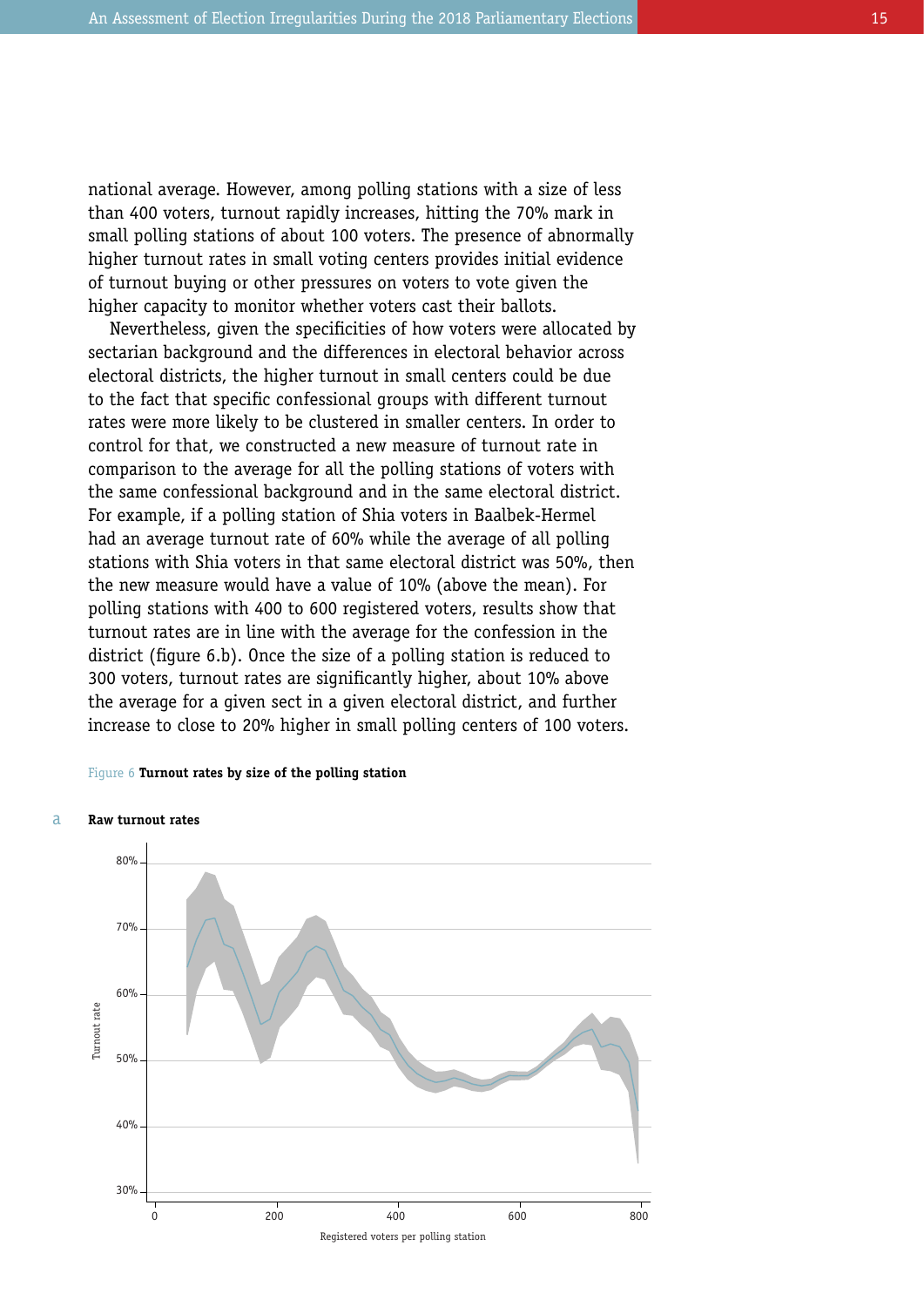

#### **Turnout rates compared to the mean per district and sect** b

Source **Own calculations based on the Ministry of Interior 2018 national elections data.** Notes **95% confidence intervals are included for statistical comparison.**

We can also assess whether other characteristics of polling stations that facilitated politicians and middlemen to infer voters' actions influence turnout rates. As the electoral system in Lebanon is structured around sectarian cleavages, brokers and middlemen working for politicians have different constituents in many cases based on areas and sect. In this context, for any given size of a polling station, the more confessionally homogeneous it is, the easier it is for brokers to identify voting patterns. When splitting polling stations between homogeneous and mixed-sect centers in the 2018 Lebanese national elections, we find that turnout rates are significantly higher for the former (50%) than the latter (46%). More importantly, we also observe that the negative correlation between the size of polling stations and turnout is stronger in homogeneous polling centers compared to mixed-sect centers (figure 7), as expected in the presence of voter rigging that is more likely to happen in small and homogeneous centers.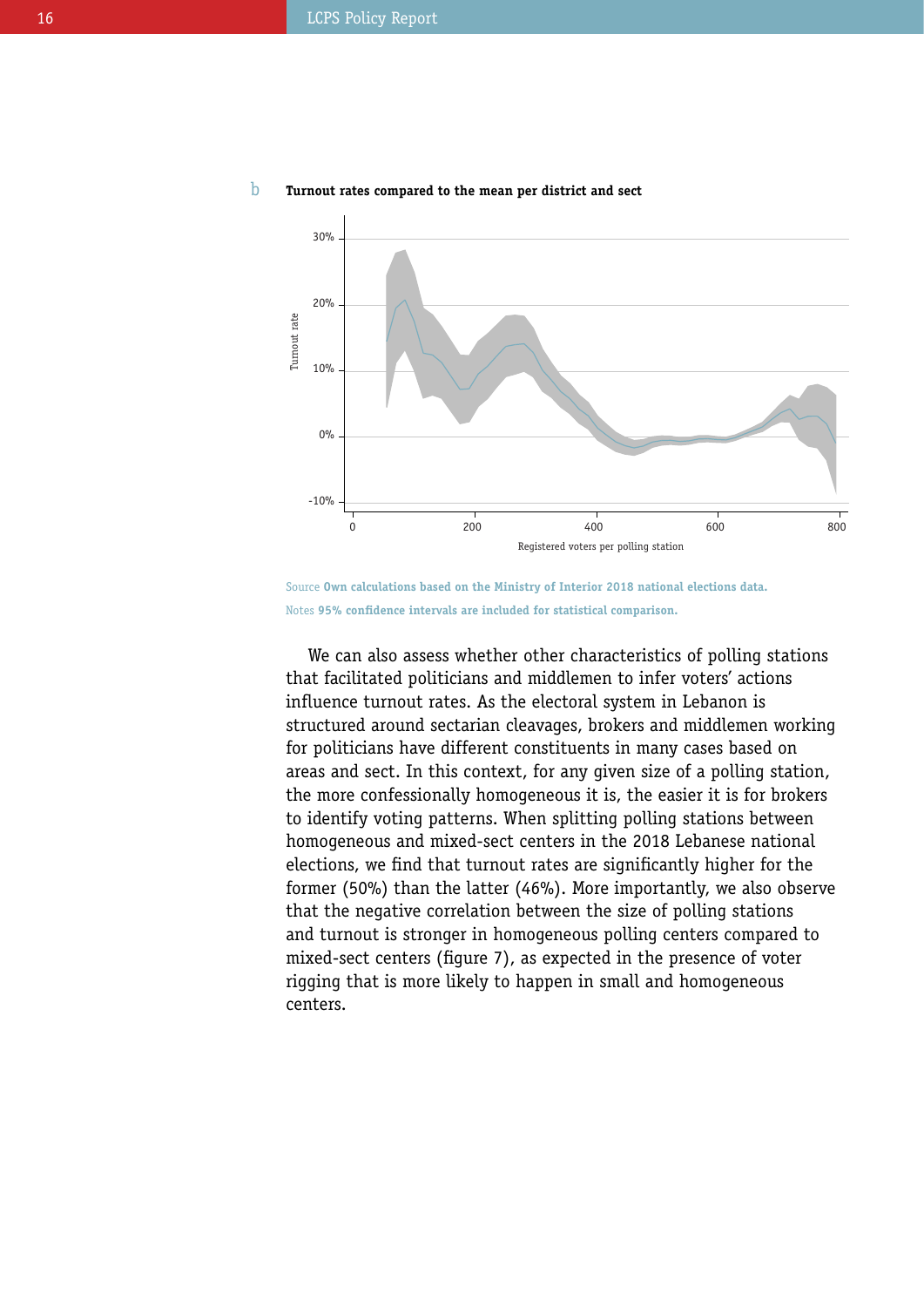Figure 7 **Correlation between the size of polling stations and turnout rates by type of center**



#### **Polling station size and turnout rate in homogeneous center** a

**Polling station size and turnout rate in mixed centers** b



Source **Own calculations based on the Ministry of Interior 2018 national elections data.** Notes **95% confidence intervals are included for statistical comparison.**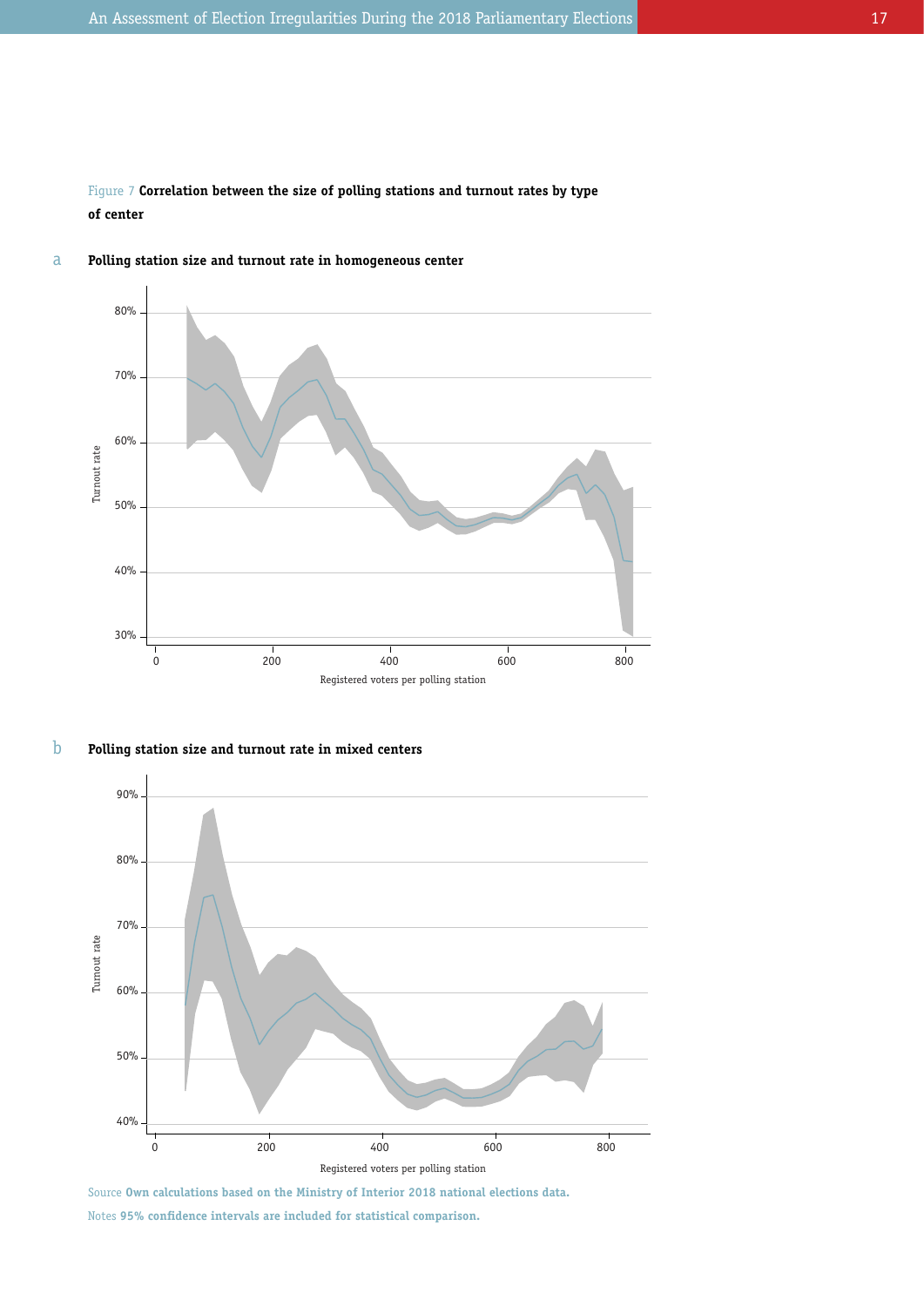Even after taking into consideration the differences in turnout due to specificities of electoral districts and the different electoral mobilization that each confession had, the negative correlation between the size of the polling station and turnout could be due to other factors that are not related to 'turnout buying.' For example, as per the electoral law, rural areas with more than 100 voters can have their own polling station. That means that small areas will tend to have smaller polling stations. Therefore, it could be that the negative relation is due to other factors such as rurality which exists alongside lower economic development and more sectarian homogeneity, all potential drivers of turnout.

In order to tease out the impact of the polling stations' size on turnout, we compiled a rich dataset with potential explanatory variables of turnout. From the Ministry of Interior's data, we have the gender of voters in each polling station,<sup>40</sup> their confession,<sup>41</sup> and the electoral district where they voted from. We also collected data on characteristics of the municipality where voters were registered: (i) The level of economic development, approximated by the night-time light intensity; $42$  (ii) the incidence of poverty, proxied by the ratio of beneficiaries of the National Poverty Targeting Program (NPTP) over the population in the municipality;<sup>43</sup> (iii) the level of sectarian homogeneity;<sup>44</sup> and (iv) the size of the refugee population over the domestic registered voters.<sup>45</sup> Even after controlling for all those factors, we found that the smaller the polling station, the greater the turnout rate (figure 8). Compared to the average polling station of 547 voters, a small polling station of about 250 voters had a turnout 10% higher and those with 100 voters more than 20% higher. These results provide strong evidence of the presence of voter rigging (pressures to vote or vote trafficking) in the 2018 Lebanese elections. Politicians and middlemen were able to better monitor voters in small polling centers and, as a result, these centers were more likely to suffer from vote trafficking that resulted in higher than normal turnout rates.

#### 40 Either all females, all males, or mixed.

41

Similarly, polling stations can contain only voters for one identifiable sect or mixed.

#### 42

Obtained from the National Oceanic and Atmospheric Administration. Different studies have shown the value of using this data to estimate economic activity in areas where other data are not available. See: Henderson, J. V., A. Storeygard, and D. N. Weil. 2011. 'A Bright Idea for Measuring Economic Growth.' *American Economic Review*, 101(3): 194–199; Henderson, J. V., A. Storeygard, and D. N. Weil. 2012. 'Measuring Economic Growth from Outer Space.' *American economic review*, 102(2): 994-1028; and Chen, X., and W. D. Nordhaus. 2011. 'Using Luminosity Data as a Proxy for Economic Statistics.' *Proceedings of the National Academy of Sciences*, 108(21): 8589-8594.

#### 43

Data on NPTP beneficiaries was obtained from the Ministry of Social Affairs.

#### 44

Based on electoral data on the sect of voters per polling station, we constructed an index of homogeneity  $HI = \sum s_i^2$ , that is, the sum of the squares of each sect's share of voters in the municipality. The index ranges between 0 (when the municipality is fully heterogeneous) and 1 (when the municipality is fully homogeneous).

#### 45

Data on the refugee population is collected from **UNHCR**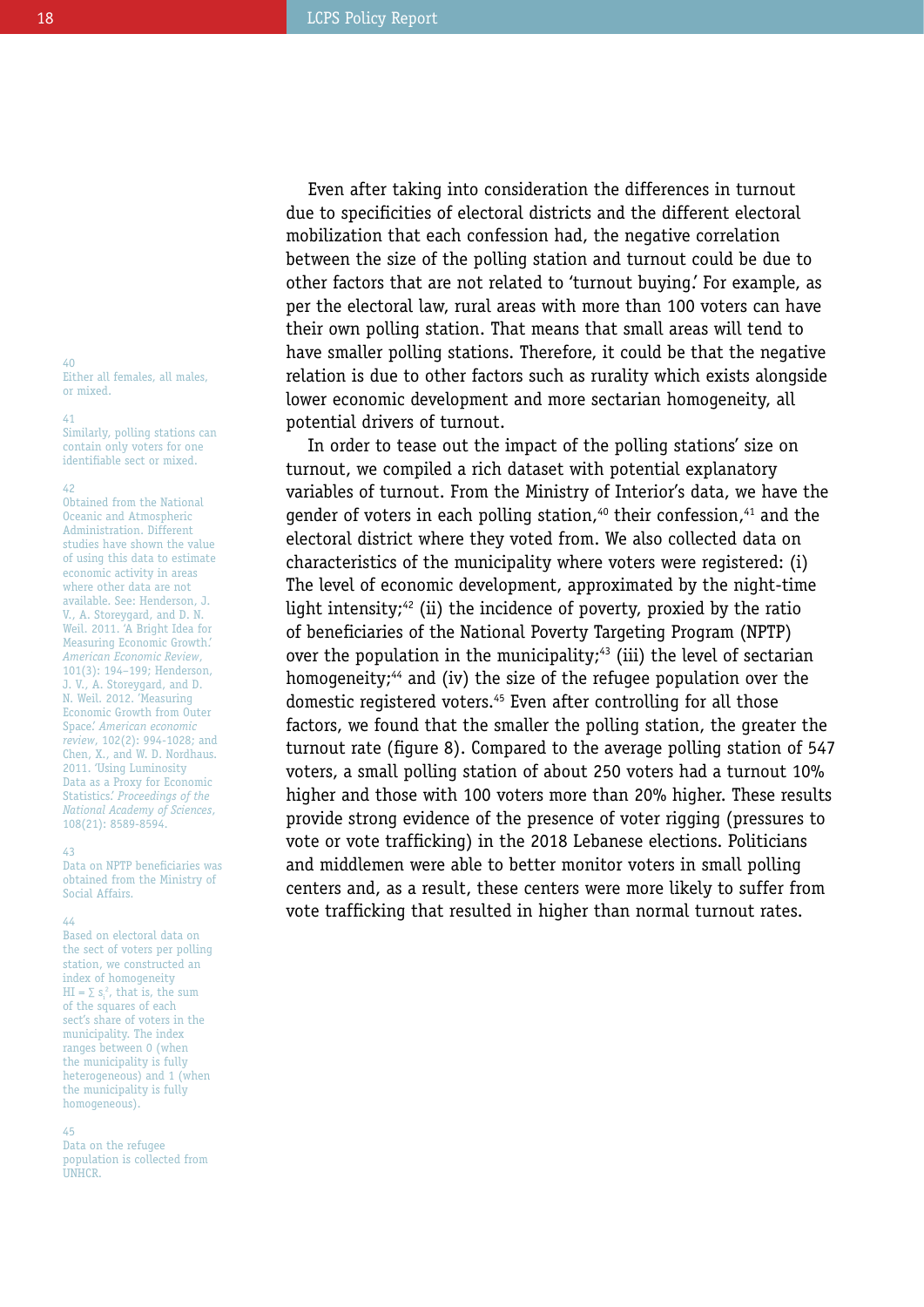

### Figure 8 **The impact of polling station size on turnout**

Source **Own calculations based on multivariate regression analysis.** Notes **Results are based on regression analysis after controlling for individual characteristics of voters (gender and sect), characteristics of municipalities where voters were registered (economic development, poverty, local and refugee population, and sectarian homogeneity), and electoral district dummies.**

The suggestive evidence of vote rigging through the negative association between the size of the polling station and turnout is not homogeneous across electoral districts and confessions. Based on regression analysis that compare the size of the polling station with electoral districts, we found that the districts most prone to vote trafficking were Bekaa 3 (Baalbek-Hermel), North 2 (Tripoli, Minnieh, and Dannieh), North 3 (Batroun, Bcharre, Koura, and Zgharta), North 1 (Akkar) and Mount Lebanon 3 (Baabda) (figure 9.a). Other district with weaker signs of irregularities were Bekaa 1 (Zahle), Mount Lebanon 2 (Metn) and Beirut 2. However, we were not able to find a significant correlation between the size of the polling station and turnout rates in any of the three districts in the South, in Mount Lebanon 1 (Keserwan and Jbeil), Mount Lebanon 4 (Aley and Chouf), Beirut 1, or Bekaa 2 (West Bekaa–Rachaya). It is important to note that these results take into consideration all the other voter and municipal-level characteristics, so the observed regional disparities do not reflect, for example, changes in the sectarian composition across districts.

When looking at the impact of the size of polling stations on turnout across confessions, we found the strongest correlation in Sunni polling stations, followed by Shia centers (figure 9.b). In Maronite polling stations, the association was smaller and much weaker, while it was not significant for other minority sects. Similar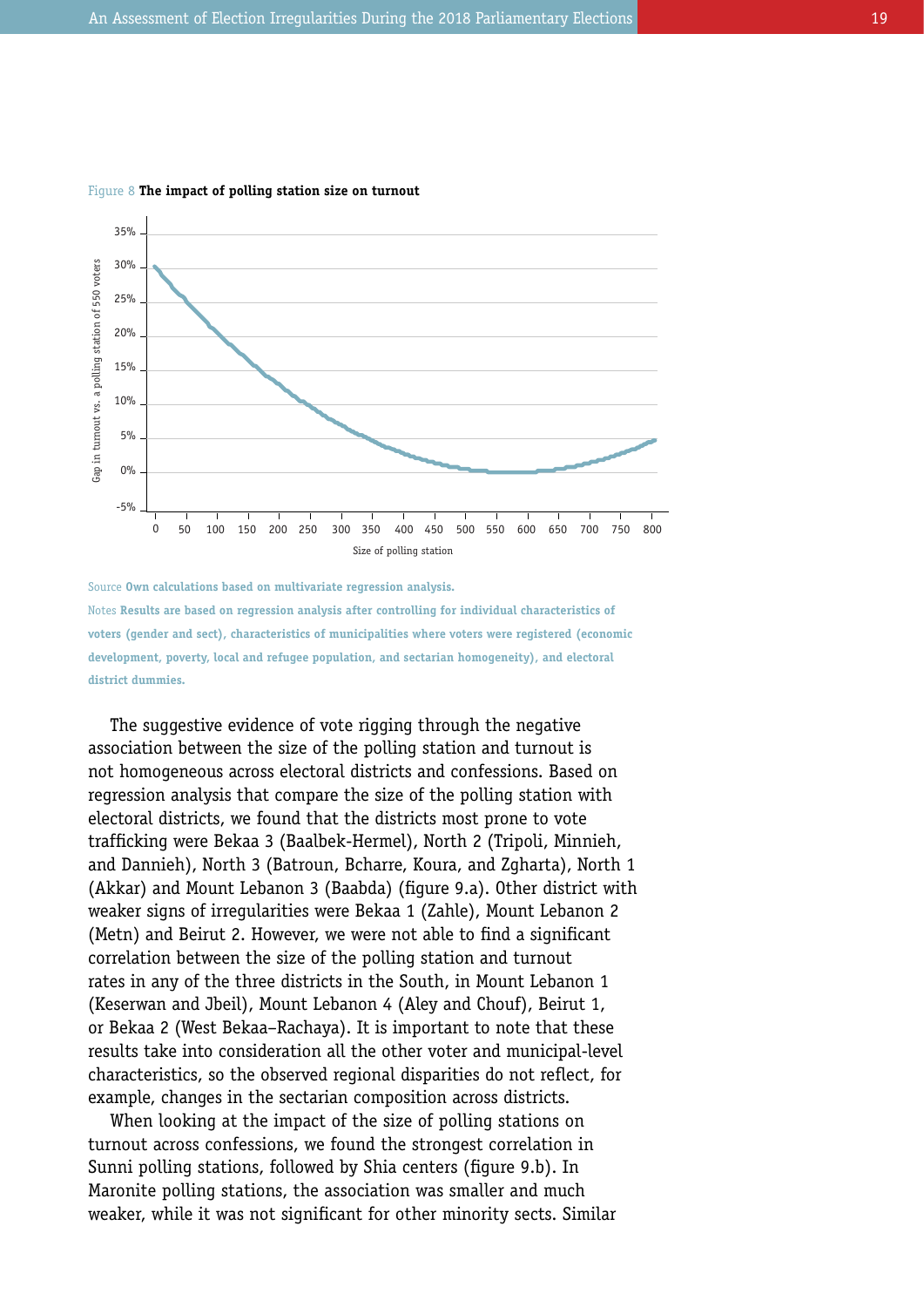to the analysis per district, these results by confession control for all other characteristics, including geographical differences, so they can be interpreted as variations across sects and not the other underlying factors. Therefore, we found suggestive evidence of stronger voter irregularities for Sunni constituents, lesser irregularities for Maronites and no irregularities for minority groups.

# Figure 9 **Implicit measure of voter rigging**



#### **By electoral district** a





Source **Own calculations based on multivariate regression analysis.**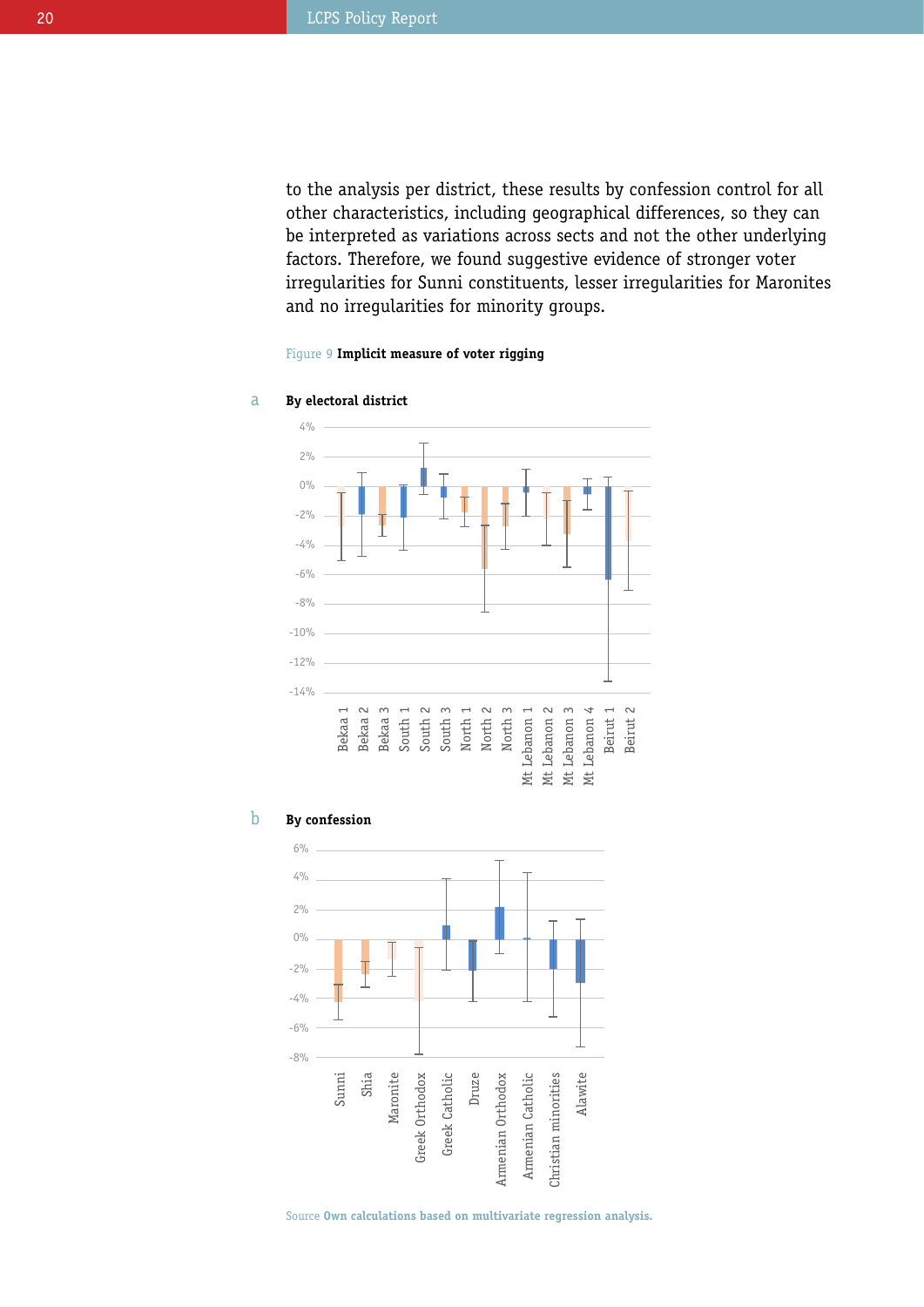Notes **Results are based on regression analysis after controlling for individual characteristics of voters (gender and sect), characteristics of municipalities where voters were registered (economic development, poverty, local and refugee population, and sectarian homogeneity), and electoral district dummies. We allow the coefficient on the impact of the size of a polling station on turnout to vary across districts and sects with interaction terms.**

# Who Benefited from High Turnout?

In the previous sections we provided suggestive evidence on the large presence of vote buying through both survey data (approximately about 40-55% of voters) and through indirect inference of electoral data by which small and homogeneous polling stations exhibit significantly higher turnout rates. This form of vote trafficking called 'turnout buying' is characterized by political parties focusing their efforts in bribing voters in order to cast their ballots and then provide an irregular boost in turnout in the affected areas.

In this section, we evaluate the main beneficiaries of abnormally high turnout rates in specific centers, which could be due to different types of electoral irregularities, not just vote buying (related to voter rigging), but also ballot stuffing in the elections' day before the counting of votes (vote rigging). Ballot stuffing happens when a number of fake ballots for a specific party are added to the ballot box. As opposed to vote buying, middlemen involved in these irregularities do not interact with voters but affect the number of votes and its composition before the counting process. Whether a party engages in voter rigging or vote rigging, one should observe that both the turnout rate and the percentage of votes that the party received increase in those voting centers where irregularities occur.<sup>46</sup> Therefore, a strong positive correlation between turnout and the percentage of votes that a party receives can be indicative of electoral fraud in its favor. Myagkov, Ordeshook, and Shakin (2009) argue that there should not be a significant relationship between turnout rates and vote counts for a given candidate in 'clean' elections.<sup>47</sup>

Evaluating the correlation between turnout rates and vote counts is straightforward in countries where a strong incumbent dominates in most regions. However, by the nature of the Lebanese political landscape where different parties have their geographical strongholds, it is harder to detect these types of irregularities at the national level. To overcome this challenge, instead of focusing on individual parties we use three different measures to assess the potential correlation: (i) The percentage of votes that all winning candidates obtained (regardless of the list they ran in); (ii) the percentage of votes for the winning list in each district; and (iii) the percentage of votes for the incumbent party (i.e. the party or coalition of parties that won the seats in the 2009 elections) which tends to be more inclined to use vote buying in order to preserve its power in weak democracies.<sup>48</sup>

#### 46

See, for example, Buzin, A. and A. Lubarev. 2008. *Crime Without Punishment: Administrative Technologies of Federal Elections of 2007-2008*. Moscow: Nikkolo M; Myagkov, M., P.C. Ordeshook, and D. Shakin. 2009. *The Forensics of Election Fraud*. Cambridge University Press; or Levin, I., G. A. Cohn, P. C. Ordeshook, and R. Michael Alvarez. 2009. 'Detecting Voter Fraud in an Electronic Voting Context: An Analysis of the Unlimited Reelection Vote in Venezuela.'

#### 47

Myagkov, Ordeshook, and Shakin. *The Forensics of Election Fraud*.

#### 48

Cruz, C., P. Keefer, and J. Labonne. 2015. 'Incumbent Advantage, Voter Information, and Vote Buying.' Working Paper.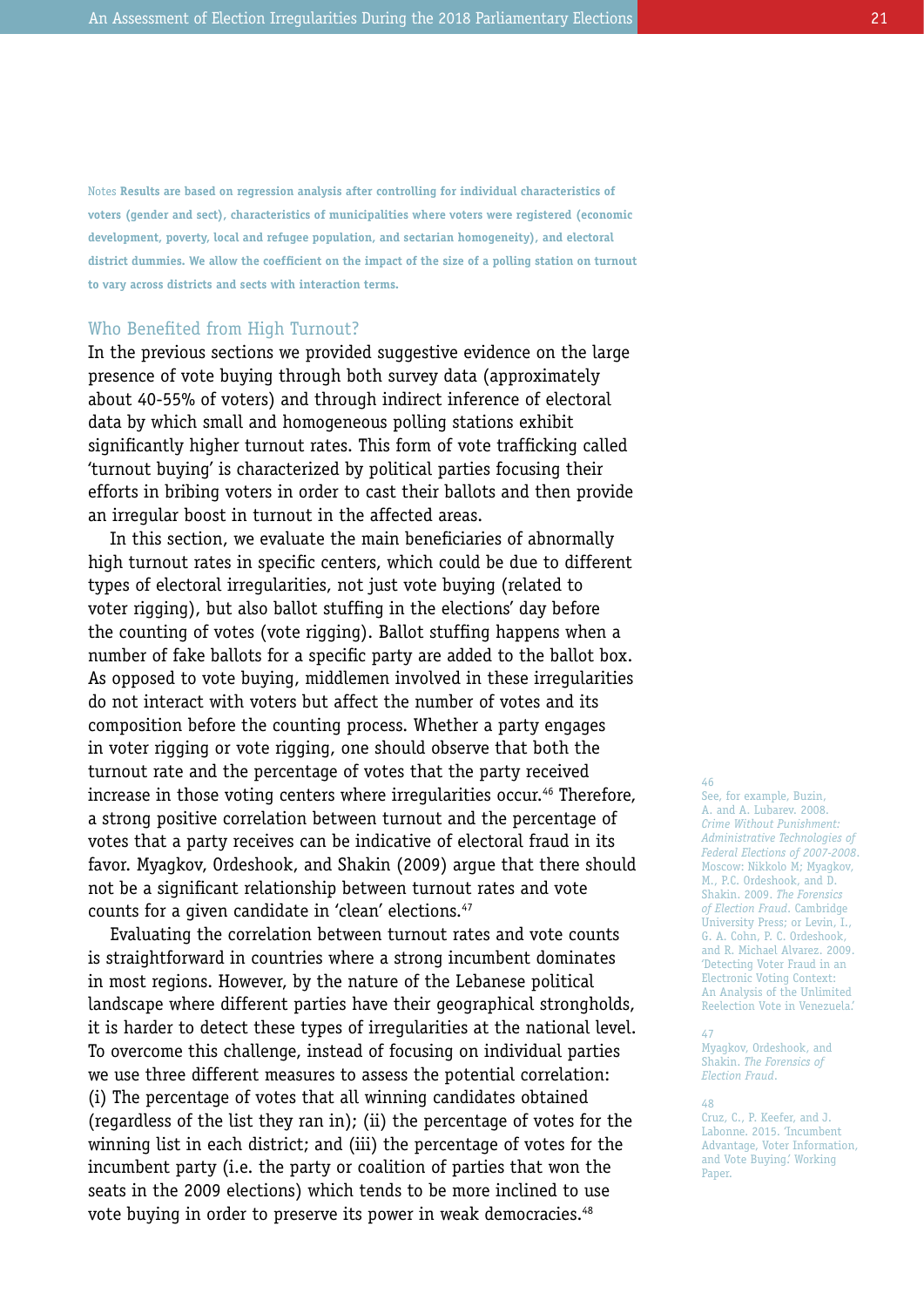The results show a clear pattern, with higher turnout rates benefiting incumbent parties and the candidates that ended up winning the seats in each district in the 2018 elections. Figure 10 provides two-dimensional graphs with the joint distribution of turnout rates and share of votes for either the winning candidates (figure 10.a) or the incumbents (figure 10.b) in each polling station. Red colors represent the most frequent combination of turnout and share of votes, followed by orange, yellow, green and, finally, blue. If there were no correlation between the two, we should observe a vertical or horizontal line. On the contrary though, we find a clear diagonal and upward slope path by which the higher turnout a polling station has, the larger the share of votes for the winning candidates—who tend to be from the incumbent parties.

Figure 10 **Two-dimensional frequency distribution between turnout rates and percentage of voters for winning candidates or incumbent party**



#### **Turnout and percentage of vote for winning candidate** a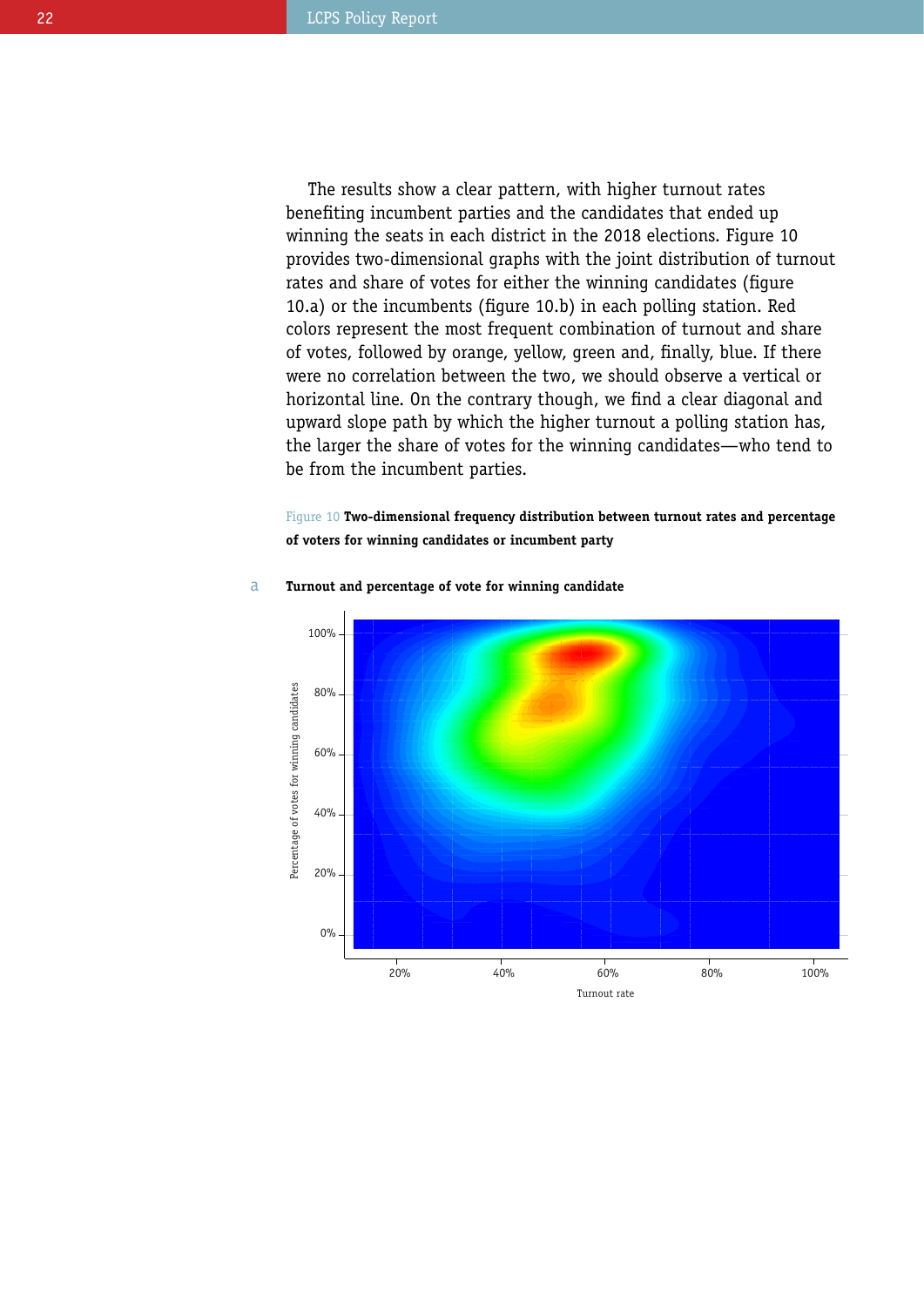#### **Turnout and percentage of vote for incumbent party** b



Source **Own calculations based on the Ministry of Interior's 2018 national elections data.** Notes **The vertical axes show the share of votes for either the winning candidates in each district or the incumbent list. The horizonal axes show the turnout rates. Red areas are the most frequent combination of share of votes and turnout rates, followed by orange, yellow, green and then blue.**

The relation between turnout and the share of votes for winning candidates and lists is endogenous, as more political competition increases turnout, based on our observations in previous chapters and controlling for other factors. Nevertheless, when taking into consideration this potential bias, the results we obtain can be seen as a lower bound; in other words, the real impact would be even more beneficial for winning lists. However, there are other biases that can appear, and that should be taken into consideration. For example, a specific confession might be more politically engaged and, at the same time, more willing to vote for a specific sectarian candidate. That would generate a positive correlation between turnout and the share of votes for that party that does not necessarily entail any irregularity in the election process.

In order to take into consideration differences across confessions and electoral districts, we created standardized variables of turnout rates and percentage of votes for both incumbent parties and winning lists. For any polling station, the standardized turnout rate would be the turnout rate in the specific polling station minus the average turnout rate of all polling stations in the district with registered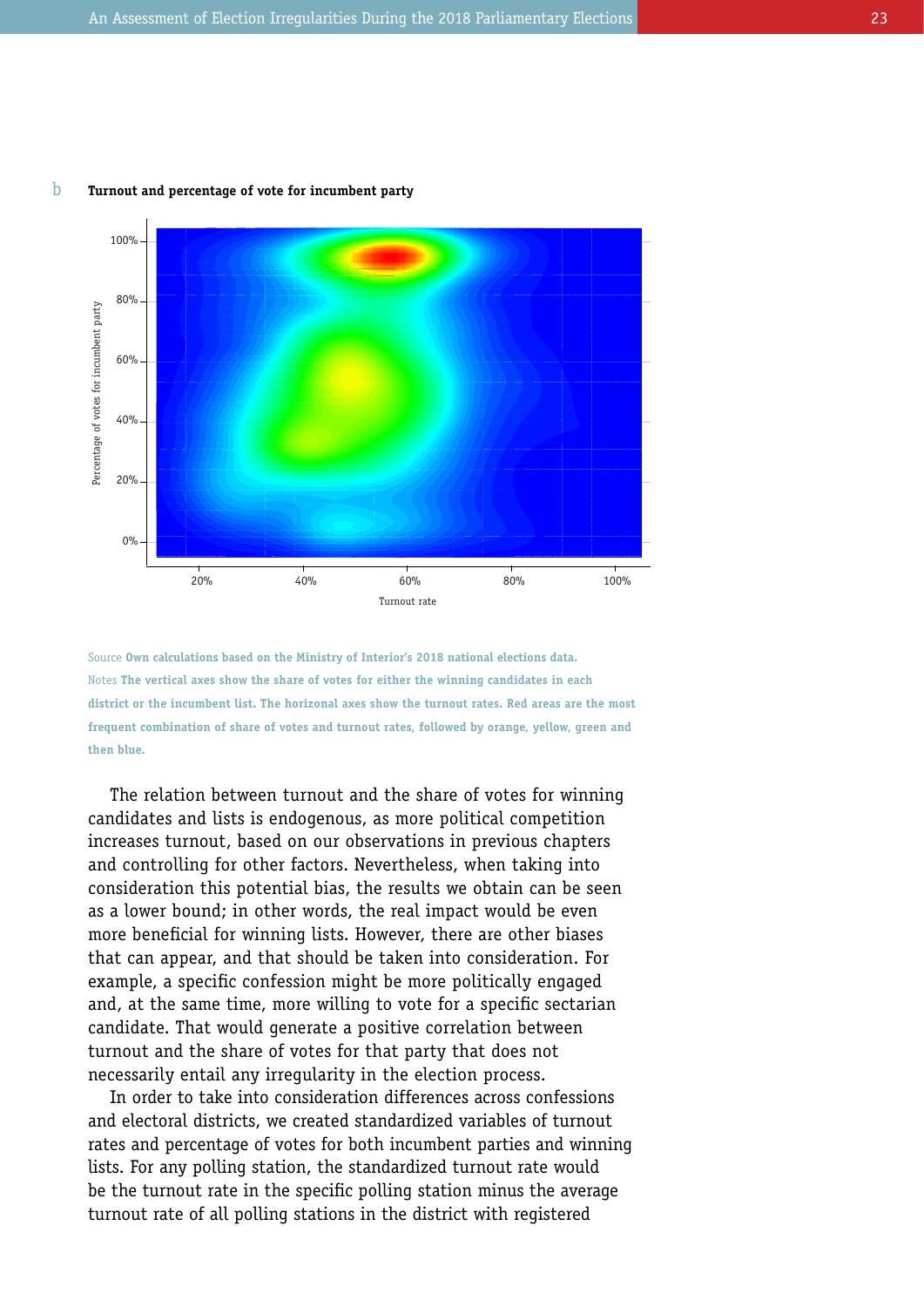voters from the same sect, all of it divided by the variability (standard deviation) of the turnout rates in those centers. This measures how abnormally low or high the turnout is in a polling station compared to all other centers within the same sect and district. The standardized measures of share of votes for incumbent parties and winning lists followed the same procedure. As argued by Myagkov, Ordeshook, and Shakin (2009), we should not see any clear relation between the two variables in 'clean' elections.<sup>49</sup> Strikingly, we found that the higher the turnout in a polling station, the larger the unexpected share of votes incumbent parties and wining lists received (figure 11).

# Figure 11 **Turnout and distribution of votes when compared to same sect and district polling stations**

#### **Turnout rates and share of votes for incumbent parties** a



49 Myagkov, Ordeshook, and Shakin. *The Forensics of Election Fraud.*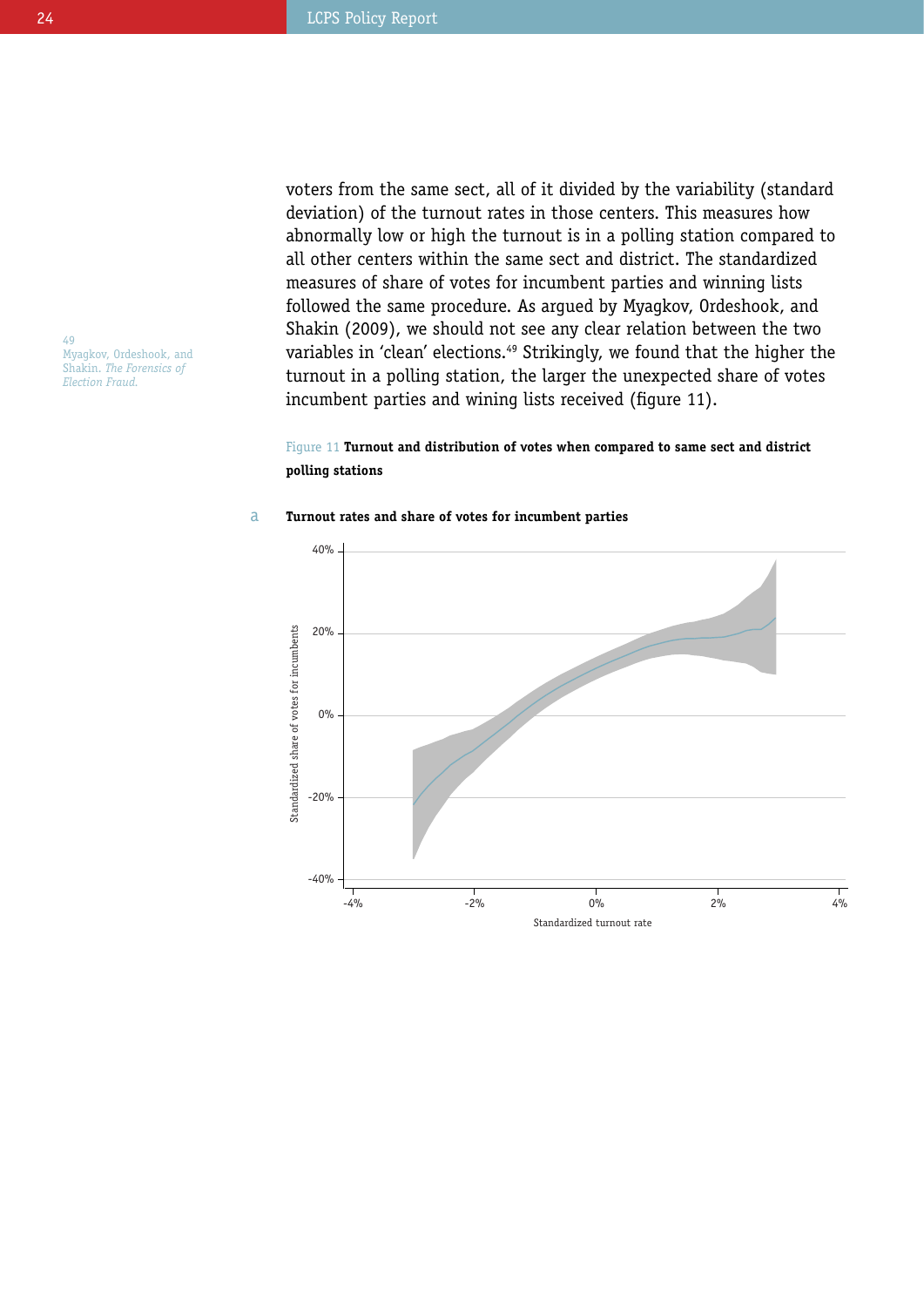

#### **Turnout rates and share of votes for winning lists** b

Source **Own calculations based on the Ministry of Interior's elections data.**

In order to control for other potential variations in polling station, we used a multivariate regression analysis to understand the impact of turnout rates in the prevalence of votes for winning lists, winning candidates, or incumbent parties. Similar to the previous section, we controlled for a set of voters' backgrounds (gender and sect), municipality characteristics (local and Syrian population, economic development, poverty incidence, and sectarian homogeneity), and district level specificities (like the political competitiveness). Results show a robust evidence on the beneficial impact of turnout on incumbent parties and on winning candidates overall. For example, controlling for all other variations in polling centers, an increase of 1% in turnout led to a 0.23% increase in the share of votes that winning candidates received (figure 12). An increase of 10-20% in turnout we observed in small polling stations would then entail a rise in the percentage of votes for winners by 2.3-4.6%.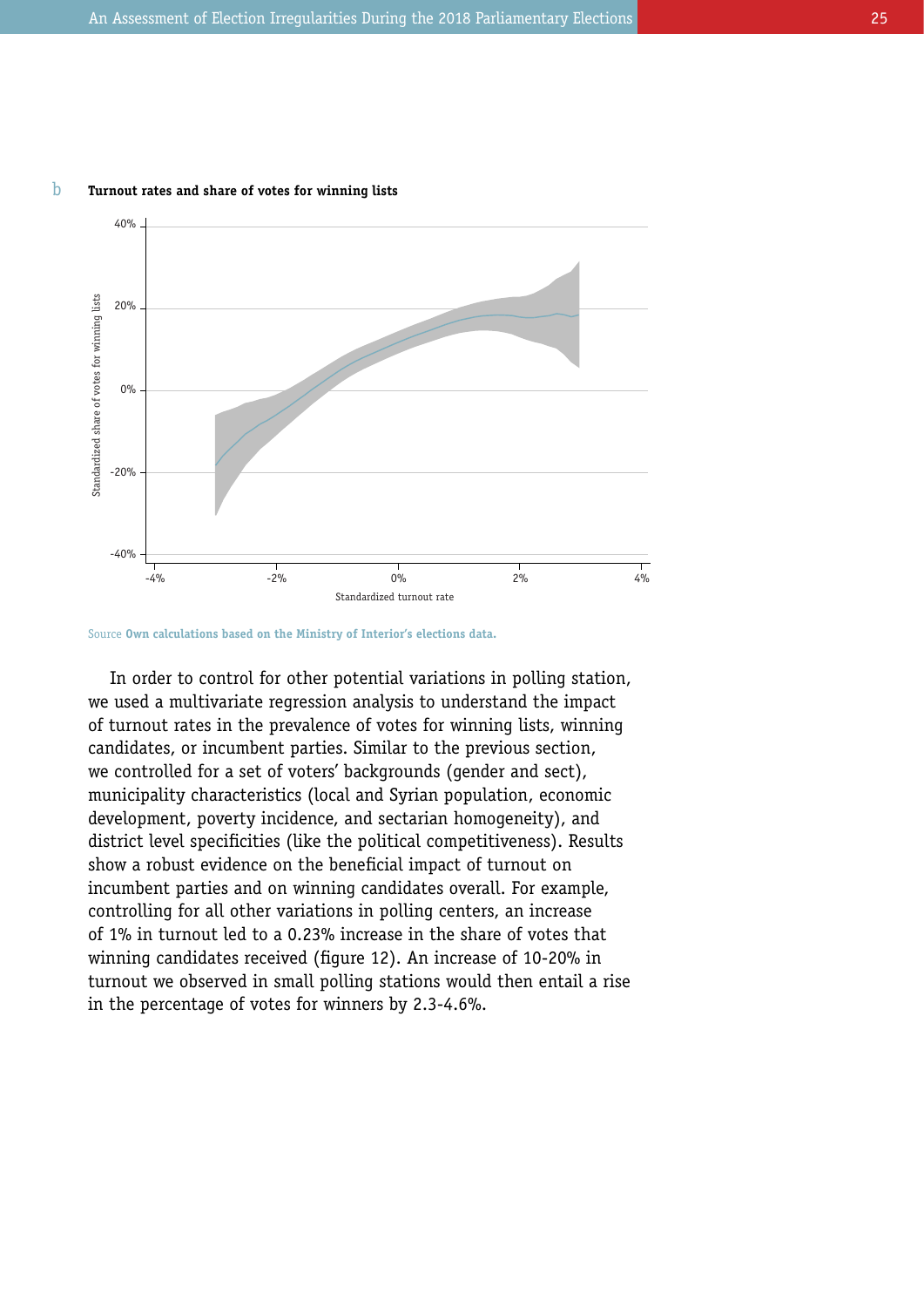

#### Figure 12 **Impact of turnout on the distribution of votes based on multivariate analysis**

Source **Own calculations based on multivariate regression analysis.** Note **Results based on regression analysis after controlling for personal background of voters (gender and sect), characteristics of municipalities where voters are registered (economic development, poverty, local and refugee population, and sectarian homogeneity), and electoral district dummies.**

Therefore, we observed odd patterns of turnout across voting centers where abnormally high turnout centers benefited winning candidates and lists that tend to be the incumbents. This provides further suggestive evidence of irregularities in the 2018 elections. However, the type of irregularity is harder to clarify. It could be expost voting fraud such as ballot stuffing (where ballots for one party are added to the ballot box and/or votes for other parties are taken away), or it could be subtler ways such as pressuring voters to vote or buying their vote (voter rigging), which in both cases would increase turnout and the percentage of votes for winning candidates or lists.

High turnout rates did not always benefit winning lists, depending on the level of political competitiveness in the district. In those districts where the winning list obtained the highest share of votes, such as South 2 (Sour and Zahrani), South 3 (Bint Jbeil, Marjayoun-Hasbaya, and Nabatiyeh), Bekaa 3 (Baalbek-Hermel), or North 1 (Akkar), abnormally high turnout rates<sup>50</sup> further boosted their results (figure 13.a). In contrast, in other districts, winners did not systematically benefit from high turnout and, in some cases, this actually worked to their disadvantage. In order to formally assess the different trends across various levels of political competition in each district, we split districts between 'politically competitive' and 'non-politically competitive,' where the cutoff line between the two is 50% of the votes going to the winning list. Under this condition, politically competitive districts do not show any significant variation in the share of votes going to the winning list in centers with abnormally high turnout, while it increases their electoral results by 5% in non-competitive districts (figure 13.b). A very similar picture

50

Measured by those voting centers with a turnout rate of at least one standard deviation higher than the mean in the district for centers with the same sectarian composition.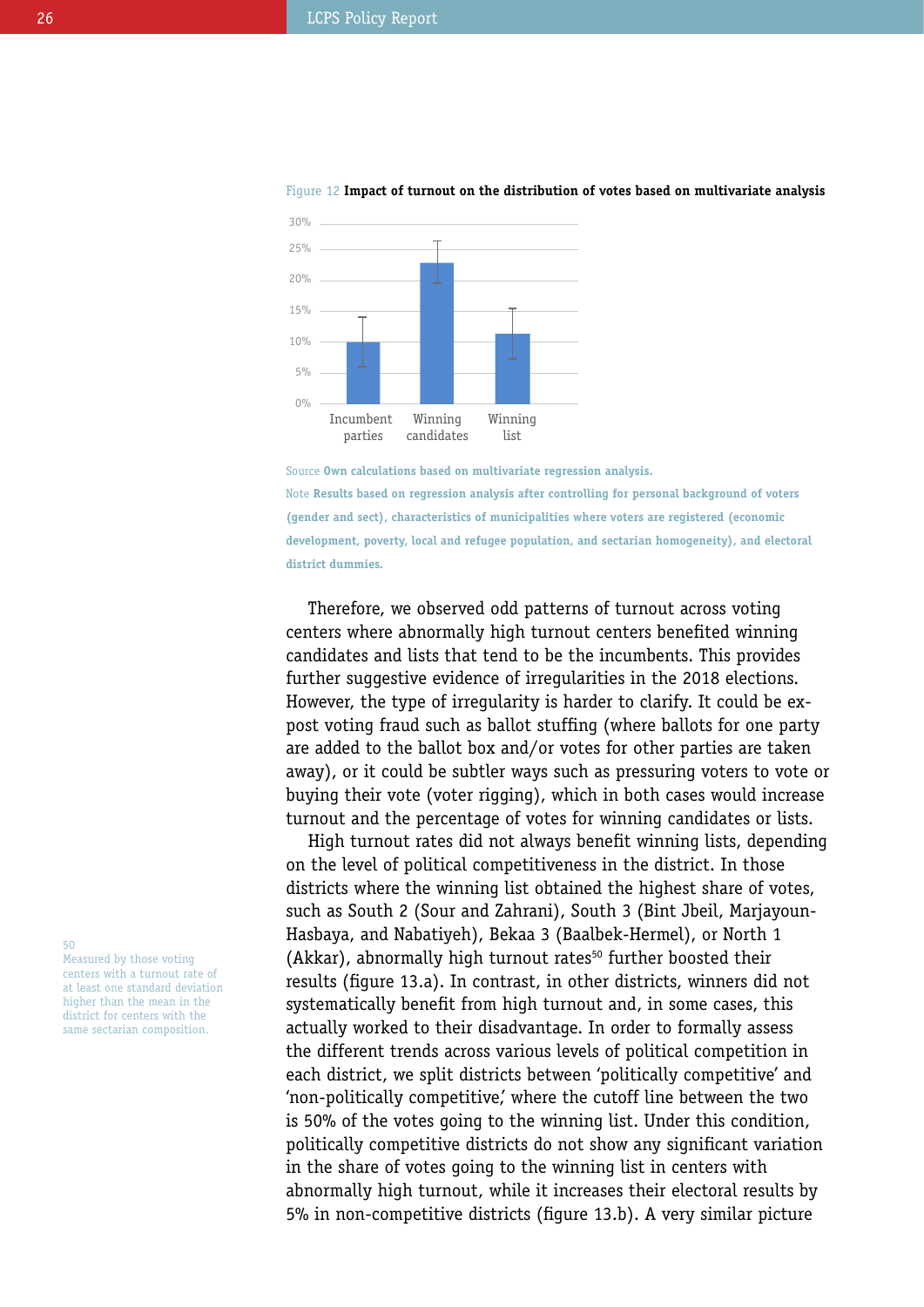emerges when looking at the share of votes for the incumbent parties which, in most instances, won the seat and got re-elected.

# Figure 13 **Cross-district evidence on how turnout rates affected winning lists**



#### **Differences by electoral district** a



**Differences by political competitiveness in districts** b

Source **Own calculations based on the Ministry of Interior's electoral data.**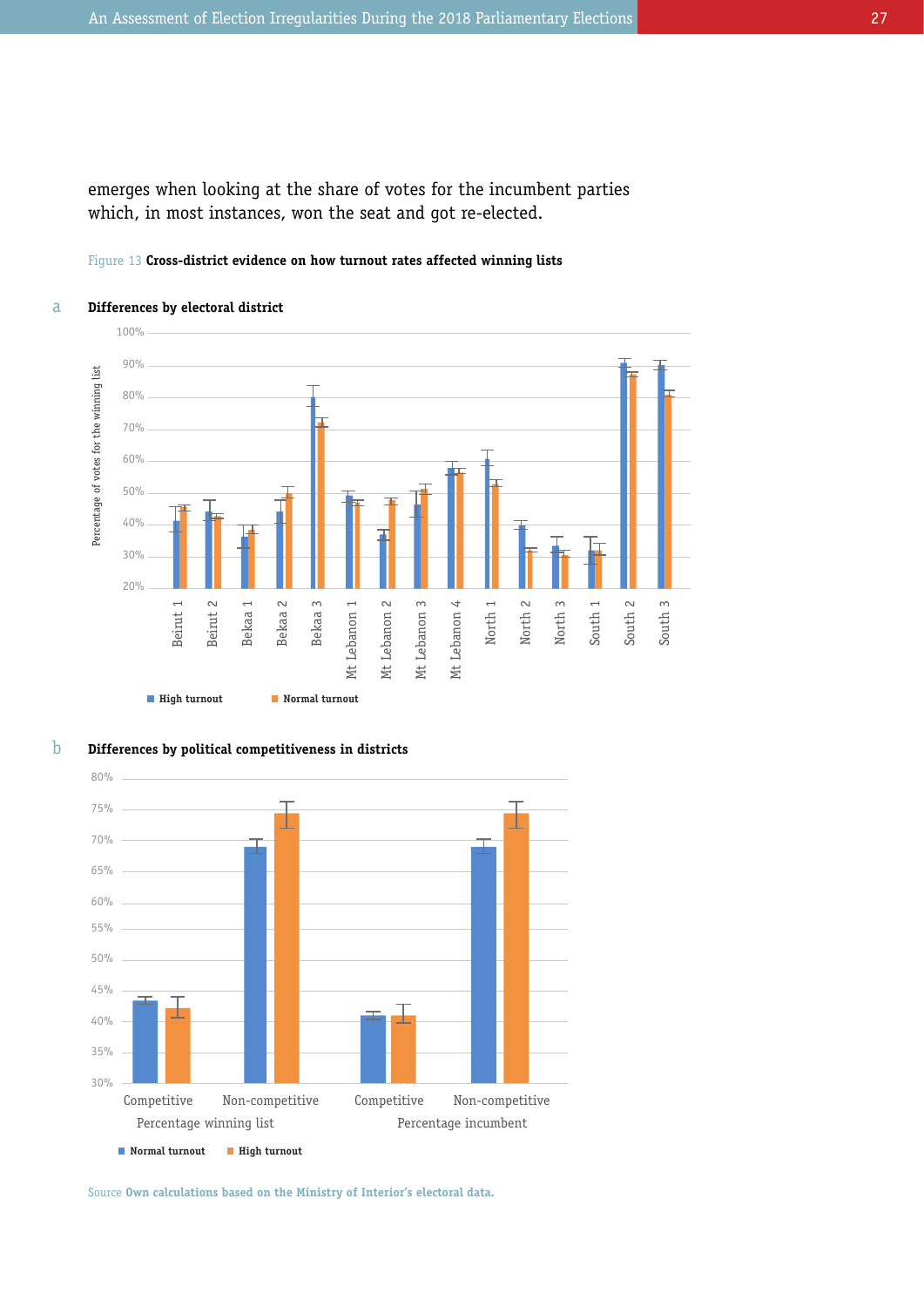Notes **High turnout centers are those that had turnout rates with one or more standard deviations above the average in the district of centers with the same sectarian composition. A district is considered competitive (non-competitive) if the winning list received less (or more) than 50% of the votes.**

At the level of individual parties, it is hard to find evidence at the national level, as political parties have different strongholds but do not usually have a majoritarian role in all electoral districts. Therefore, some parties might try to influence voters to different degrees (if any) depending on the district. This analysis is thus most suited at the district level.<sup>51</sup> At the national level, we compare results for each party in abnormally high turnout centers<sup>52</sup> with 'normal' turnout centers, focusing only on those centers where each party was present, by obtaining at least one vote. Hezbollah, Amal Movement, Future Movement, and to a lesser extent, Kataeb, obtained significantly higher percentages of votes in high turnout centers (figure 14.a). Most other sectarian parties do not show significant differences. These results could be partly driven by the political competitiveness in each political party's stronghold. As we previously highlighted, winning lists benefited from high turnout in districts where there was lower political competitiveness, and so they have a large majority and could obtain a higher share of seats. In most instances, this argument matches, as Amal and Hezbollah were the winning lists in the low politically competitive districts of South 2 (Sour and Zahrani), South 3 (Bint Jbeil, Marjayoun-Hasbaya, and Nabatiyeh), and Bekaa 3 (Baalbek-Hermel), whereas the Future Movement was the winning list in North 1 (Akkar).

As traditional parties—in particular, incumbent parties—seem to have benefited from abnormal increases in turnout rates, at least in non-politically competitive districts where irregularities such as vote buying or ballot stuffing could be more rampant, the other side of the coin portrays civil society movements as the clear losers when irregularities occur. In particular, Kulluna Watani obtained worse results in polling stations with higher mobilization and turnout. In polling stations where turnout rates were similar to the average of other polling stations in the district with the same sectarian composition, Kulluna Watani obtained more than 4% of votes, a share that was progressively reduced to below 3% in polling stations with two standard deviations above the mean—so, abnormally high mobilization (figure 14).

#### 51

For an analysis of how vote irregularities impact individual parties, see the accompanying documents on the 2018 general elections at the district level.

#### 52

Measured by those polling stations that had at least a one standard deviation above the mean of all polling stations in the same district with the same sectarian profile.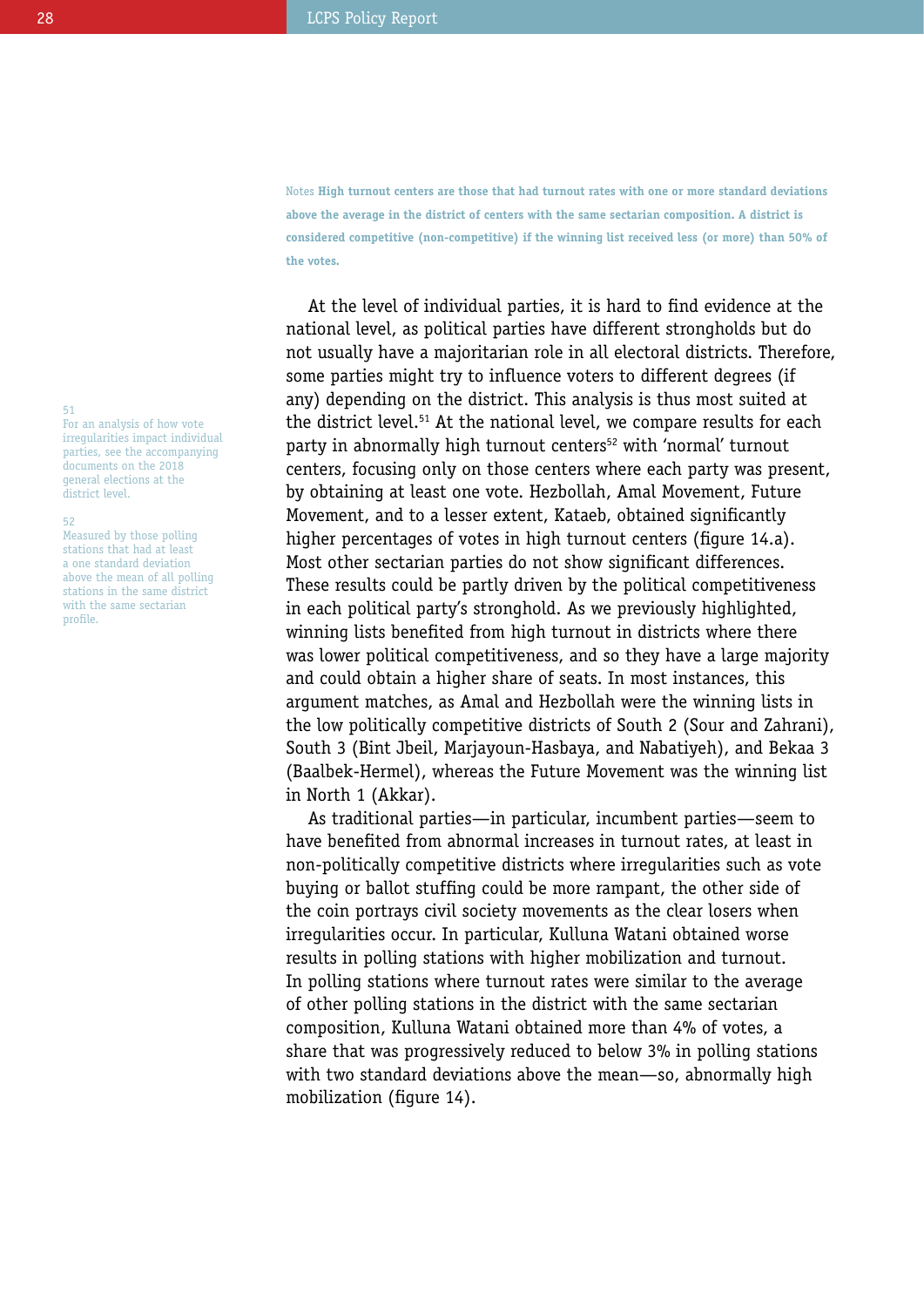# Figure 14 **Who benefited from high electoral mobilization?**



#### **Share of votes for individual parties by turnout**  a





Source **Own calculations based on the Ministry of Interior's electoral data.** Notes **High turnout centers are those that had turnout rates with one or more standard deviations above the average in the district of centers with the same sectarian composition.**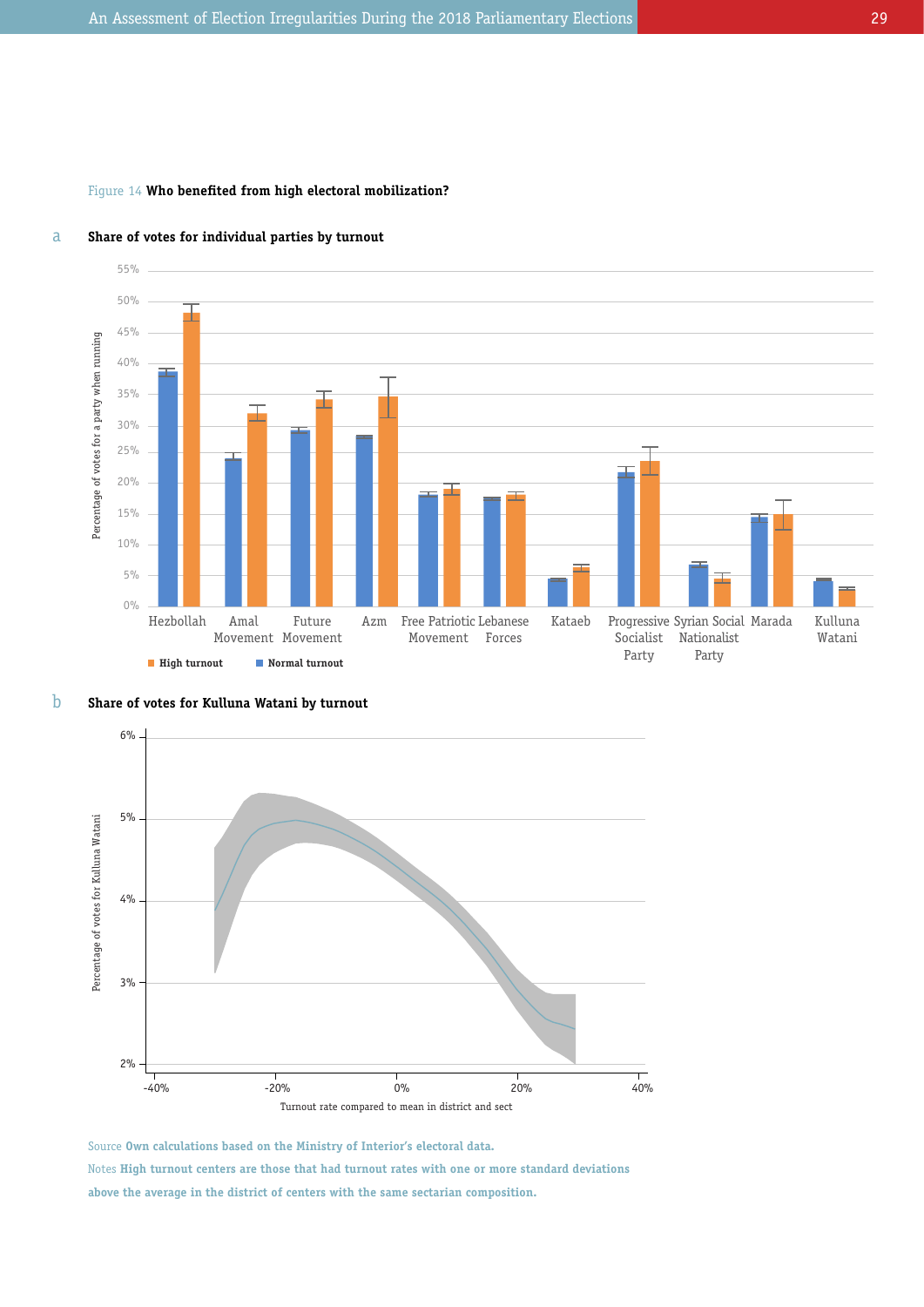# **Inferring Vote Rigging in the 2018 National IV Elections**

There is an abundance of ways of tampering elections. In the previous sections, we have provided some suggestive evidence that points toward pressures to vote, including vote buying, and some oddities in polling stations with abnormally high turnout that benefited the main winning lists. Most of the evidence we present of vote buying occurred before the actual election, although the last analysis on the correlations between turnout and votes for winning lists could also be due to ballot stuffing—which occurs after the election time was over and prior to the counting of votes. In this section we try to approximate whether there were also irregularities in the 2018 general elections during the counting process. These types of irregularities are different from vote buying as they do not involve illicit transactions inciting voters to change their voting behavior, but they rather entail changing the vote count directly without any interaction with voters. In any case, they represent a strong violation of voters' will, weakening the democratic process. In the absence of direct evidence, we use statistical tools to infer the presence of any oddity with two main procedures. First, we study invalid vote counts to diagnose possible irregularities related to ballot stuffing. Second, we use digit tests to assess whether there were irregular manual changes in the vote counts during the aggregation process.

# Examining the Presence of Ballot Stuffing Using Electoral Data on Null Votes

One way of testing whether there are signs of ballot stuffing is to see how the percentage of null votes<sup>53</sup> correlates with turnout and the percentage of votes that the party suspected of irregularities obtained. Previous evidence shows that when political parties add ballots they tend to forget to include a similar proportion of invalid votes.54 Therefore, an irregular behavior would entail a low percentage of invalid votes combined with a high turnout and a high percentage of votes for the list we think could have manipulated the vote count through careless ballot box stuffing. However, the mere negative correlation is not enough to suggest ballot stuffing, as invalid votes could sometimes simply be protest votes. If that were the case, we could expect a negative correlation between party vote shares and the proportion of null votes without seeing irregularities. Therefore, we can only be confident that there was ballot stuffing if the increase in the proportion of votes for the list is actually larger than the percentage of null votes.

## 53

In voting, a ballot is considered null, spoiled, or invalid if an election authority determines that it is invalid under the law and thus is not counted.

54 Mebane, Jr., W. R. 2010. 'Fraud in the 2009 Presidential Election in Iran?' *Chance*, 23: 6–15.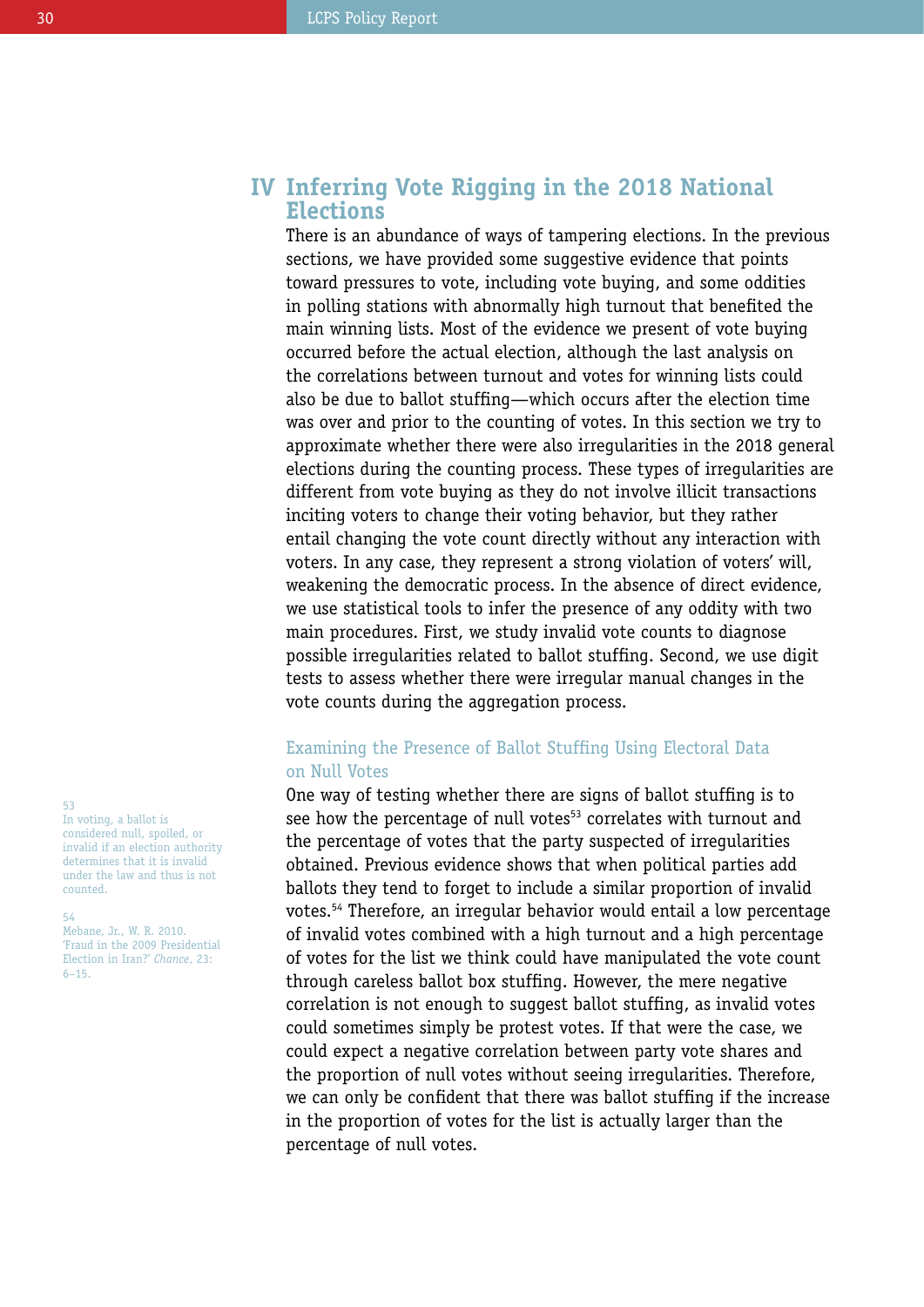Based on this election forensic, we observed signs of ballot stuffing at the national level in the 2018 elections that benefited incumbent lists in each district. Figure 15.b exhibits the cumulative distribution of the prevalence of invalid votes, in other words, the percentage of polling stations that had at least the share of null votes as marked in the x-axis. We excluded from the analysis polling stations with less than 50 registered voters to avoid outliers given their small size. From the graph we see that the median polling station had about 1.5% of invalid votes and in 10% of them the share of null votes was 5% or more. While the graph exhibits almost a smooth curve, we find an abrupt pattern wherein 10% of polling stations had not one invalid vote.

Figure 15 **Distribution of invalid votes across polling stations and voting patterns for incumbent lists** 



#### **Cumulative distribution of invalid votes** a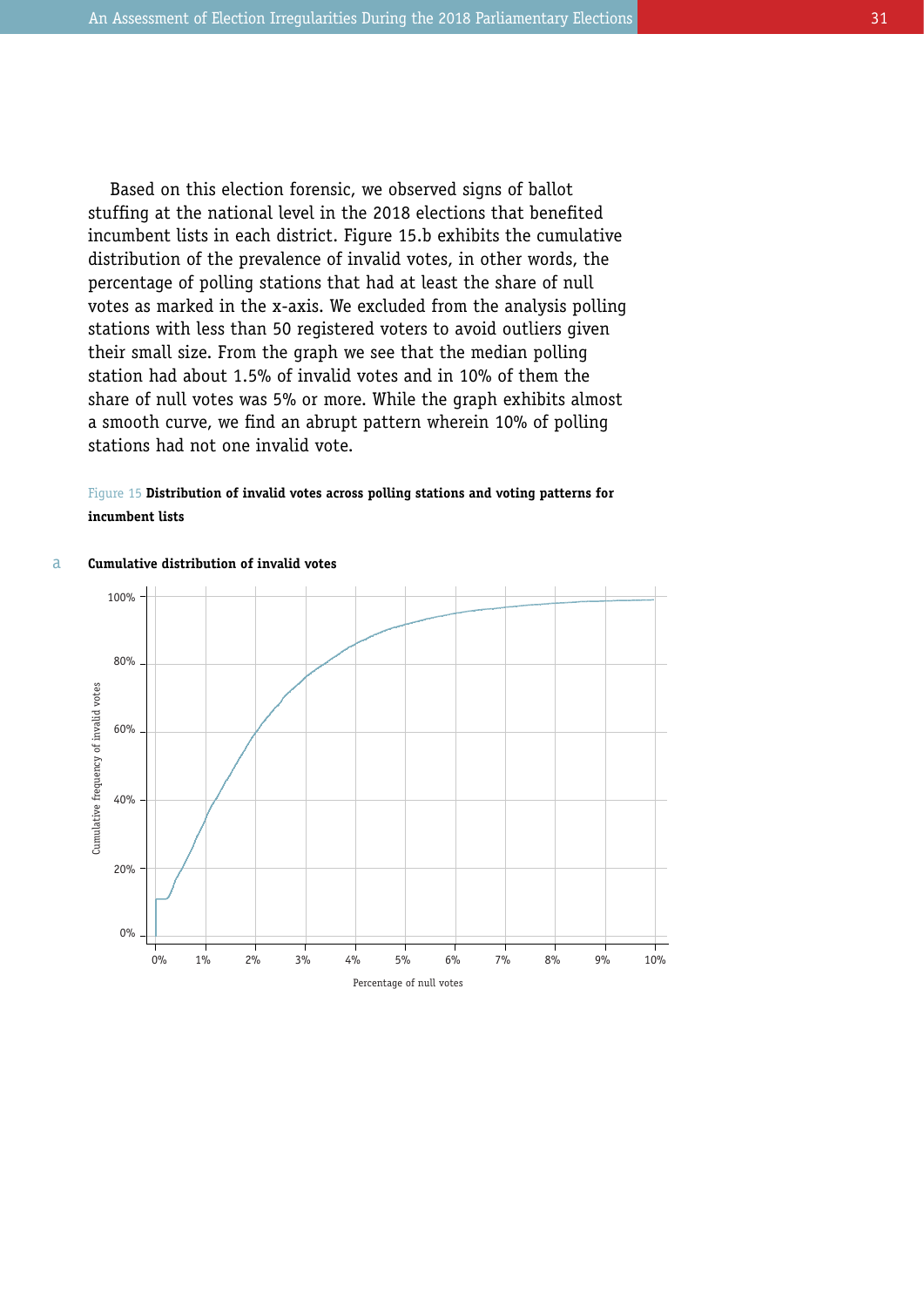

**Null votes and votes for incumbent lists** b

Source **Own calculations based on the Ministry of Interior's electoral data.**

More importantly, we found a strong negative correlation between the share of null votes in a polling station and the share of votes that incumbent lists obtained (figure 15.b). We can be confident that these patterns are not solely due to 'protest votes'. A reduction in the share of null votes from 10% to 0% would entail, at most, a 10% increase in the share of votes for the incumbent parties given the 'protest' vote, while we observe an increase in the vote share of 15% instead (from 42.5% to 57.5%). Moreover, when we split the centers between homogeneous and mixed polling stations in terms of sect, we find that the abnormal patterns are only observed in homogeneous centers that are more likely to be strongholds for sectarian parties (figure 16).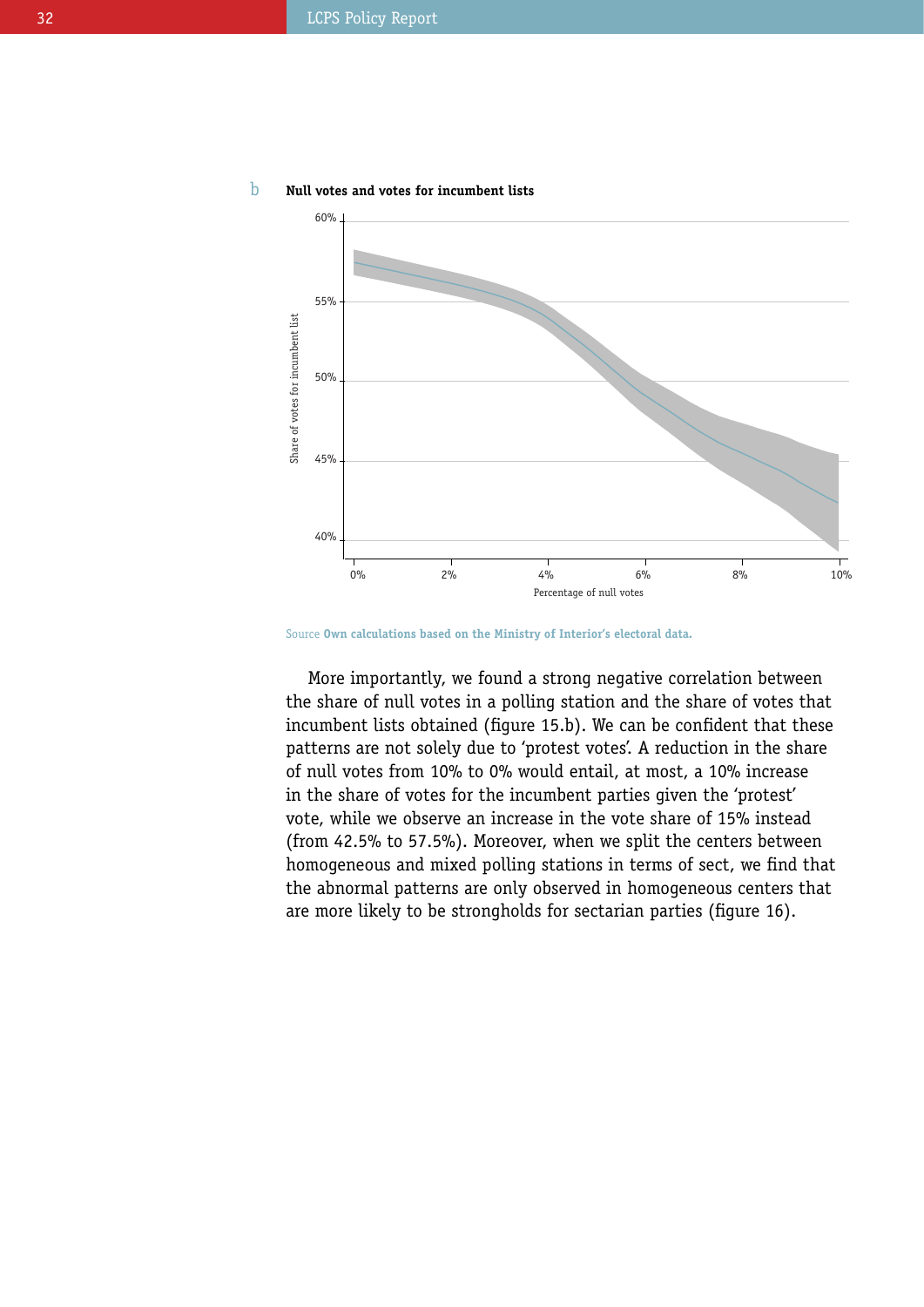

#### **Homogeneous polling stations** a



#### **Mixed polling stations** b



Source **Own calculations based on the Ministry of Interior's electoral data.**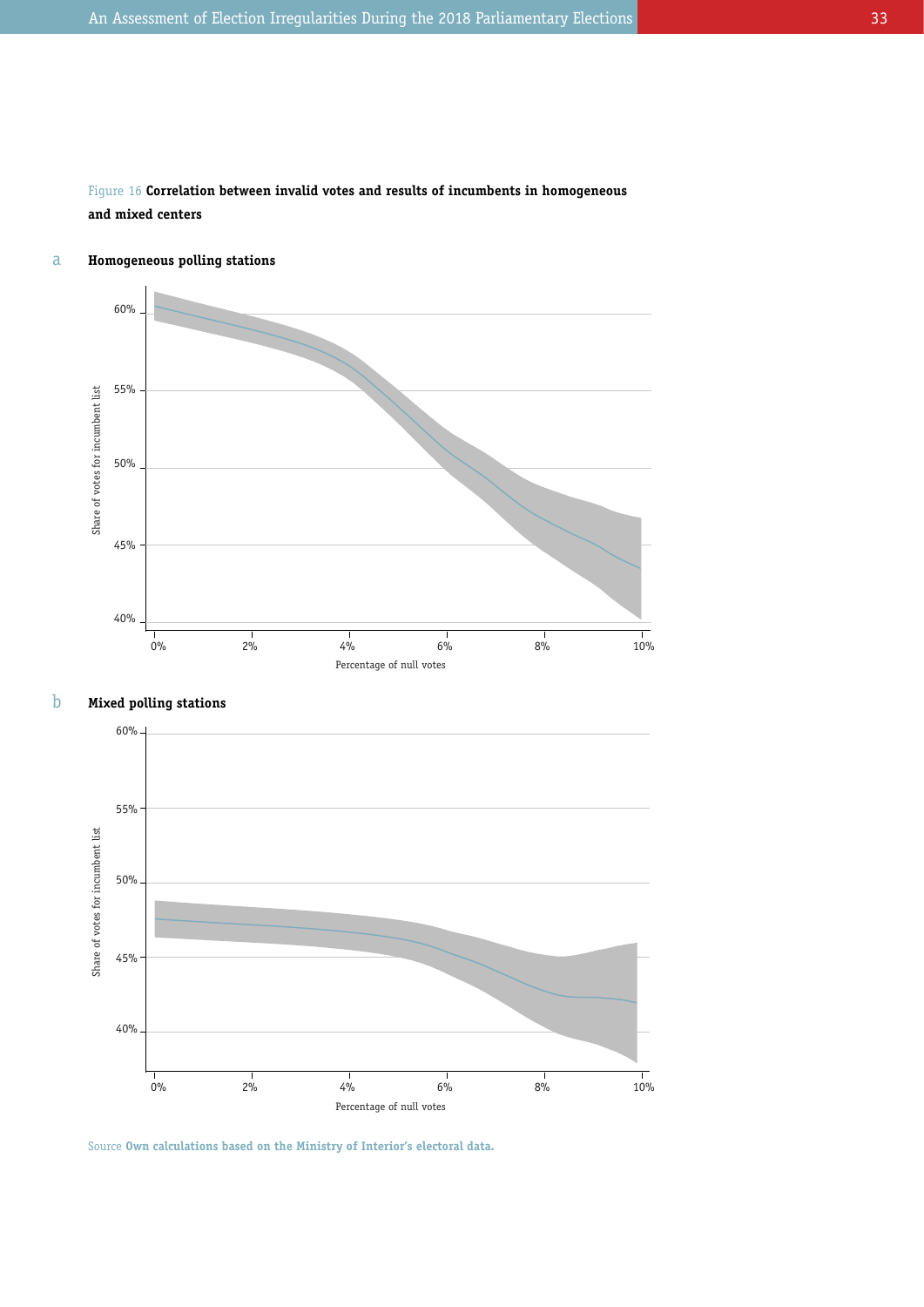At the national level, the strong, negative correlation between the share of null votes and the support for a specific party is only observed with Hezbollah, Amal, and the Progressive Socialist Party (figure 17). However, there are large variations in the structure of electoral processes across districts that have a differential impact on political parties. As such, the observed correlations cannot be seen as strong enough evidence of ballot stuffing for those individual parties. In order to account for all other differences in voters' background and characteristics of municipalities and districts, we use multivariate regression analysis as in previous sections. When taking into consideration all those other differences, the reduction in the share of null votes only has statistically significant impact on increasing the votes for Hezbollah, the Future Movement, and the Lebanese Forces.

# Figure 17 **Null votes and support for individual parties**



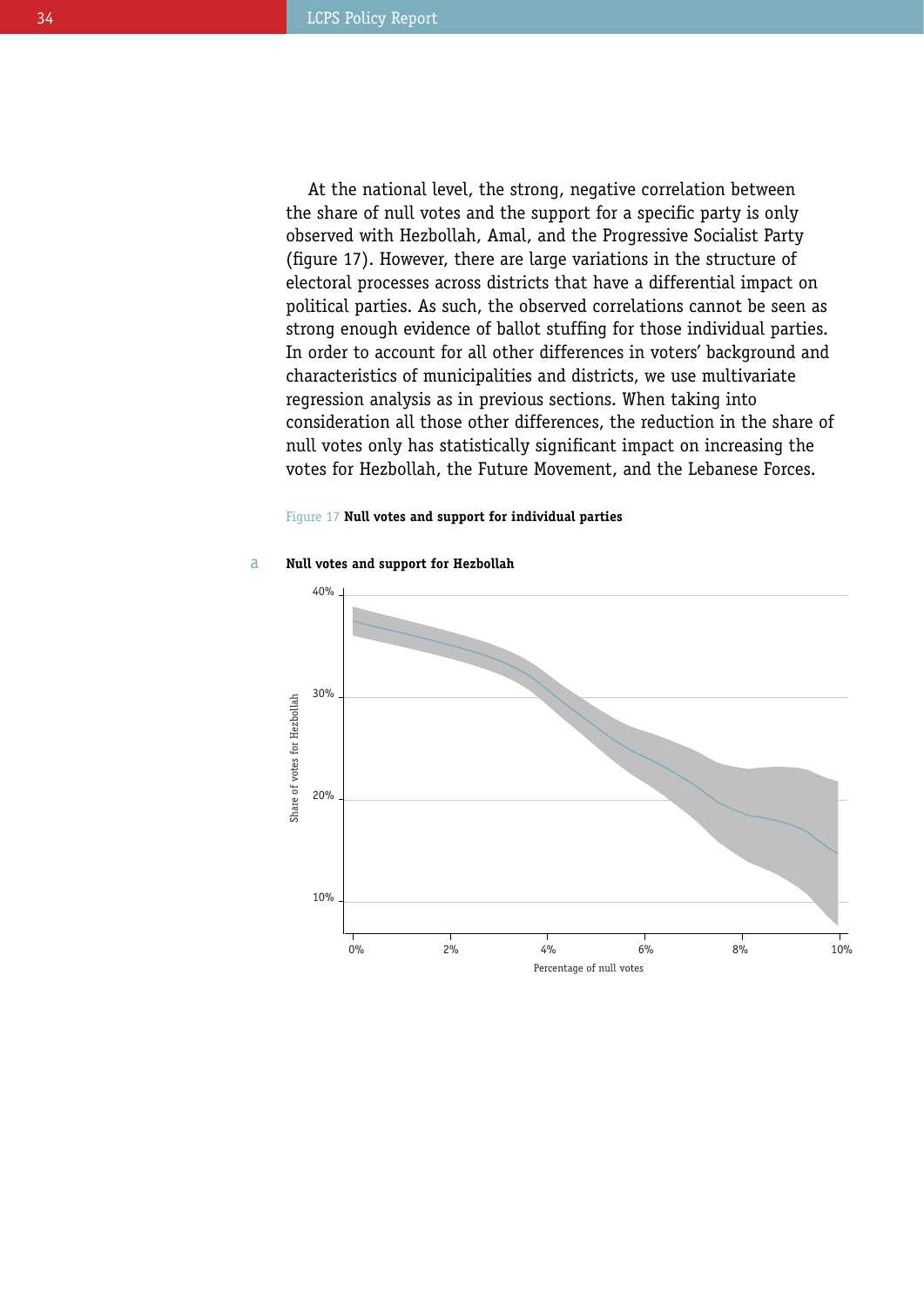



**Null votes and support for the Free Patriotic Movement** c

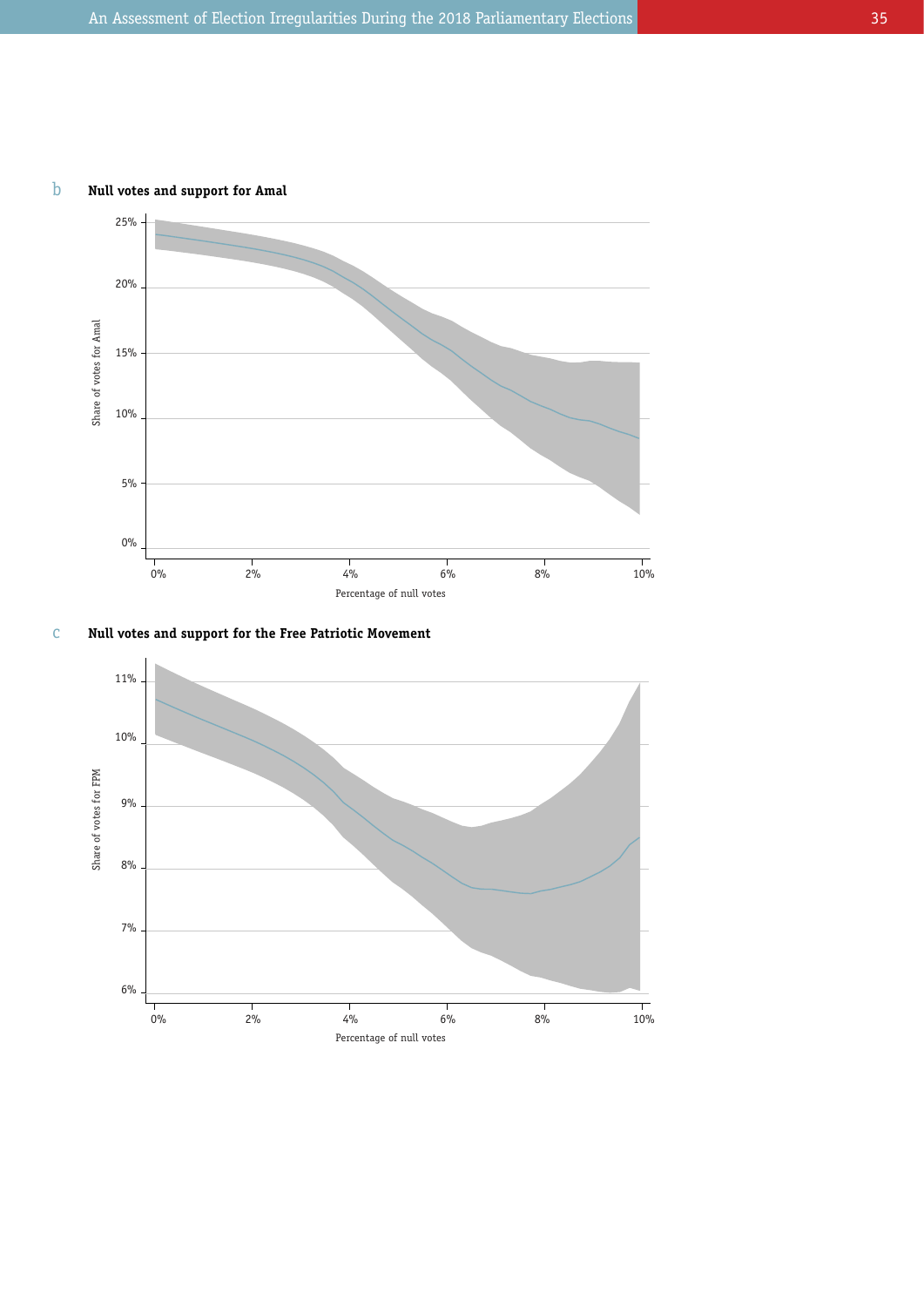

#### **Null votes and support for the Future Movement** d

**Null votes and support for the Progressive Socialist Party** e

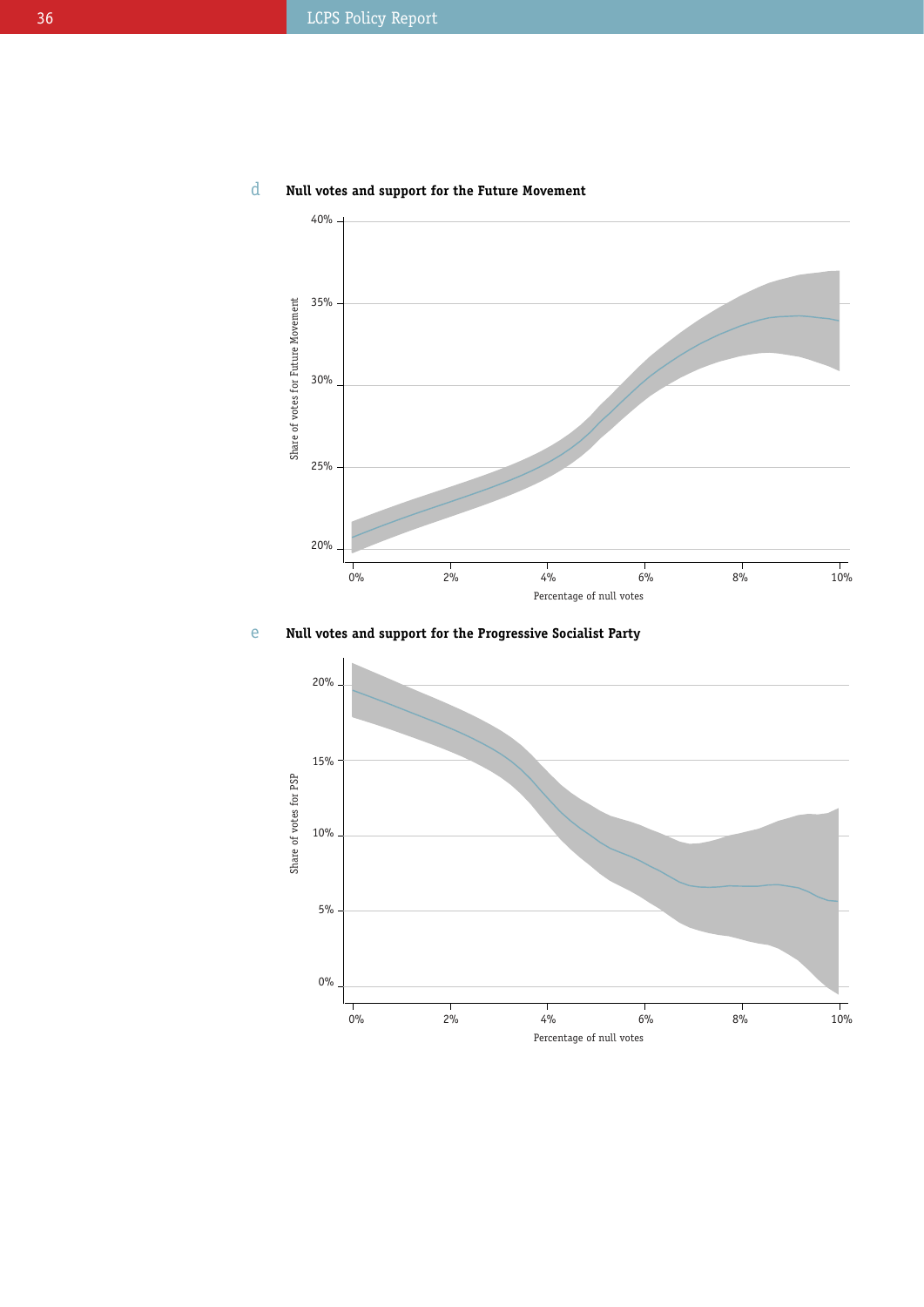





**Null votes and support for Kulluna Watani**



Source **Own calculations based on the Ministry of Interior's electoral data.**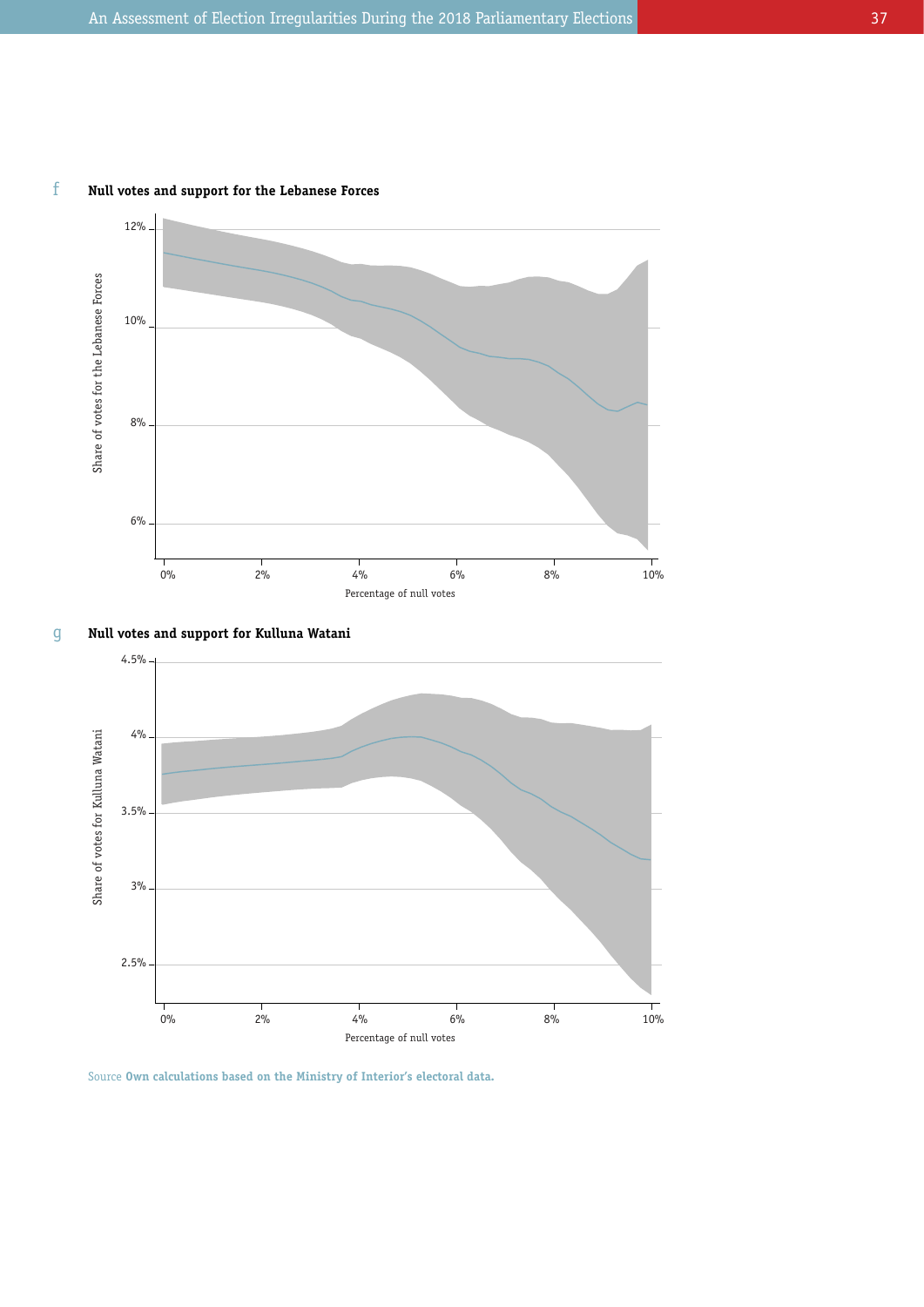#### 55

Ascencio, S. and M. Rueda. 2019. 'Partisan Poll Watchers and Electoral Manipulation.' *American Political Science Review*, 113(3): 727-742.

### 56

Cantú, F. and S. Saiegh. 2011. 'Fraudulent Democracy? An Analysis of Argentina's Infamous Decade Using Supervised Machine Learning.' *Political Analysis*, 19(4): 409- 433.

#### 57

Pericchi, L. R., and D. Torres. 2011. 'Quick Anomaly Detection by the Newcomb-Benford Law with Applications to Electoral Processes Data from the USA, Puerto Rico and Venezuela.' *Statistical Science*, 26(4): 502–516.

#### 58

Beber, B., and A. Scacco. 2012. 'What the Numbers Say: A Digit-Based Test for Election Fraud.' *Political Analysis*, 20 (2): 211-234.

# Cooking Numbers: Is There Evidence of Falsification of Votes During the Counting Process?

While tests based on turnout data may detect stuffed ballots and intimidated voters, there are other tests that can detect fabricated vote counts at the tabulation stage. Political parties could 'cook' the numbers, either by adding or subtracting number of votes for a list or by 're-shuffling' votes within their list from one candidate to another, or even by directly coming up with whole numbers. Ascencio and Rueda (2019) found robust evidence in Mexico that the presence of party representatives in a polling station improves the party's electoral outcomes and suggest that representatives are either able to avoid irregularities that otherwise other parties would commit ('protective role') or are involved in irregularities themselves.<sup>55</sup> A branch of political science literature tries to detect fraud and anomalies in the counting process through tests on the digits of the vote count values. Digit tests have been done on first digits,<sup>56</sup> second significant digits,<sup>57</sup> and the last digits.<sup>58</sup> For these tests to be able to capture fraud, they are based on the fact that humans tend to be bad at making up numbers, which results in abnormal distributions of numbers on aggregate. However, if fraud was committed with machines that create random numbers, then these tests would fail to show any irregularity even if they did occur.

In this report, we compute last-digit tests, based on the idea that unmanipulated vote counts have uniformly distributed 0-9 last digits. This means that there is an equal chance (10%) for a last digit number to appear in any vote count, be it turnout or the number of votes for any given list, party or candidate. For example, if a list received 603 votes in one polling station, the last number used in our analysis is 3. As there are many small polling stations with few vote counts, we restricted the analysis to those centers with more than 50 voters and for lists that have significant enough votes, so as to minimize the chances that the deviations from equi-frequent patterns are due to normal features of small numbers and not to irregularities in the counting process.

Overall, we do not observe any significant deviations from the uniform distribution in the total vote count (number of votes or valid votes) in Lebanon, although there are significant oddities in specific districts such as North 3 (Batroun, Bcharre, Koura, and Zgharta) or South 2 (Sour and Zahrani). However, we observe significant deviations from the uniform distribution when looking at the number of votes for the winning list (figure 18). In particular, the votes ending in 3 appear too often, while those ending in 0 and 7 appear fewer times than expected. Based on all the more than 6,000 polling stations analyzed, fewer than four in a hundred non-fraudulent elections would produce such numbers. This suggests that electoral results were indeed manipulated, potentially in favor of the winning lists.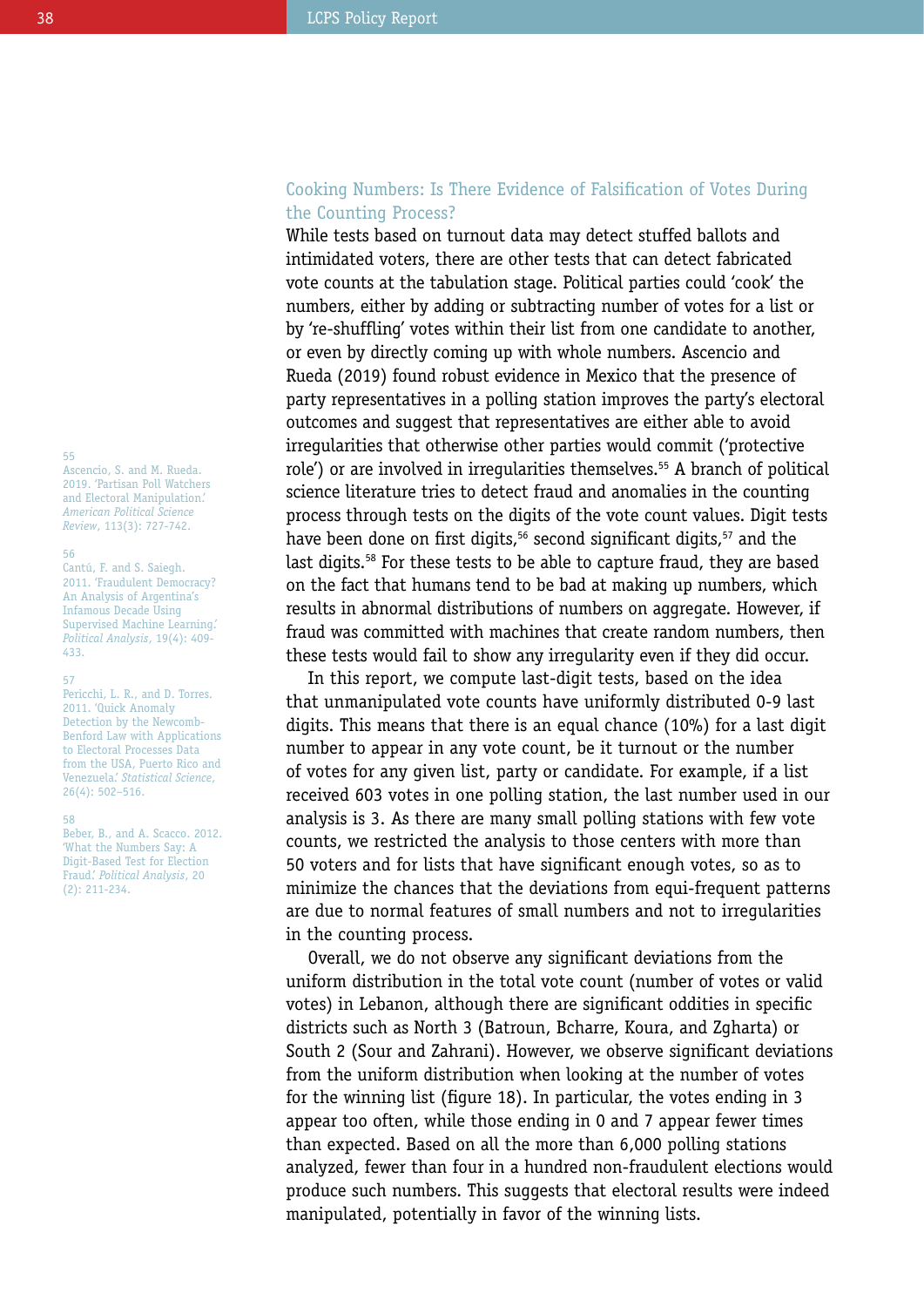Figure 18 **Frequency of last digits in the number of votes for the winning list in each polling station**



#### **Frequency of last digits in the number of votes for winning list** a





Source **Own calculations based on the Ministry of Interior's electoral data.**

When looking at individual parties, we find that last digits of the vote counts for Amal and the Free Patriotic Movement (FPM) are not uniformly distributed (figure 19). For every hundred elections, we would only find those distributions of numbers in four and five elections respectively, if it were just by random chance and not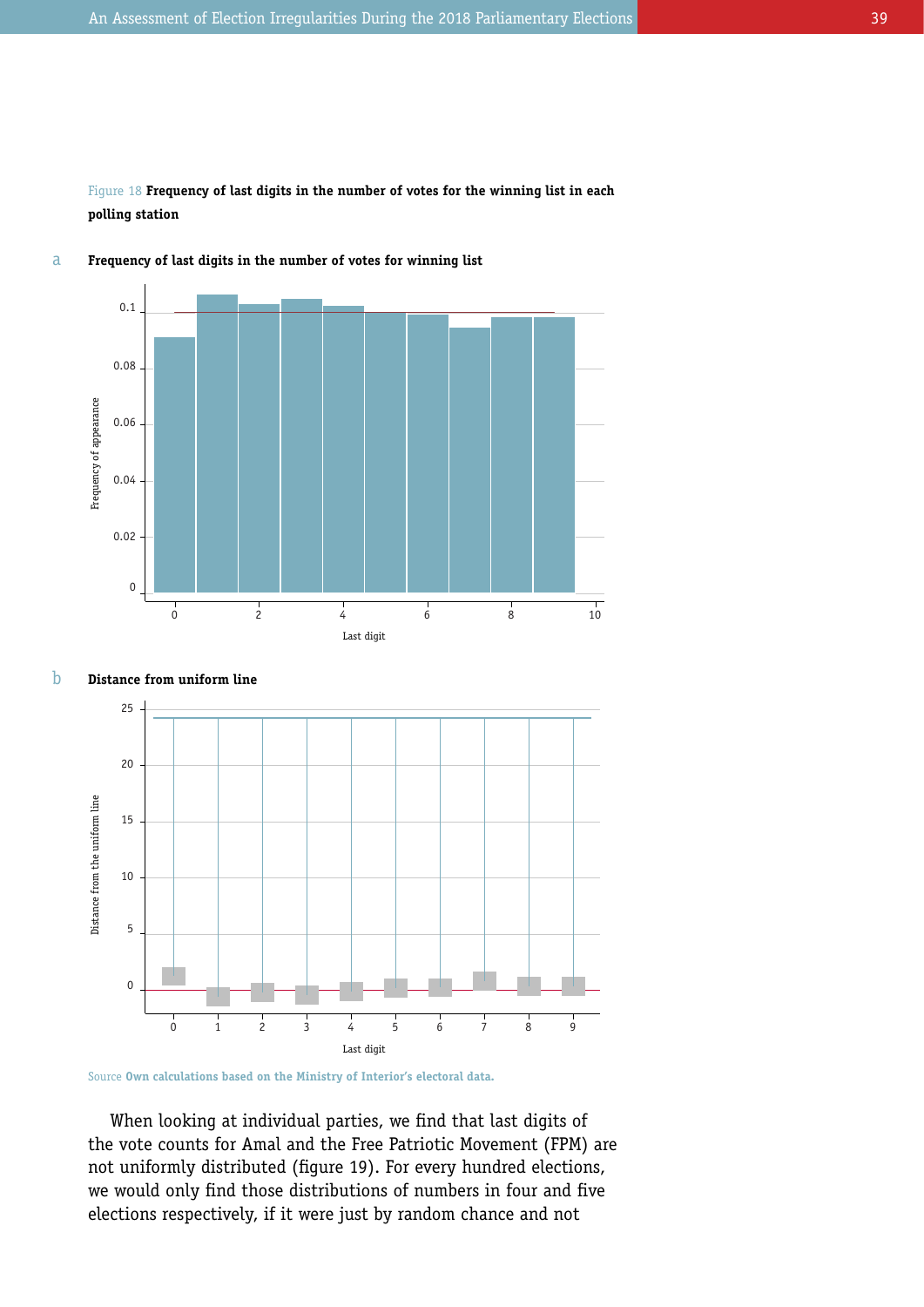fraudulent. In both cases, there are too few eights, while there are too many ones among last digits for the votes that went to Amal. For other parties, statistical tests did not show any oddities.

Interestingly, when we zoom in and divide the number of votes for different candidates by confession, we find that the vote count for Shia and Maronite candidates is odd, mimicking irregularities observed for the Shia party Amal and the Maronite party FPM. In this case, only three and four elections respectively out of a hundred would yield these distributions if they were just by random chance and not due to fraud. Therefore, we find suggestive evidence of irregularities in the counting process that benefited winning lists and, in particular, Shia, and Maronite candidates from Amal and FPM.

# Figure 19 **Testing uniformity of last digits for the number of votes for parties and candidates from a given sect**

#### **Uniformity of last digits for the number of votes for Amal** a

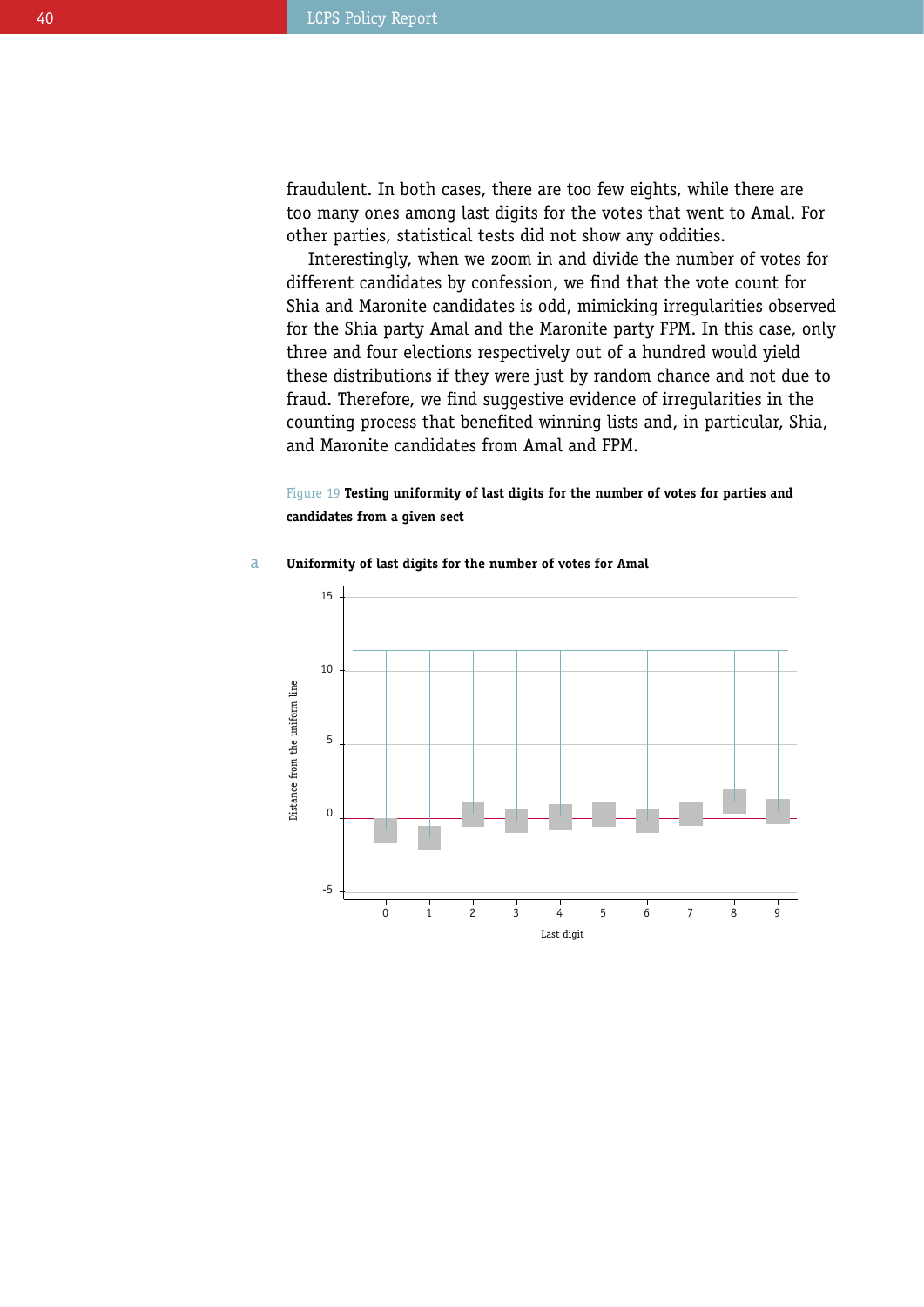



**Uniformity of last digits for the number of votes for Shia candidates** c

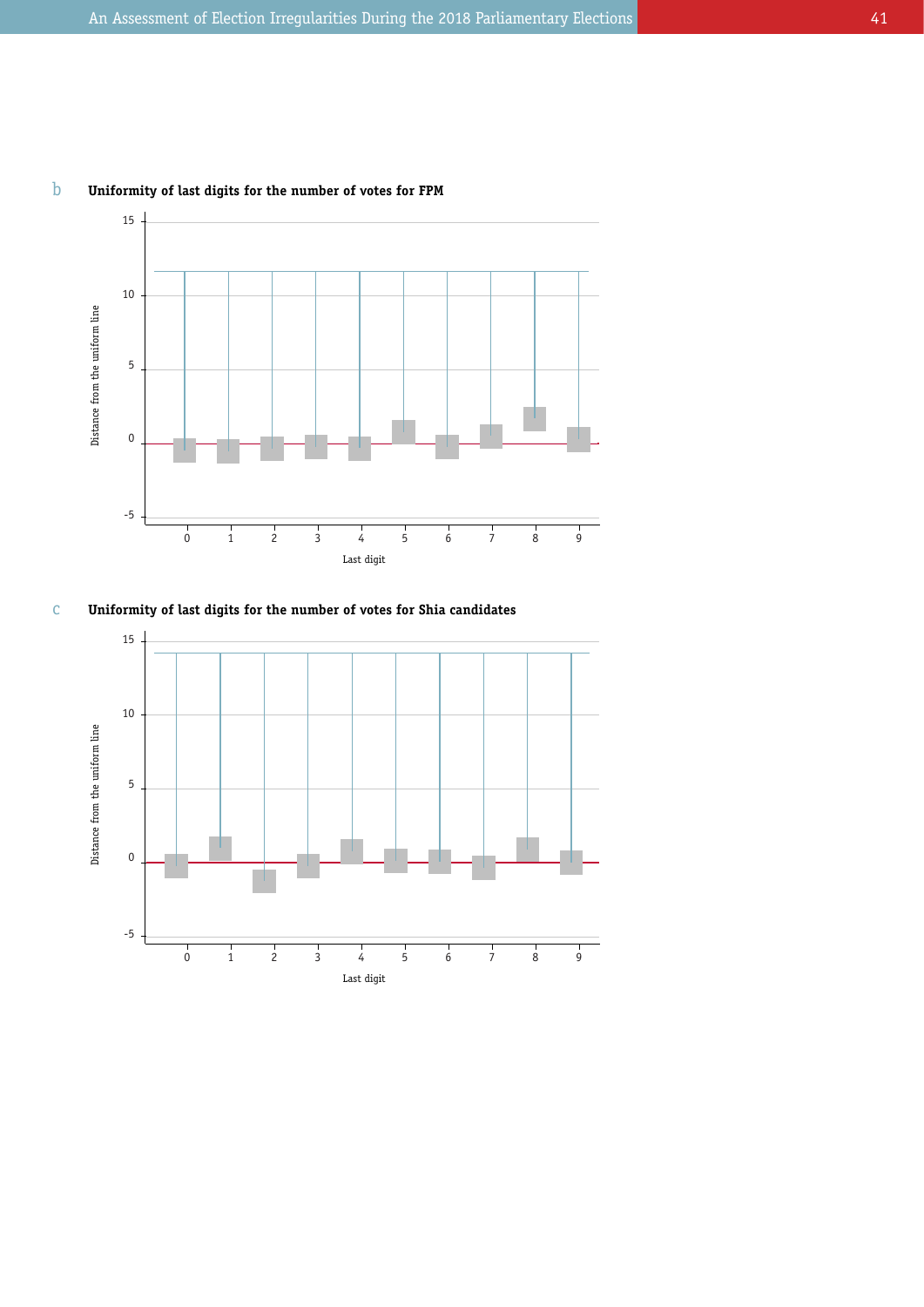

#### **Uniformity of last digits for the number of votes for Maronite candidates** d

Source **Own calculations based on the Ministry of Interior's electoral data.**

# **Bibliography**

Anderson, F. May 7, 2018. 'Observers Note Access, Vote Buying Issues at Polling Stations.' *The Daily Star*. [https://www.dailystar.com.lb/](https://www.dailystar.com.lb/News/Lebanon-News/2018/May-07/448316-observers-note-access-vote-buying-issues-at-polling-stations.ashx) [News/Lebanon-News/2018/May-07/448316-observers-note-access](https://www.dailystar.com.lb/News/Lebanon-News/2018/May-07/448316-observers-note-access-vote-buying-issues-at-polling-stations.ashx)[vote-buying-issues-at-polling-stations.ashx](https://www.dailystar.com.lb/News/Lebanon-News/2018/May-07/448316-observers-note-access-vote-buying-issues-at-polling-stations.ashx)

Ascencio, S. and M. Rueda. 2019. 'Partisan Poll Watchers and Electoral Manipulation.' *American Political Science Review*, 113(3): 727-742.

Atallah, S. and Z. El-Helou. 2018. 'Lebanese Elections: Clientelism as a Strategy to Garner Votes.' Lebanese Center for Policy Studies. [http://](http://www.lcps-lebanon.org/featuredArticle.php?id=134) [www.lcps-lebanon.org/featuredArticle.php?id=134](http://www.lcps-lebanon.org/featuredArticle.php?id=134)

Beber, B., and A. Scacco. 2012. 'What the Numbers Say: A Digit-Based Test for Election Fraud.' *Political Analysis*, 20(2): 211-234.

Bradburn, N., S. Sudman, E. Blair, and C. Stocking. 1978. 'Question Threat and Response Bias.' *Public Opinion Quarterly*, 42(2): 221–34.

Brusco, V., M. Nazareno, and S.C. Stokes. 2004. 'Vote buying in Argentina.' *Latin American Research Review*, 39(2): 66-88.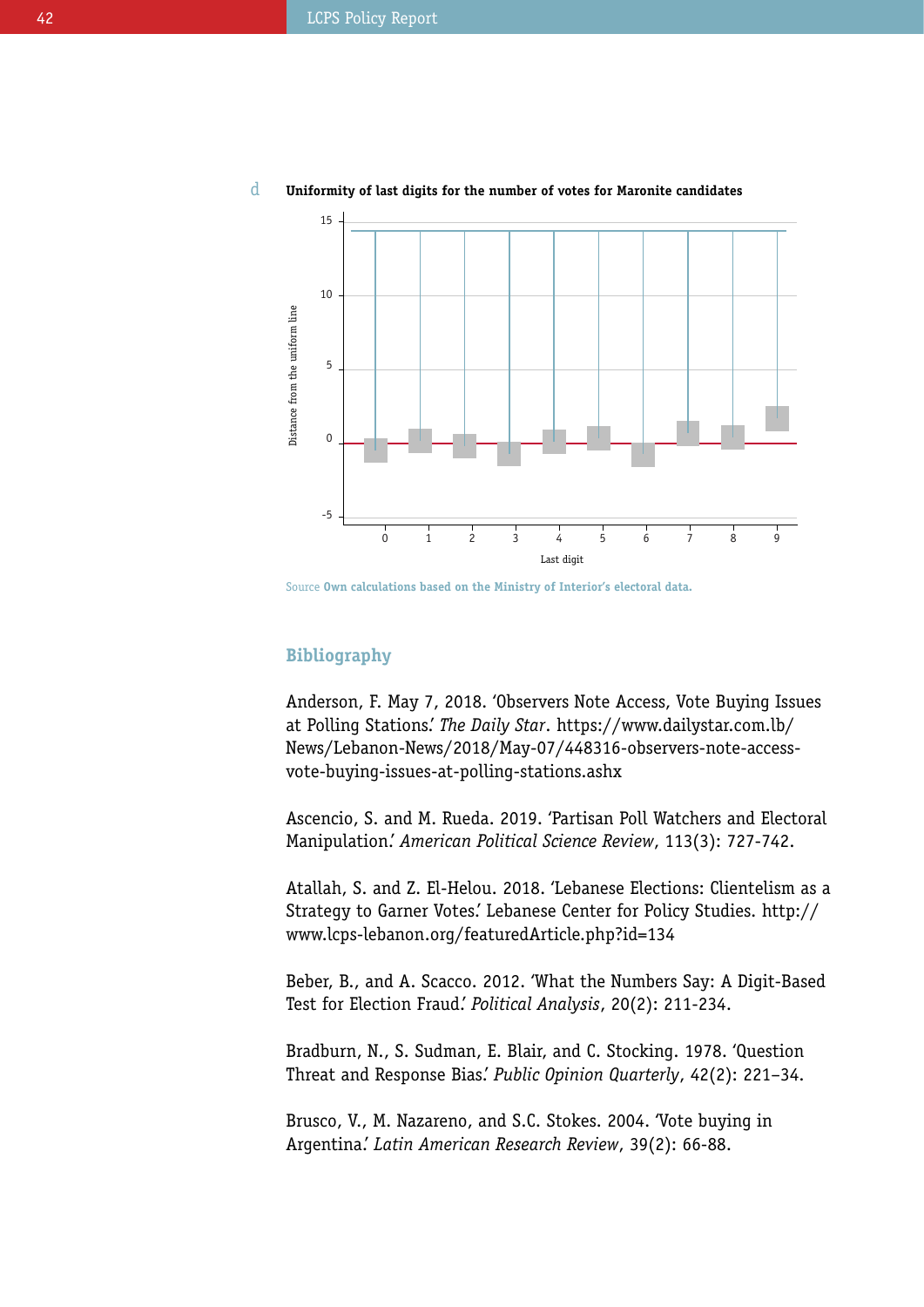Buzin, A. and A. Lubarev. 2008. *Crime Without Punishment: Administrative Technologies of Federal Elections of 2007-2008*. Moscow: Nikkolo M.

Cammet, M., D. Kruszewska, and S. Atallah. May 5, 2018. 'What Lebanon's Elections Can Teach Us about the Importance of Religion.' *Washington Post*. [https://www.washingtonpost.com/news/monkey](https://www.washingtonpost.com/news/monkey-cage/wp/2018/05/05/what-lebanons-elections-can-teach-us-about-the-importance-of-religion/)[cage/wp/2018/05/05/what-lebanons-elections-can-teach-us-about](https://www.washingtonpost.com/news/monkey-cage/wp/2018/05/05/what-lebanons-elections-can-teach-us-about-the-importance-of-religion/)[the-importance-of-religion/](https://www.washingtonpost.com/news/monkey-cage/wp/2018/05/05/what-lebanons-elections-can-teach-us-about-the-importance-of-religion/)

Cantú, F., and S. Saiegh. 2011. 'Fraudulent Democracy? An Analysis of Argentina's Infamous Decade Using Supervised Machine Learning.' *Political Analysis*, 19(4): 409-433.

Chen, X., and W. D. Nordhaus. 2011. 'Using Luminosity Data as a Proxy for Economic Statistics.' *Proceedings of the National Academy of Sciences*, 108(21): 8589-8594.

Corstange, D. 2012. 'Vote Trafficking in Lebanon.' *International Journal of Middle East Studies*, 44(3): 483-505.

Cox, G. W. and J. M. Kousser. 1981. 'Turnout and Rural Corruption: New York as a Test Case.' *American Journal of Political Science*, 25: 646- 63.

Cruz, C., P. Keefer, and J. Labonne. 2015. 'Incumbent Advantage, Voter Information, and Vote Buying.' Working Paper.

Dixit, A. and J. Londregan. 1996. 'The Determinants of Success of Special Interests in Redistributive Politics.' *The Journal of Politics*, 58: 1132-55.

Finan, F. and L. Schechter. 2012. 'Vote-Buying and Reciprocity.' *Econometrica*, 80(2): 863-881.

Garrote-Sanchez, D. and J. Mourad. 2019. 'Voter Turnout and Vote Buying in the 2018 Parliamentary Elections.' Lebanese Center for Policy Studies, February 2019, Policy Brief Number 39.

Gonzalez-Ocantos, E., C. De Jonge, C. Meléndez, J. Osorio, and D. Nickerson. 2012 'Vote Buying and Social Desirability Bias: Experimental Evidence from Nicaragua.' *American Journal of Political Science*, 56(1): 202-217.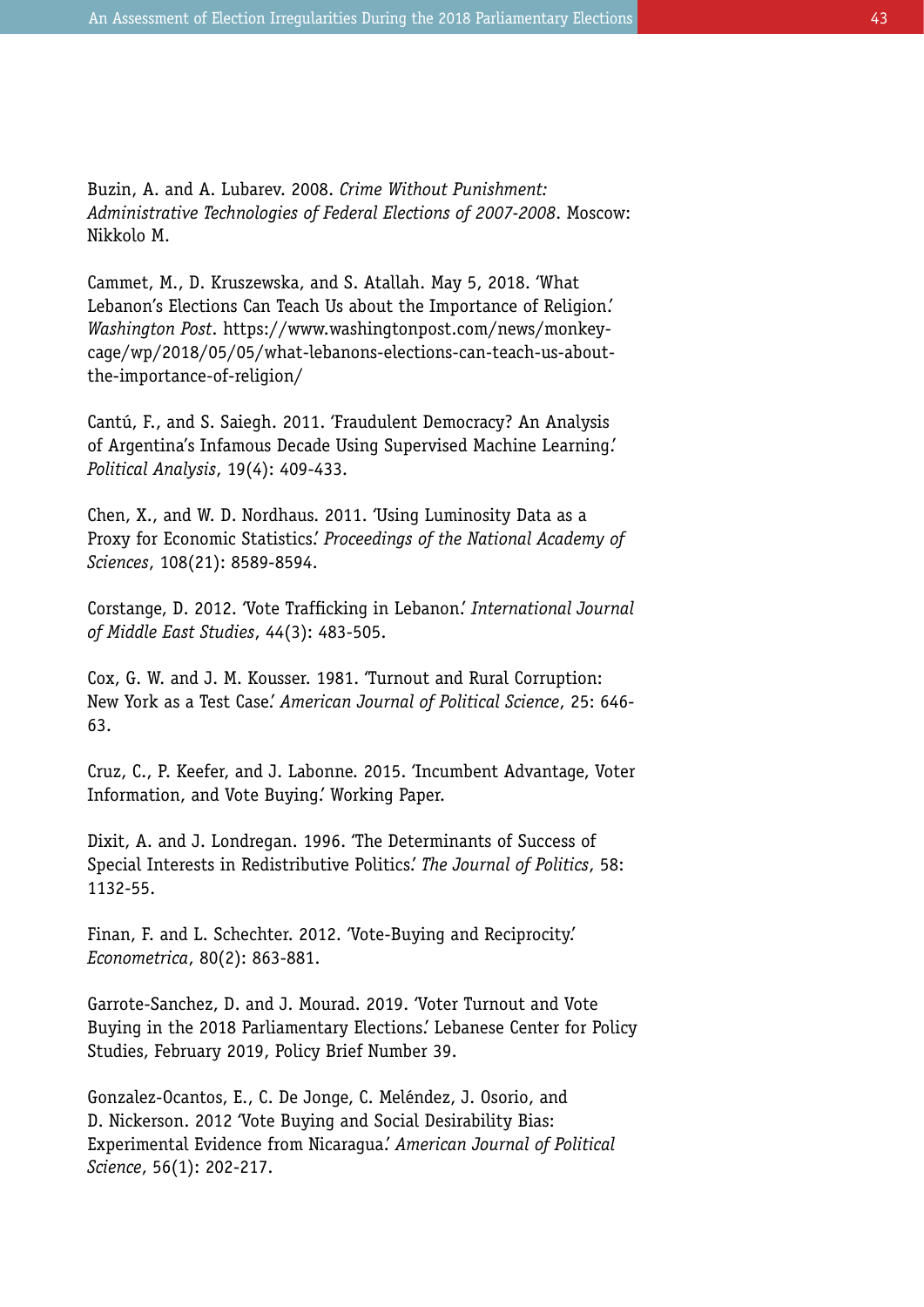Hanusch, M., P. Keefer, and R. Vlaicu. 2016. 'Vote Buying or Campaign Promises? Electoral Strategies When Party Credibility is Limited.' IDB-WP-691, Inter-American Development Bank (IDB), Washington, DC.

Henderson, J. V., A. Storeygard, and D. N. Weil. 2011. 'A Bright Idea for Measuring Economic Growth.' *American Economic Review*, 101(3): 194–199.

Henderson, J. V., A. Storeygard, and D. N. Weil. 2012. 'Measuring Economic Growth from Outer Space.' *American Economic Review*, 102 (2): 994-1028.

Hicken, A. 2011. 'Clientelism.' *Annual Review of Political Science*, 14: 289–310.

Keefer, P. and R. Vlaicu. 2008. 'Democracy, Credibility, and Clientelism.' *Journal of Law, Economics, and Organization*, 24: 371-406.

Kitschelt, H. 2000. 'Linkages Between Citizens and Politicians in Democratic Polities.' *Comparative Political Studies*, 33: 845-879.

Larreguy, H., J. Marshall, and P. Querubin. 2016. 'Parties, Brokers, and Voter Mobilization: How Turnout Buying Depends Upon the Party's Capacity to Monitor Brokers.' *American Political Science Review*, 110 (1): 160-179.

Levin, I., G. A. Cohn, P. C. Ordeshook, and R. Michael Alvarez. 2009. 'Detecting Voter Fraud in an Electronic Voting Context: An Analysis of the Unlimited Reelection Vote in Venezuela.'

Magaloni, B. 2006. *Voting for Autocracy*. New York: Cambridge University Press.

Mebane, Jr., W. R. 2010. 'Fraud in the 2009 Presidential Election in Iran?' *Chance*, 23: 6–15.

Muhtadi B. 2019. 'The Prevalence of Vote Buying in Indonesia: Building an Index.' In *Vote Buying in Indonesia*. Palgrave Macmillan, Singapore.

Myagkov, M., P.C. Ordeshook and D. Shakin. 2009. *The Forensics of Election Fraud*. Cambridge University Press.

Nichter, S. 2008. 'Vote Buying or Turnout Buying? Machine Politics and the Secret Ballot.' *American Political Science Review*, 102: 19-31.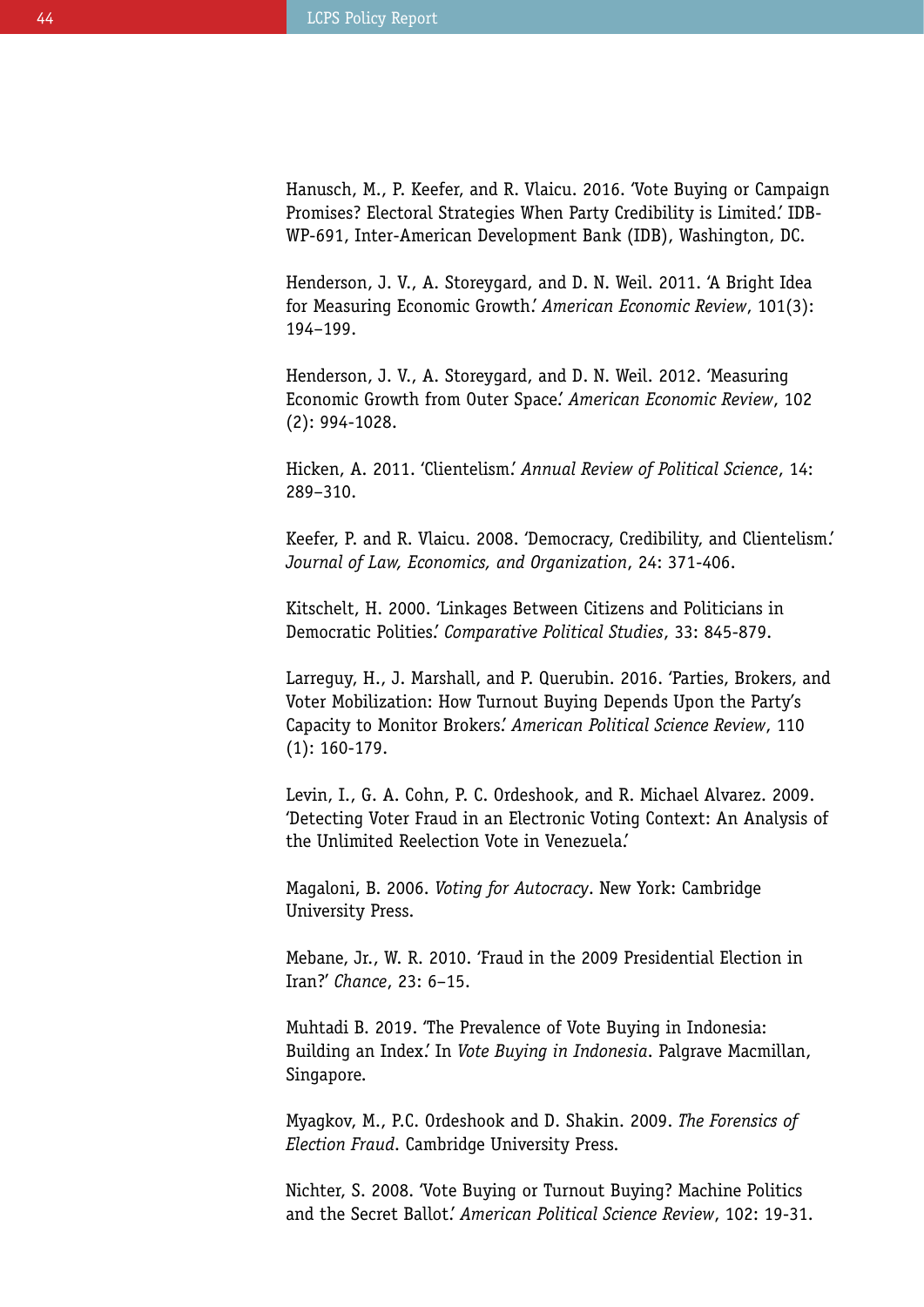Pericchi, L. R. and D. Torres. 2011. 'Quick Anomaly Detection by the Newcomb-Benford Law with Applications to Electoral Processes Data from the USA, Puerto Rico and Venezuela.' *Statistical Science*, 26(4): 502–516.

Rizkallah, A. May 11, 2018. 'What Can We Learn from Lebanon's Elections?' *Washington Post*. https://www.washingtonpost.com/news/ monkey-cage/wp/2018/05/11/what-can-we-learn-from-lebanonselections/

Robinson, J. A. and T. Verdier. 2013. 'The Political Economy of Clientelism.' *Scandinavian Journal of Economics*, 115(2): 260–291.

Rueda, M. R. 2017. 'Small Aggregates, Big Manipulation: Vote Buying Enforcement and Collective Monitoring.' *American Journal of Political Science*, 61(1): 163–177.

Schaffer, F. and A. Schedler. 2007. 'What Is Vote Buying?' In *Elections for Sale: The Causes and Consequences of Vote Buying*, ed. by F. Schaffer, Boulder, Colorado: Lynn Rienner.

Stokes, S. C. 2005. 'Perverse Accountability: A Formal Model of Machine Politics with Evidence from Argentina.' *American Political Science Review*, 99(3): 315-325.

Stokes, S. C. 2007. 'Political Clientelism.' In *The Oxford Handbook of Political Science*.

Stokes, S. C., T. Dunning, M. Nazareno, and V. Brusco. 2013. *Brokers, Voters, and Clientelism: The Puzzle of Distributive Politics*. New York, NY: Cambridge University Press.

|                    | Model $(1)$      | Model (2)                            |
|--------------------|------------------|--------------------------------------|
| <b>Variables</b>   | Received handout | Received handout<br>(+voted in 2009) |
| Female             | 0.125            | 0.143                                |
|                    | (0.209)          | (0.206)                              |
| Years of schooling | 0.039            | 0.0433                               |
|                    | (0.028)          | (0.0268)                             |
| <b>Shias</b>       | $-0.436$         | $-0.503$                             |
|                    | (0.358)          | (0.329)                              |

# **Annex 1: Regression analysis on determinants of vote buying**